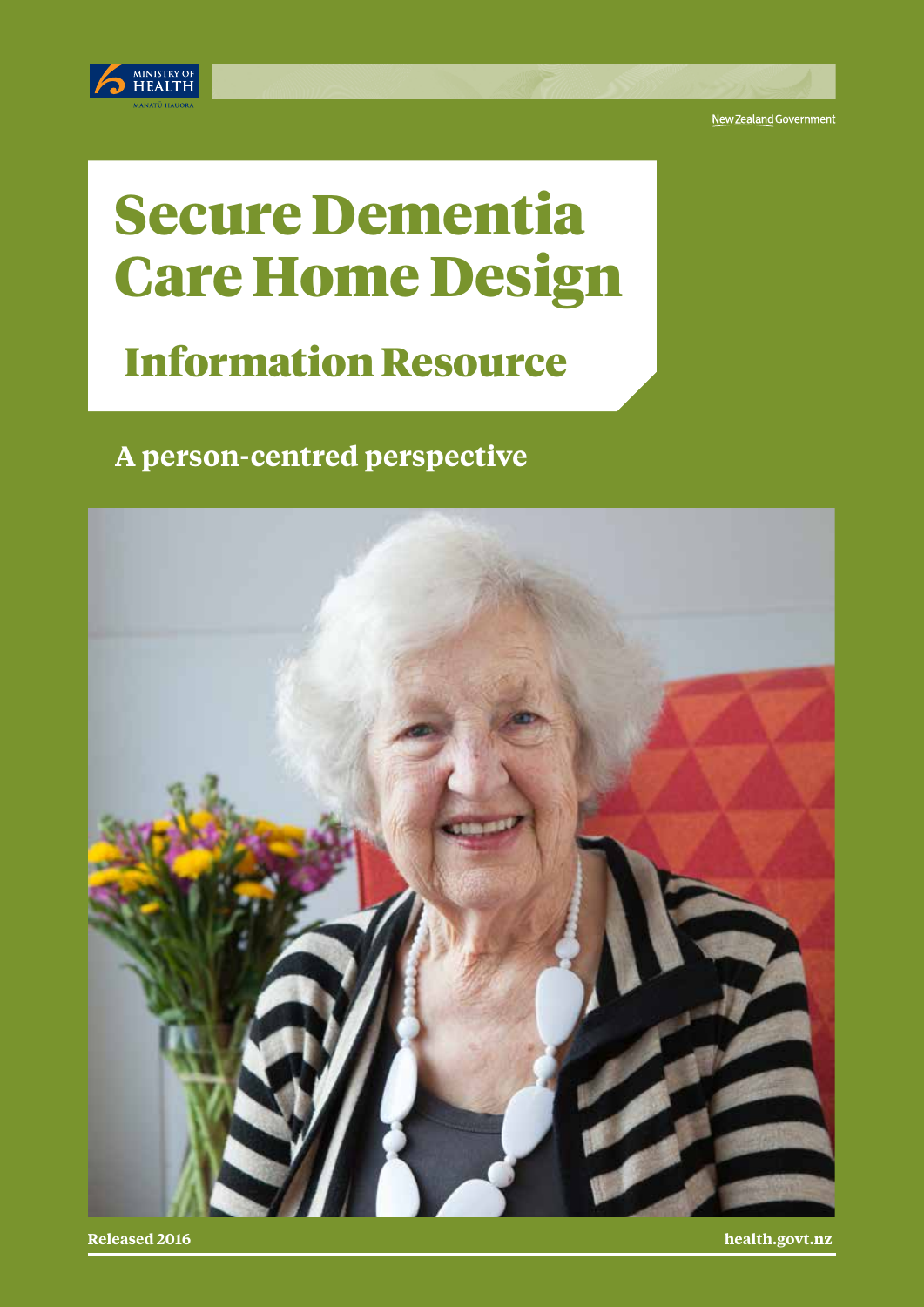#### **Acknowledgements**

The *Secure Dementia Care Home Design Information Resource* was produced collaboratively by the Ministry of Health and the University of Auckland – School of Nursing. The development team of this information resource held workgroups across New Zealand that included over 150 people, representing key interest groups including aged care providers, district health board (DHB) leaders and clinicians, academics, architects, and family and friends of people with dementia.

The development team would like to thank all those who attended workshops and those who provided feedback to the team.

#### Citation: Ministry of Health. 2016. *Secure Dementia Care Home Design: Information Resource*. Wellington: Ministry of Health.

Published in August 2016 by the Ministry of Health PO Box 5013, Wellington 6140, New Zealand

> ISBN: 978-0-947515-53-9 (online) HP 6468

This document is available at health.govt.nz





This work is licensed under the Creative Commons Attribution 4.0 International licence. In essence, you are free to: share, ie, copy and redistribute the material in any medium or format; adapt, ie, remix, transform and build upon the material. You must give appropriate credit, provide a link to the licence and indicate if changes were made.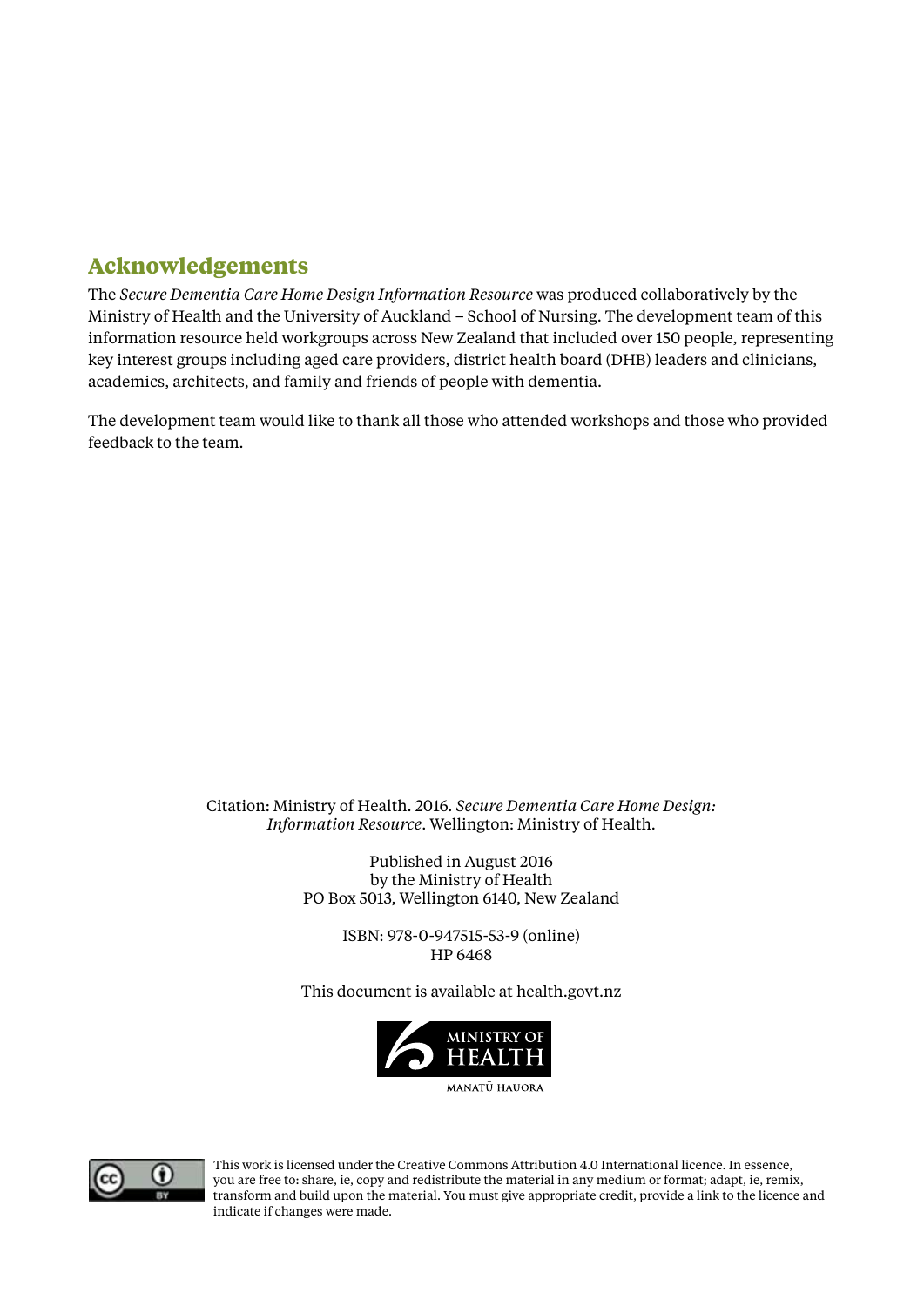# **Contents**

| Introduction                                  | $\mathbf{1}$            |
|-----------------------------------------------|-------------------------|
| Structure                                     | $\mathbf{1}$            |
| <b>Background</b>                             | $\overline{2}$          |
| Types of aged residential care in New Zealand | $\overline{2}$          |
| Previous guidelines                           | $\overline{2}$          |
| The new resource                              | $\overline{4}$          |
| Dignity, human rights and person-centred care | $\overline{\mathbf{5}}$ |
| <b>Cultural identity</b>                      | $\overline{7}$          |
| Research rationale                            | $\overline{7}$          |
| Māori and bicultural aspects                  | 8                       |
| Design principles                             | 10                      |
| Introduction                                  | 10                      |
| Home-like therapeutic environment             | 12                      |
| Gardens and environs                          | 15                      |
| Secure dementia care home size and density    | 18                      |
| Colour and contrast                           | 20                      |
| Lighting                                      | 21                      |
| Managing environmental stimulation            | 22                      |
| Memory aides/cues and floor plans             | 23                      |
| <b>Community links</b>                        | 24                      |
| <b>Appendix One: Design audit tools</b>       | 26                      |
| <b>Appendix Two: Workshop attendees</b>       | 28                      |
| <b>References</b>                             | 31                      |
|                                               |                         |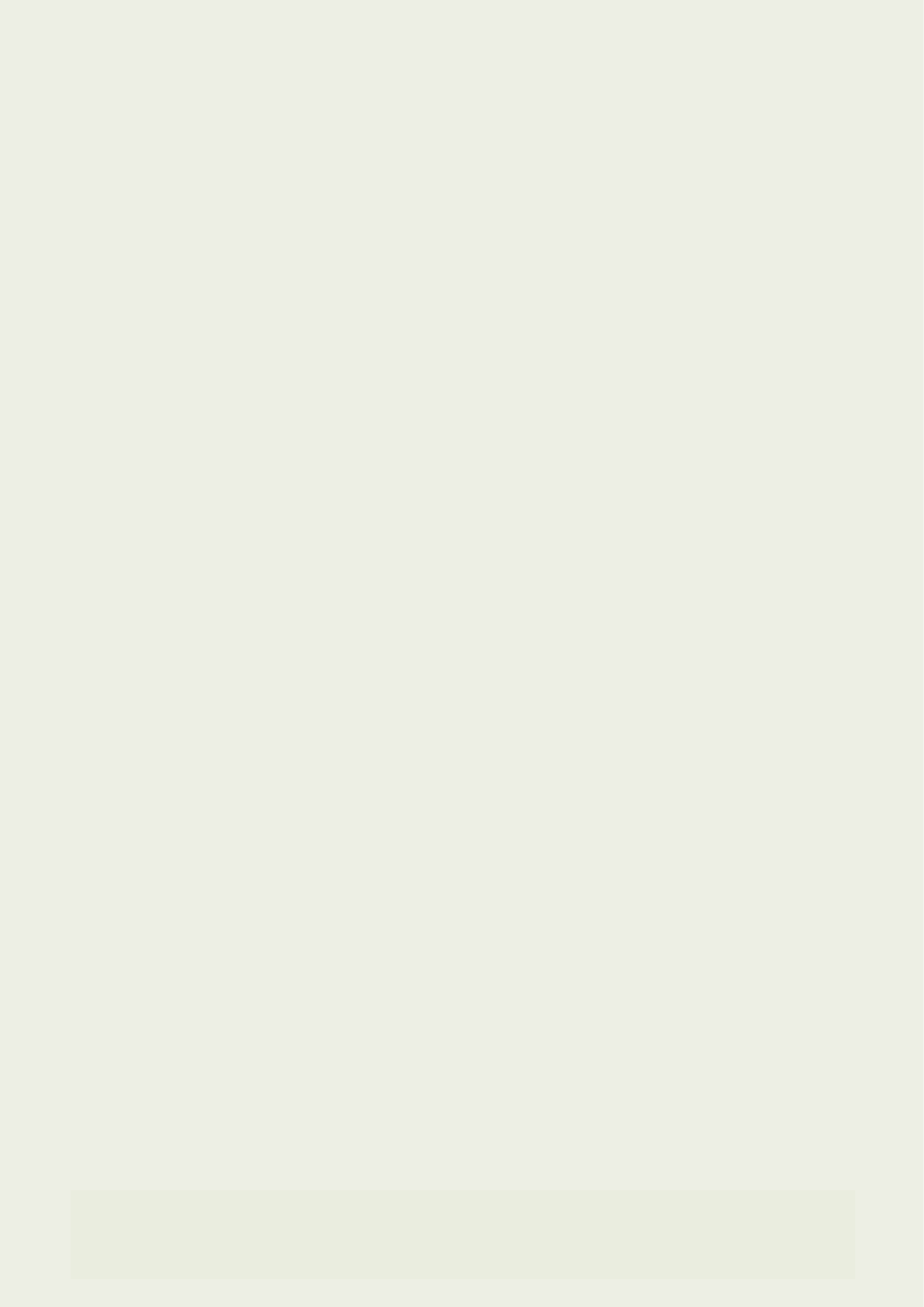# <span id="page-4-0"></span>**Introduction**

The aim of the *Secure Dementia Care Home Design Information Resource* is to support people involved with the development or major reconfiguration of secure dementia care homes, and to enhance the quality of life of people living in them. It approaches these aims from a person-centred perspective. It is based on current research, consultation with New Zealand stakeholders and international guidelines. This resource focuses on the experience for the person with dementia.

This resource provides in-depth information and research for aged care providers, DHBs and anyone else planning and designing new builds or reconfiguring secure dementia care homes. This is an information resource only, it will not be included in the audit process. The design principles are relevant to all people living with dementia in both non-secure and secure care homes. However, this resource is specifically designed for secure dementia care homes, rather than other (non-secure) residential aged care built environments.

### **Structure**

The complete research and consultation background data used to form the basis for each resource topic is presented in two documents.

The full Information Resource (this document) begins by presenting a background on dementia in general and the dementia care context in New Zealand. It provides design principles for secure dementia care homes, along with accompanying research rationales. It orders topics under three overarching headings:

- • dignity, human rights and person-centred care
- cultural identity
- • design principles.

A summary document presents the design principles concisely, for easy access.

It is recommended that designers of secure dementia care homes consider other documents that guide the provision of services in New Zealand, such as the Health and Disability Service Standards and DHBs' Aged Related Residential Care (ARRC) contract.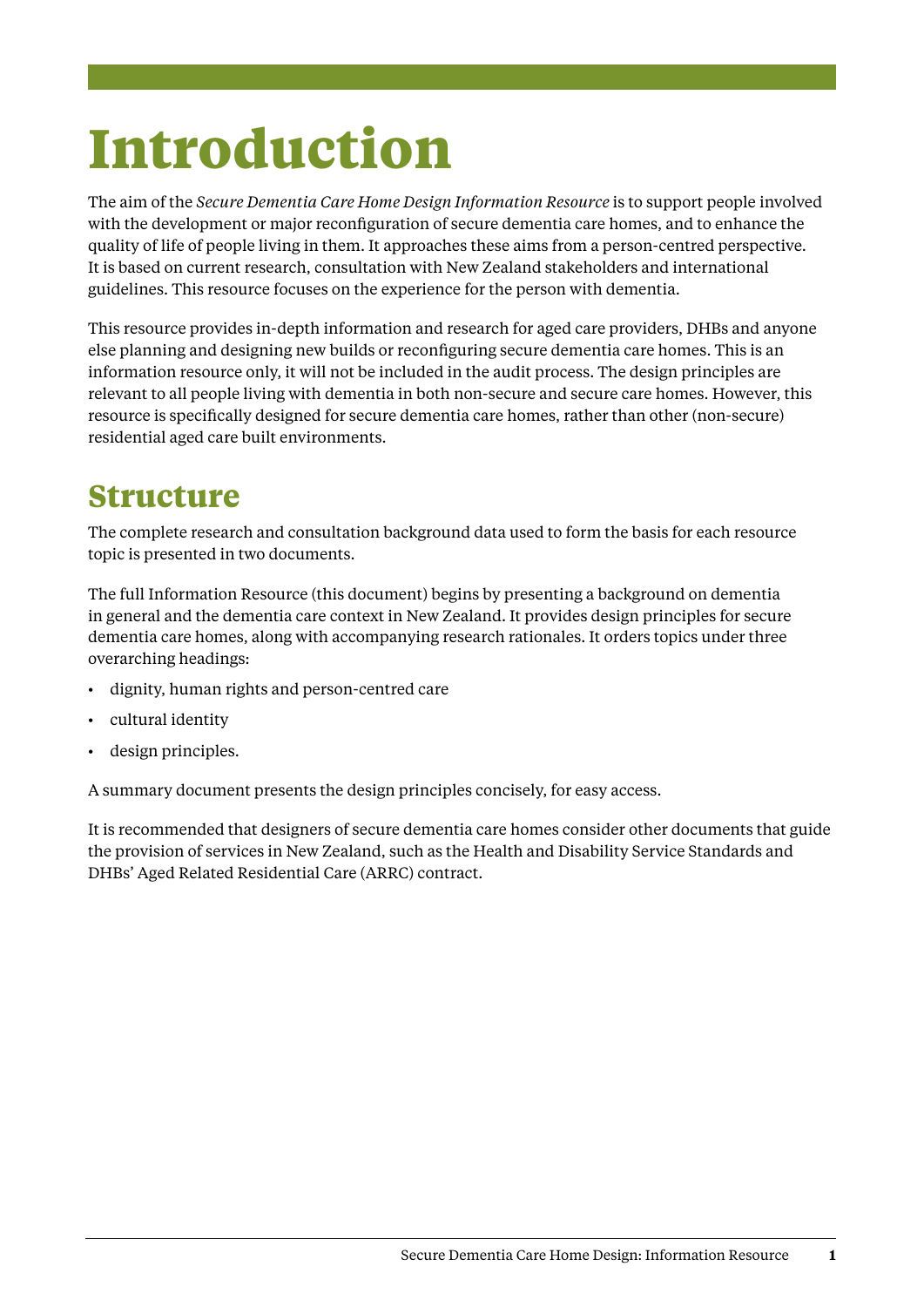# <span id="page-5-0"></span>**Background**

The environment in which a person with dementia lives can be a positive therapeutic intervention on its own, regardless of the type of health care that person receives (Day et al 2000; Zeisel et al 2003; Fleming and Purandare 2010; Marquardt et al 2014).

This resource is a tool for all those concerned with the development, expansion or reconfiguration of secure dementia care homes. It is based on research evidence, consultation with New Zealand stakeholders and international guidelines.

## **Types of aged residential care in New Zealand**

In New Zealand, aged residential care (ARC) facilities provide four types of care: rest home care, dementia care, hospital level care and psychogeriatric care.

Hospital level care is for people with the highest health care needs, while rest homes cater for more mobile and independent people. The staffing mix in these two types of care reflects residents' varying needs. Care homes providing hospital level care must provide a registered nurse (RN) 24 hours a day. Rest homes provide 24-hour health assistant care; an RN is available during the day and on call after hours.

Secure dementia care homes are a subset of rest homes. The main difference between rest homes and dementia care homes is that dementia care homes are safeguarded to maintain the personal safety of the people in them. Psychogeriatric care homes are a subset of hospital level care. Typically, people in psychogeriatric care have high dependency needs, and exhibit challenging or antisocial behaviour (such as aggression, overly intrusive wandering and the potential for self-harm or inappropriate interpersonal relationships) as a result of dementia or psychiatric disorders. Psychogeriatric care homes employ staff skilled in psychogeriatric care and, like dementia care homes, are secure. People undergo a specialist assessment before being admitted to either a dementia care unit or psychogeriatric care unit.

District health board Needs Assessment and Service Coordinators (NASCs) assess the funded and non-funded care needs of individuals, determine the level of care they require and recommend an appropriate placements for them at one of the four different levels of care delivered under contract by DHBs.

This information resource focuses exclusively on secure dementia care homes.

### **Previous guidelines**

In early 2002, a report to the Disability Issues Directorate in the Ministry of Health, *Dementia in New Zealand: Improving quality in residential care* (Lewis 2002) outlined concerns expressed by advocates for people with dementia in relation to the safety and quality of care delivered in residential settings. The report highlighted the need for consistent approaches and quality assurance systems for dementia care in New Zealand, and made 26 recommendations to the Minister of Health.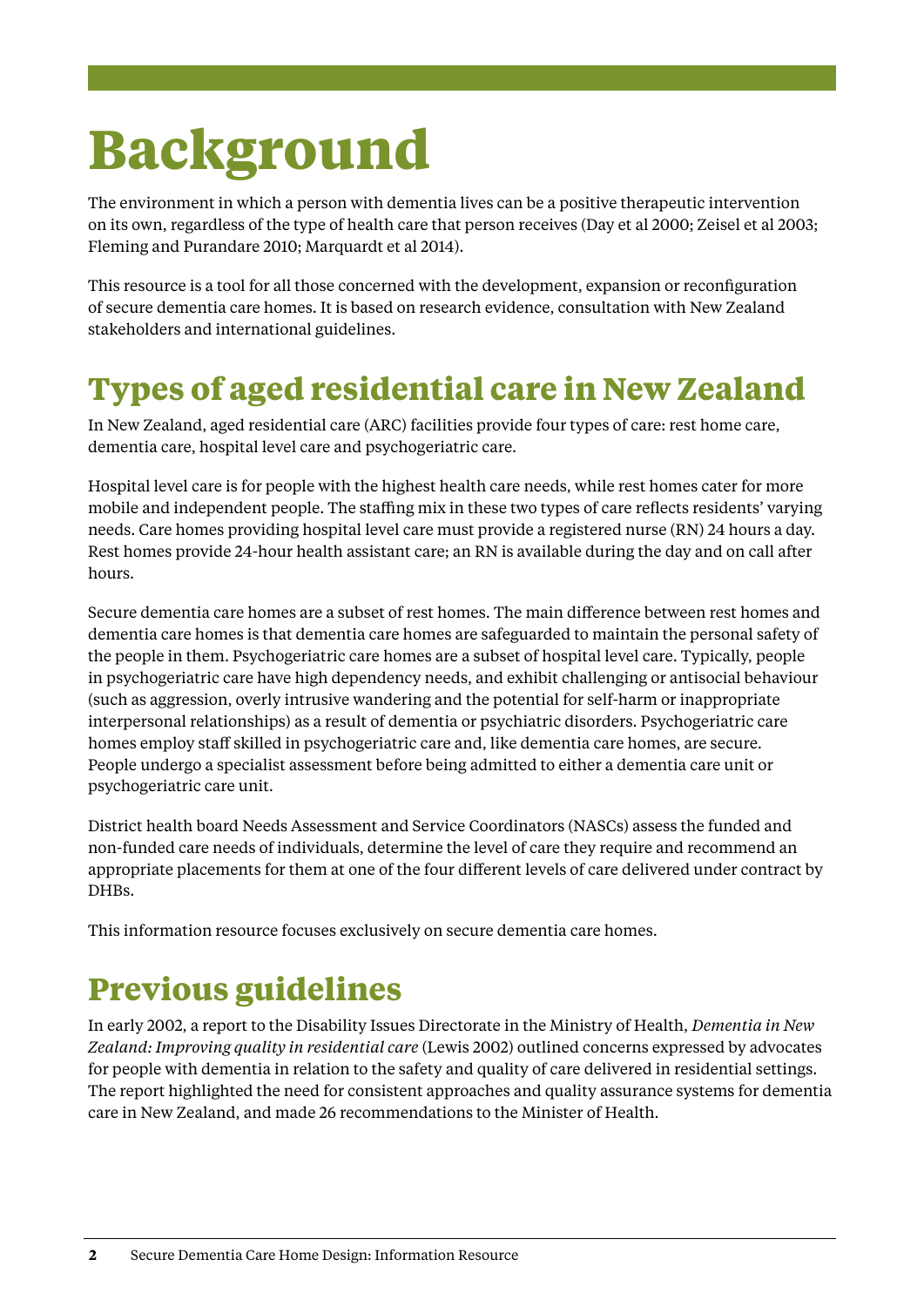Recommendation 18 proposed the development of a dementia-specific residential standard, envisioning that the standard could be incorporated under the Health and Disability Services (Safety) Act 2001. Accordingly, Standards New Zealand published an audit workbook and guidance in 2005: SNZ HB 8134.5 *Health and Disability Sector Standards – Proposed Audit Workbook and Guidance for Residential Services for People with Dementia. (Residential) Audit Workbook*. It was designed to be used alongside SNZ HB 8134.1 *Health and Disability Sector Standard (Residential) Audit Workbook*.

The aspects of SNZ HB 8134.5 that pertain to the physical environment appear under the service criteria 'Safe and Appropriate Environment'. They state that the physical privacy of consumers/kiritaki is met during the provision of services and that consumers/kiritaki:

- are provided with adequate space that promotes safe mobility and freedom of movement (independent or assisted)
- • are provided with habitable areas appropriately furnished to meet their needs
- are provided with adequate toilet/shower and bathing facilities
- • are assured privacy for personal hygiene requirements or when receiving assistance with personal hygiene
- are provided with adequate personal space/bed areas appropriate to the consumer/kiritaki group and setting
- • are provided with safe, adequate, appropriate and accessible areas to meet their relaxation, activity and dining needs
- • receive an appropriate and timely response during emergency and security situations
- • are provided with safe and adequate external areas
- are provided with adequate natural light (at least one external window in personal/living areas), safe ventilation and an environment maintained at a safe and comfortable temperature.

In an appendix (p 248), the Guidance provides details about care home size:

For new specialist dementia units (this includes specialist rest homes or specialist hospitals) it is recommended that there are clusters with a maximum of 12 beds with separate living areas per cluster.

It also includes a design philosophy that explains concepts such as home, independence, identity and community (p 248):

The objective in designing a residential care home for people with dementia is to create a homelike environment that is familiar, culturally appropriate, encourages independence and reinforces identity and memory, while reducing risk and minimising harm.

Lewis (2002, p 30) made three recommendations regarding the physical environment of a dementia care home, based on literature reviewed at that time.

- • A move towards small-scale homely, domestic style environments (along with age appropriate furniture and décor) designed to maximise awareness and facilitate healthy living for people with dementia. Privacy as well as safety issues must be taken into consideration.
- • Social, psychological, artistic, and communication needs should be given equal weighting to physical needs.
- • Planning to achieve optimal environmental arrangements will require co-operation among all providers of care, including carers, whānau, family and health professionals. Better co-ordination of non-residential and residential services will also be required. Planning will also need to take into account the range of dependencies of people over time ie, assessment and reassessment of needs.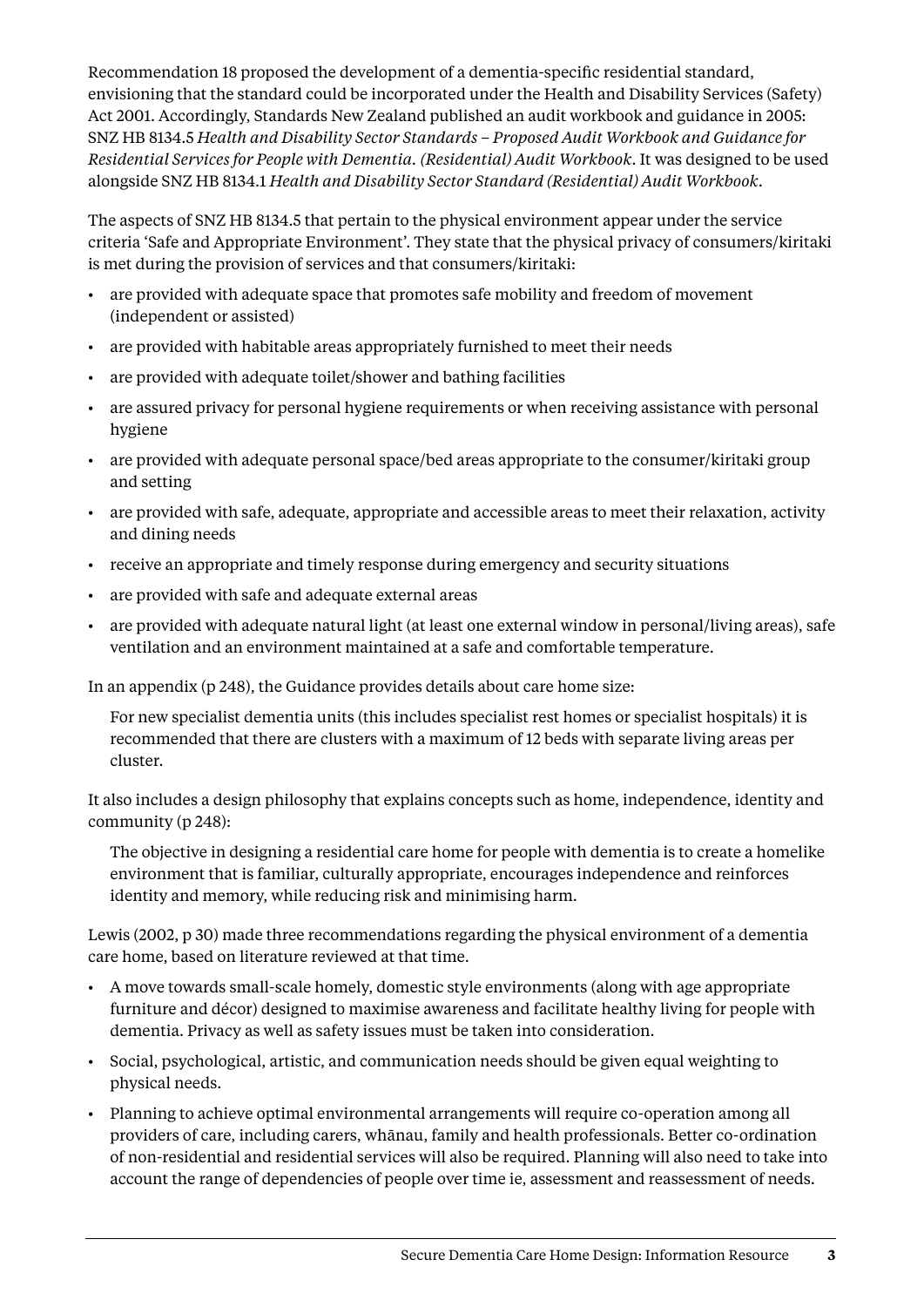### <span id="page-7-0"></span>**The new resource**

The status of SNZ HB 8134.5 has remained 'proposed'.

The workgroups convened to develop this information resource in 2015 discussed previous attempts to develop guidelines. Participants noted that there were two main sources of concern for providers about any potential guidelines – economic implications, and concern that their existing facilities will not comply with newly defined standards.

In addition, the workgroups noted the following barriers to implementation of SNZ HB 8134.5.

- The workbook tool was ambiguous.
- • The roles of HealthCert and the DHBs in relation to the audit tool were not clear.
- • The distance between the prevailing culture of provision and the principles in the workbook was too great.

Workgroup participants were asked what would facilitate the adoption of guidelines in the future. They made the following suggestions.

- • Avoid being too prescriptive about care home size, due to the economic implications. Understand and address these economic implications.
- • Avoid being too prescriptive such that innovation is constrained.
- • Clearly differentiate between aspirational guidelines, regulations and minimum standards.
- • Celebrate what is done well illustrate guidelines with New Zealand exemplars.
- • Make the guidelines a clearing-house for innovation, experience and resources.
- • Ensure that HealthCert and the DHBs interpret and implement the guidelines consistently.
- • Ensure that HealthCert and the DHBs are consistent in managing applications for new builds or reconfigurations (with each other), and reduce variability between DHBs.
- • Foster early engagement with the DHBs regarding new builds, and ensure that the process of approval is more predictable.
- • Make sure that guidelines are freely available to architects, providers, clinicians and families, and that they are linked to local councils.

The remainder of this document is based on current research, informant feedback and international guidelines for the design of secure dementia care homes in New Zealand, and is divided into three sections:

- • dignity, human rights and person-centred care
- • cultural identity and Māori and bicultural aspects
- • design principles.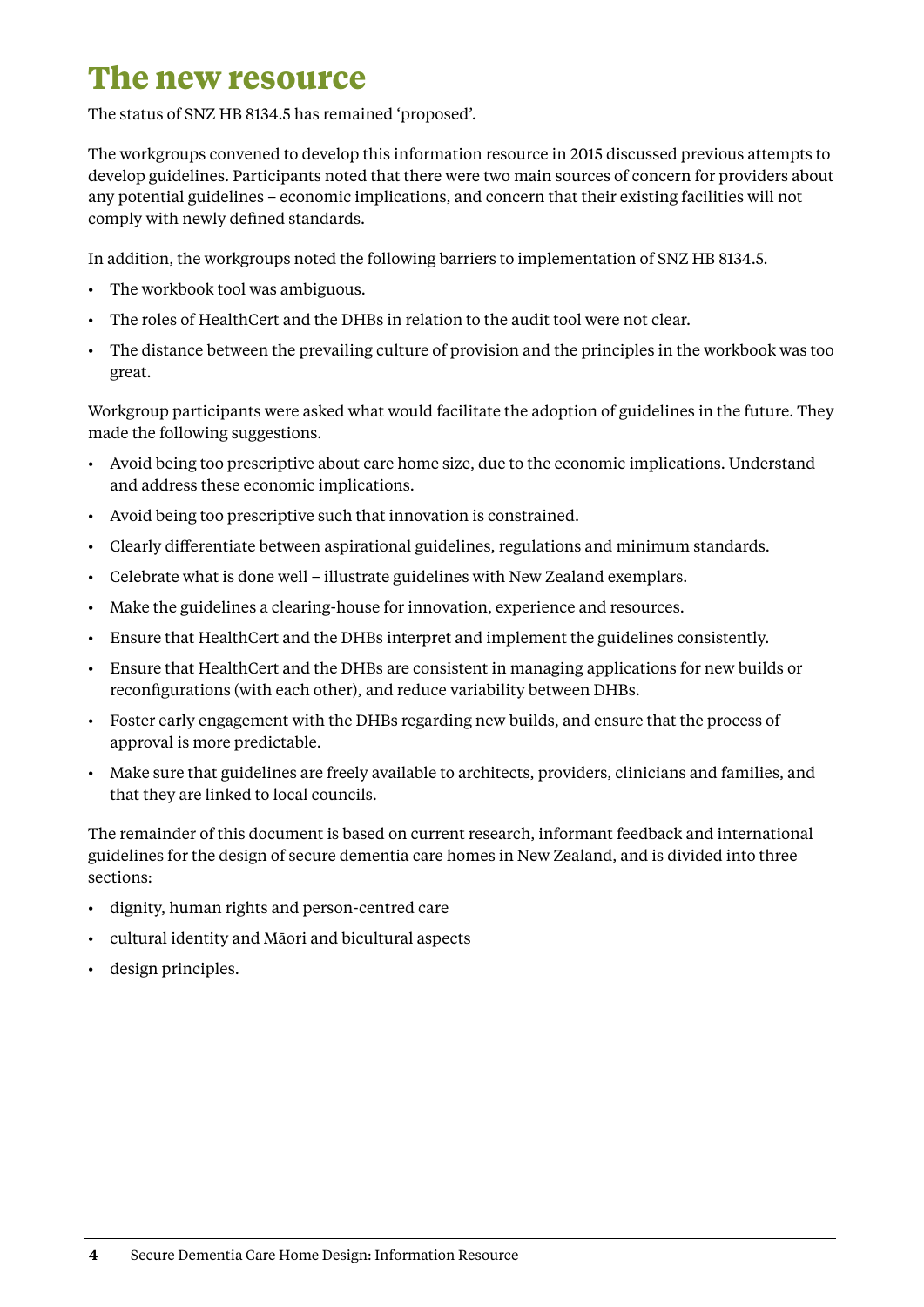# <span id="page-8-0"></span>**Dignity, human rights and person-centred care**

Upholding basic human rights forms the foundation of secure dementia care home design: preserving the dignity of people with dementia even though they require a secure care home, which by its very nature restricts personal freedom. There is an inherent tension between ensuring a person's safety and promoting their autonomy and quality of life. It is essential that personal dignity and person-centred care form the bases of care home design.

The Human Rights Commission has considered those cared for in secure dementia care homes to be subject to the human rights protections afforded to any detained persons. As such, their rights include the right to receive care that provides adequate staff training, as well as access to outdoor space and equipment suitable to promote health, exercise and recreation (Human Rights Commission 2014).

The 2015 New Zealand consultation workgroup participants provided the following considerations for a person-centred care approach.

- • Providers facilitate person-centred care by offering personal space, a variety of flexible spaces, and the ability to choose how to occupy space and how and when to socialise.
- • Person-centred care is delivered through models of care, philosophies of care and staff training it is much more than just the environment.
- • Collaboration between families and care staff is critical to person-centred care.
- • Care home size determines staff's ability to really know the people they care for and to respond differentially to their needs, thereby providing person-centred care.

Dignity relates to the notion of human worth, which is universal and inherent, as well as the dignity of identity – autonomy, integrity, self-respect. Burgess (2010) defines dignity as 'a quality in the way people are treated and respect is one measure of this quality', going on to note that 'Dignity is also . . . used to describe how you can appear or behave' (p 2). Dignity can be conceived as a constraint on behaviours or as a tool of empowerment to reinforce the inherent value of human beings (Nuffield Council on Bioethics 2009). Relevantly for dementia care, aspects of identity can be threatened by external circumstances such as aging or illness (Nordenfelt 2004; Heggestad et al 2013). The design of secure dementia care homes in itself can promote people's dignity.

Dignity is conceptualised in various declarations as a basic human right, independent of any condition including age or disability. The United Nations Declaration of Human Rights declares that all human beings 'are born free and equal in dignity and rights . . . and should act towards one another in a spirit of brotherhood'. The United Nations *Implementation of the International Plan of Action on Ageing and Related Activities* (1991) provides as follows.

- 14. Older persons should be able to enjoy human rights and fundamental freedoms when residing in any shelter, care or treatment facility, including full respect for their dignity, beliefs, needs and privacy and for the right to make decisions about their care and the quality of their lives.
- 15. Older persons should be able to pursue opportunities for the full development of their potential.
- 16. Older persons should have access to the educational, cultural, spiritual and recreational resources of society.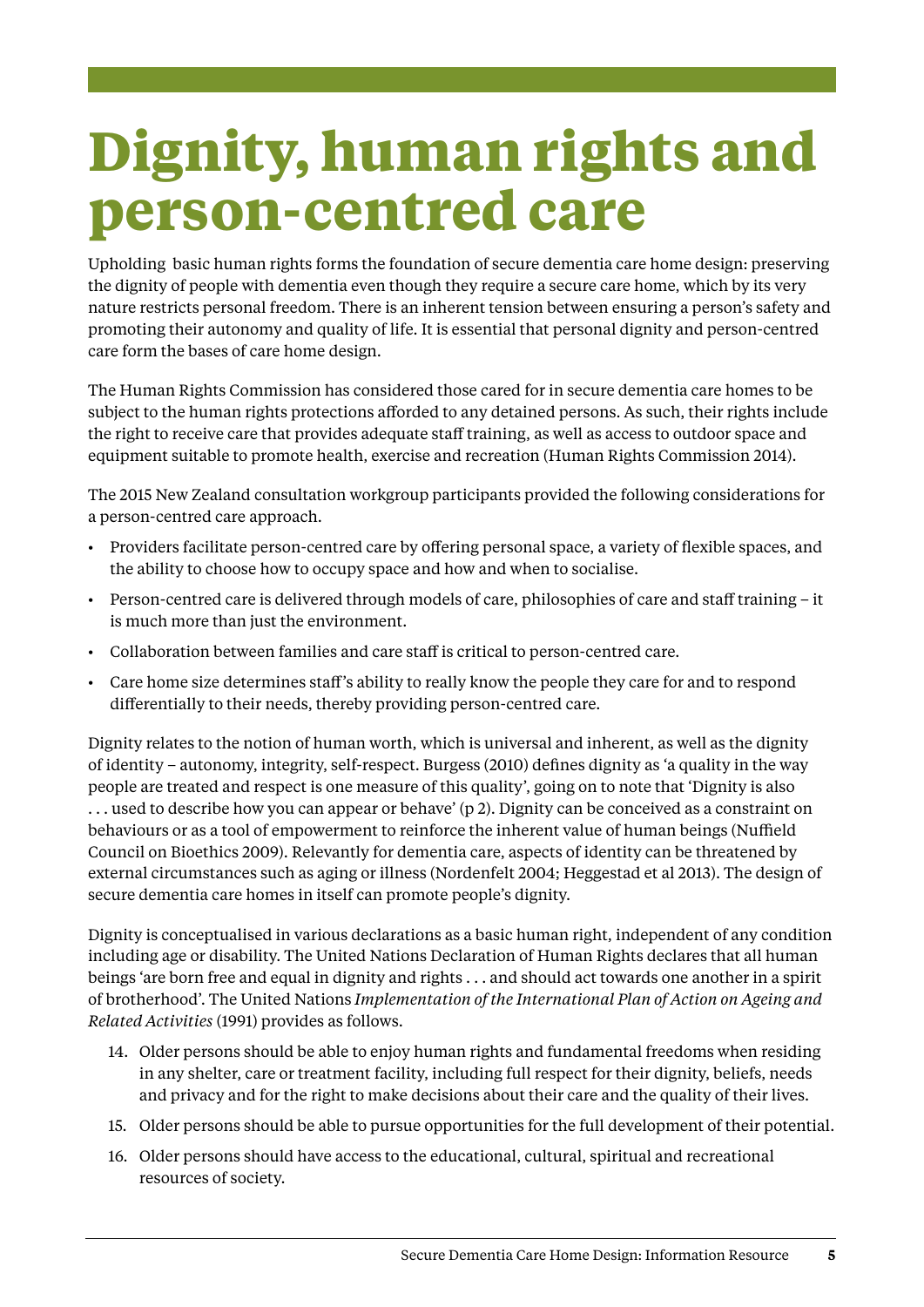- 17. Older persons should be able to live in dignity and security and be free from exploitation and physical or mental abuse.
- 18. Older persons should be treated fairly regardless of age, gender, racial or ethnic background, disability or other status, and be valued independently of their economic contribution.

The New Zealand Code of Health and Disability Services Consumers' Rights sees patients'/consumers' dignity as an essential aspect of their interactions with health services, as follows.

#### **Right 1: Right to be treated with respect**

- (1) Every consumer has the right to be treated with respect.
- (2) Every consumer has the right to have his or her privacy respected.

(3) Every consumer has the right to be provided with services that take into account the needs, values, and beliefs of different cultural, religious, social, and ethnic groups, including the needs, values, and beliefs of Māori.

#### **Right 3: Right to dignity and independence**

Every consumer has the right to have services provided in a manner that respects the dignity and independence of the individual.

#### **Right 4: Right to services of an appropriate standard**

(4) Every consumer has the right to have services provided in a manner that minimises the potential harm to, and optimises the quality of life of, that consumer.

#### **Right 8: Right to support**

Every consumer has the right to have one or more support persons of his or her choice present, except where safety may be compromised or another consumer's rights may be unreasonably infringed.

In the United Kingdom, the Department of Health's *A New Ambition for Old Age: Next Steps in Implementing the National Service Framework for Older People* (2006) is part of the Government's response to ensure public confidence that care settings for older people treat people with respect. Part of the strategy is to stimulate national debate on the dignity and care of older people. The framework issued 10 dignity challenges; four relate to the physical environment, as follows (Burgess 2010).

**Dignity Challenge 3: Person-centred Care**. Older people should be treated as an individual by offering a person-centred care service. Staff should take time to get to know the older person receiving services and agree with them what services they require.

**Dignity Challenge 4: Autonomy**. Older people should be helped to maintain the maximum possible level of independence, choice and control.

**Dignity Challenge 5: Communication**. Older people should be listened to and supported to express their needs and wants. For those older people with communication difficulties or cognitive impairment, adequate support and advocacy should be supplied.

**Dignity Challenge 6: Privacy**. Respect people's right to privacy. Personal space should be available and accessible when needed. Areas of sensitivity which relate to modesty, gender, culture or religion and basic manners should be respected.

The Norwegian Ministry of Health Care Services introduced a similar 'Dignity Guarantee' in Norway in 2010. It stated that care for older people should uniformly promote dignity (Heggestad et al 2013).

Tranvåg et al (2014, p 4) noted that research on 'dignity-preserving dementia care' is sparse. Their own research found that access to, and the availability of, meaningful activities that use mind and body, as well as opportunities for work, were important contributors to a sense of dignity in people with mild to moderate dementia. This has ramifications for the physical design of dementia care homes.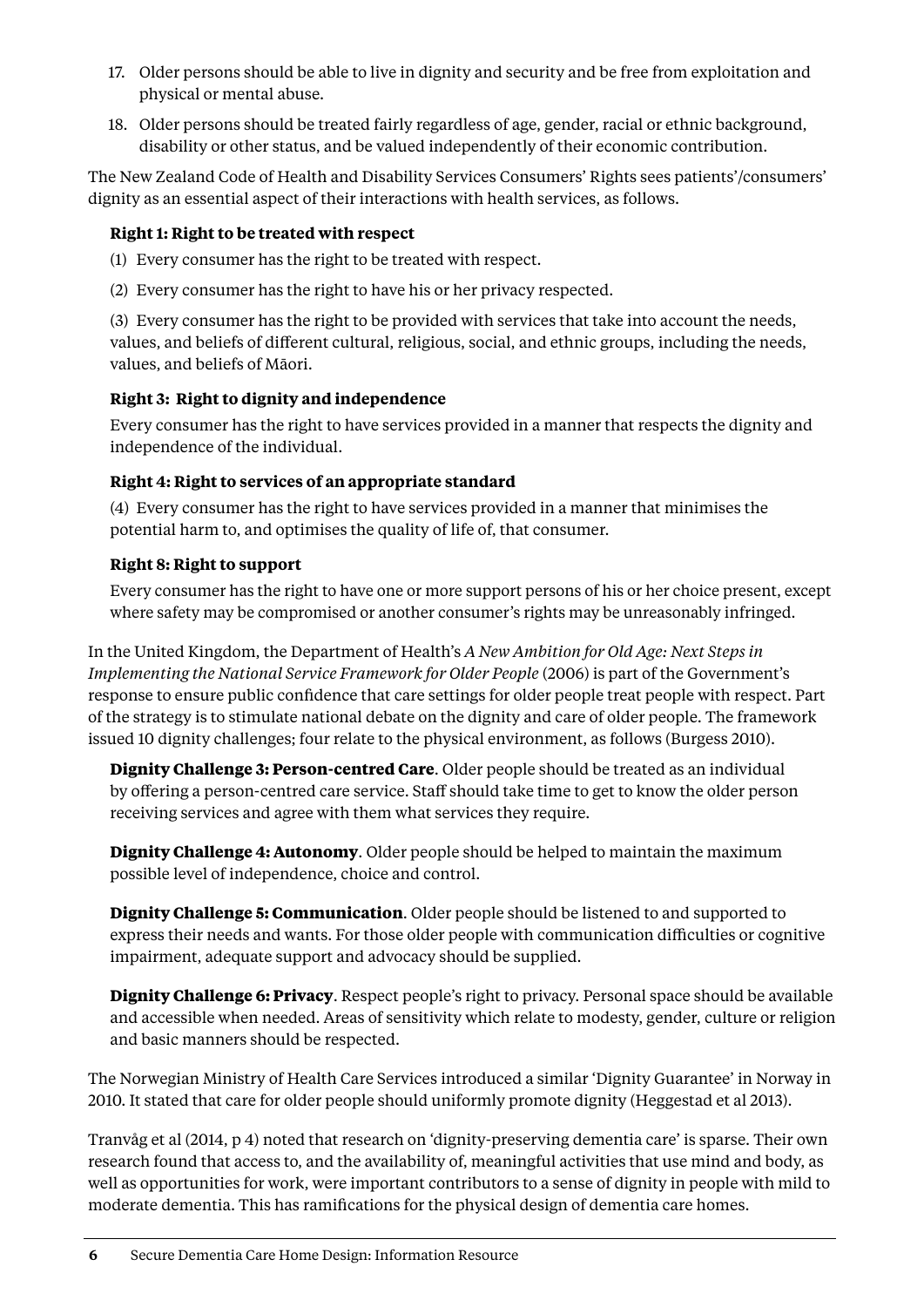# <span id="page-10-0"></span>**Cultural identity**

People with dementia require 'all possible coping resources, including those of one's cultural heritage' (Valle 1989, p 122) to preserve their sense of identity and maintain their orientation to the broader social environment (Day and Cohen 2000).

Participants in the workgroups noted the following requirements in regard to cultural considerations.

- Spaces must be varied and flexible enough to accommodate different kinds of families and different family, cultural and religious rituals, including visits by extended family (for example, the flexibility to allow a whānau member to stay overnight).
- • There is a significant need for family space that is not the person's bedroom.
- Staff need to understand the different cultural and religious practices and issues they may come into contact with.

Research about cultural aspects of design for secure dementia care homes is very limited. Day and Cohen (2000) observe that 'culture has been largely neglected . . . in the design of environments for people with dementia'; many facilities are 'designed for undifferentiated cultureless populations'. This may reflect a commonly held view that people with dementia share common losses in abilities and functionalities (Cohen and Diaz Moore 1999).

In fact, each person with dementia comes with a culture – 'a way of life and a round of activities taken for granted until the point of admission to the institution' (Goffman 1961, p 23). Different cultures perceive dementia differently, which may affect design. Australian Aboriginal communities, for example, may perceive mild dementia as 'tiredness' or a state of being 'childlike' and severe dementia as 'madness' (Pollitt 1997, p 158) rather than as a sickness.

## **Research rationale**

A recent review (Wu and Hou 2014) of the design of two aged residential communities (not specific to dementia) in Beijing and Shanghai, both modelled on Western-styled facilities, illustrates the importance of cultural context. The facilities were not as successful as the designers had hoped: people who lived there felt they did not cater to their context. Problems included the following.

- • The design did not facilitate continued integration with the community.
- • The buildings did not facilitate Chinese seniors' custom to remain focused on their children and grandchildren.
- The design gave people who lived there 'the feeling that they were abandoned by society' (p 2840).
- • People wanted kitchens rather than large dining halls, to engender a family atmosphere and make it possible to still have meals with their extended families.

Wu and Hou (2014) note the traditional Chinese perspective of drawing a sense of comfort and safety from being close to the earth, rather than in multi-level dwellings. They noted that, in particular, Chinese people wanted easy access to natural environments, so they could create vegetable gardens.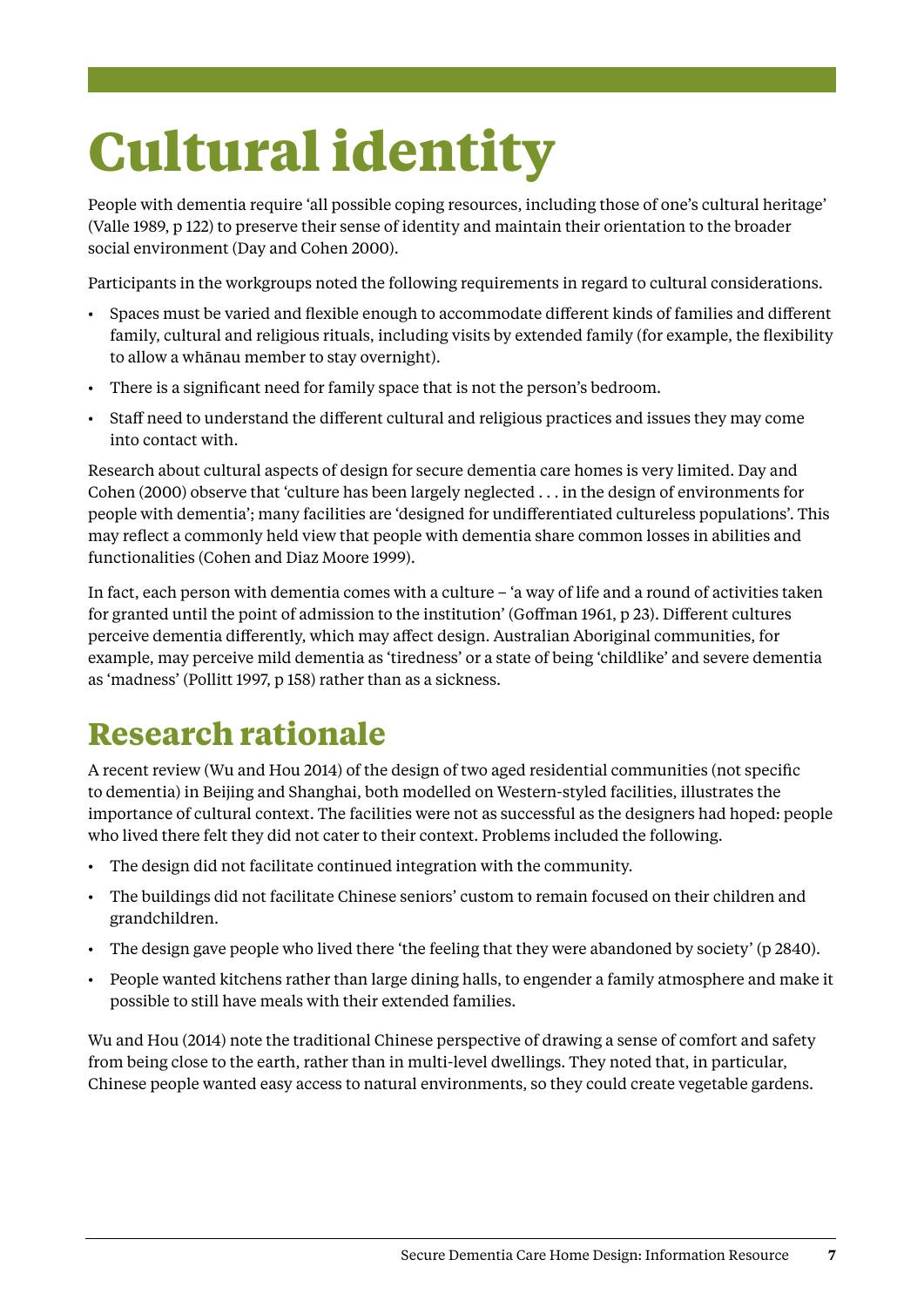## <span id="page-11-0"></span>**Māori and bicultural aspects**

Townsend and New (2011) investigated contemporary Māori views of dementia resulting from both spiritual and traditional beliefs. They noted that approaches to dementia care for Māori needed to be more holistic; the exclusion of Māori cultural values and understandings from service provision was detrimental to the wellbeing of older Māori.

'I wouldn't trust my Mum to go to any rest home . . . mainstream rest home services aren't geared to respond to Māori in my view . . . as a consequence they can run the risk of being very abusive towards whānau Māori without even necessarily knowing that . . . ' Marama (Townsend and New 2011, p 92)

'He was the first of our whānau that ever went into a rest home . . . it was traumatic actually . . . they really couldn't come to terms with it . . . that is not what Māori . . . Māori don't do that . . .' Riana (Townsend and New 2011, p 94).

Townsend and New recommended enabling Māori to care for their older people within the home environment, in accordance with traditional values, and noted that health service delivery should be based in whānau, hapū or iwi structures.

Designing facilities with consideration for a particular cultural group requires attending to that group's:

- • history and life experiences (eg, immigration, discrimination or experience of war)
- • characteristics (eg, educational levels or health status)
- • beliefs and values (eg, attitudes to dementia, aging and illness)
- • caregiving practices
- • activities and behaviours (eg, hobbies or religious practices) (Day and Cohen 2000).

In December 2015, developers of this resource held a hui in Auckland with Māori representatives, including kaumatua and kuia. Much of the participants' feedback echoed Townsend and New's observations.

The participants noted that the term 'dementia' does not really translate to Māori. They suggested the term 'porewarewa'.

Participants noted that the design of space for people with dementia needs to be respectful of who individuals are and what they need, echoing the person-centred design principles that are the basis of this information resource. Participants noted that the function of a care home needs to be clear before the form is designed, and that it is impossible to separate a built environment from a model of care. Participants remarked that sustainability and financial issues are important, but are not the only thing that is important for Māori. Some participants noted that the Māori basis for design was the marae: one older Māori person noted 'our home was our marae'.

Participants made the following points.

- • Whānau are responsible for older Māori people, no matter where they reside or the level of care they require. It is important to make sure there is whānau space separate from the older Māori person's bedroom, and common space.
	- There needs to be space in which whānau may 'co-care' for older Māori people in dementia care homes.
	- There needs to be space for children and other whānau to feel comfortable in when visiting and caring for older Māori people.
	- There needs to be room for whānau to help with end-of-life care.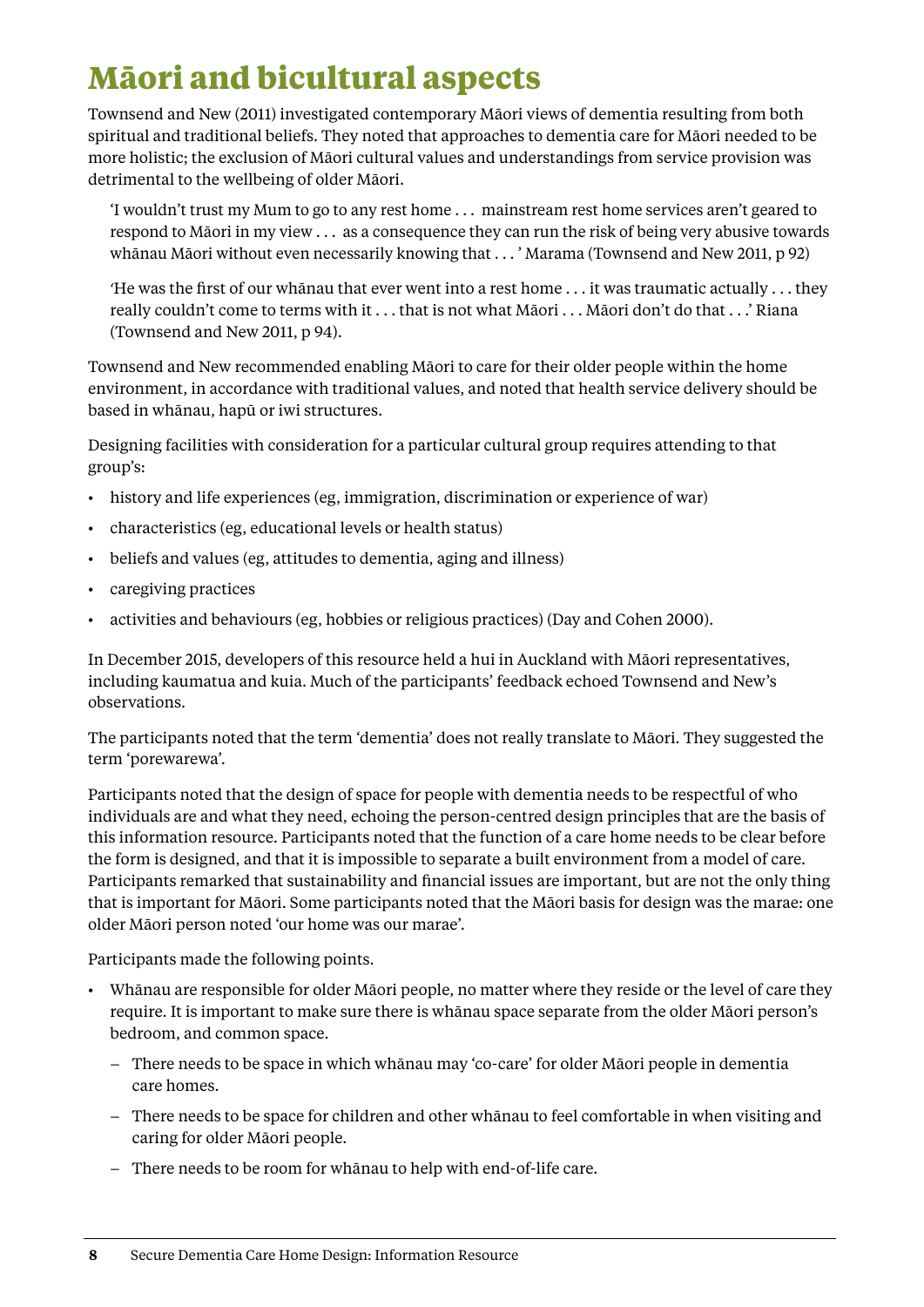- There needs to be a high degree of flexibility in the space, so that it may be used for different purposes.
- • Dementia care homes would be therapeutic for Māori if they were structured like a marae.
	- A care home needs to be designed so that it does not feel like a 'prison', and feels familiar to the older Māori person.
	- Local iwi and hapū can provide carvings and other important cultural aspects to enhance the environment.
	- A design that incorporated a hub with lodges around it would be ideal.
	- Dementia care homes need to incorporate areas where the function of the marae can occur.
- • Other specific considerations included the following.
	- Burying a mauri stone is a mark of respect to Papa, the earth mother, and bestows a blessing on a site and the buildings placed there. The stone is planted under the earth with incantations and karakia (prayer). Those responsible for building care homes need to discuss the burying of the mauri stone with local iwi.
	- Gardens should be kai, not flowers, and be for the purposes of providing a meal. People could help with the gathering of the harvest, thereby acknowledging the cycle of the seasons.
	- There needs to be a place where whānau can prepare and have a meal together.
	- Trees such as kowhai, cabbage tree and pōhutukawa are useful as a way of orienting older Māori people to the seasons and the traditional activities for each time of year.
	- Space is needed for traditional healing practices and karakia.
	- Running water represents alignment with the gods and the value of water to man. Participants noted the importance to elders of being able to hear water moving (like a fountain). This is often important to a person's sense of their essence. A participant noted that 'if you can't see or feel water it isn't quite right'.
	- One participant noted the need to have access to gardens to feel they have their 'feet on the ground'.

Participants expressed the need for more Māori to own and run dementia care homes with a specific Māori perspective, and for collaboration between DHB Māori health and local iwi and hapū. More research is needed about the impacts of culture on design of secure dementia care homes.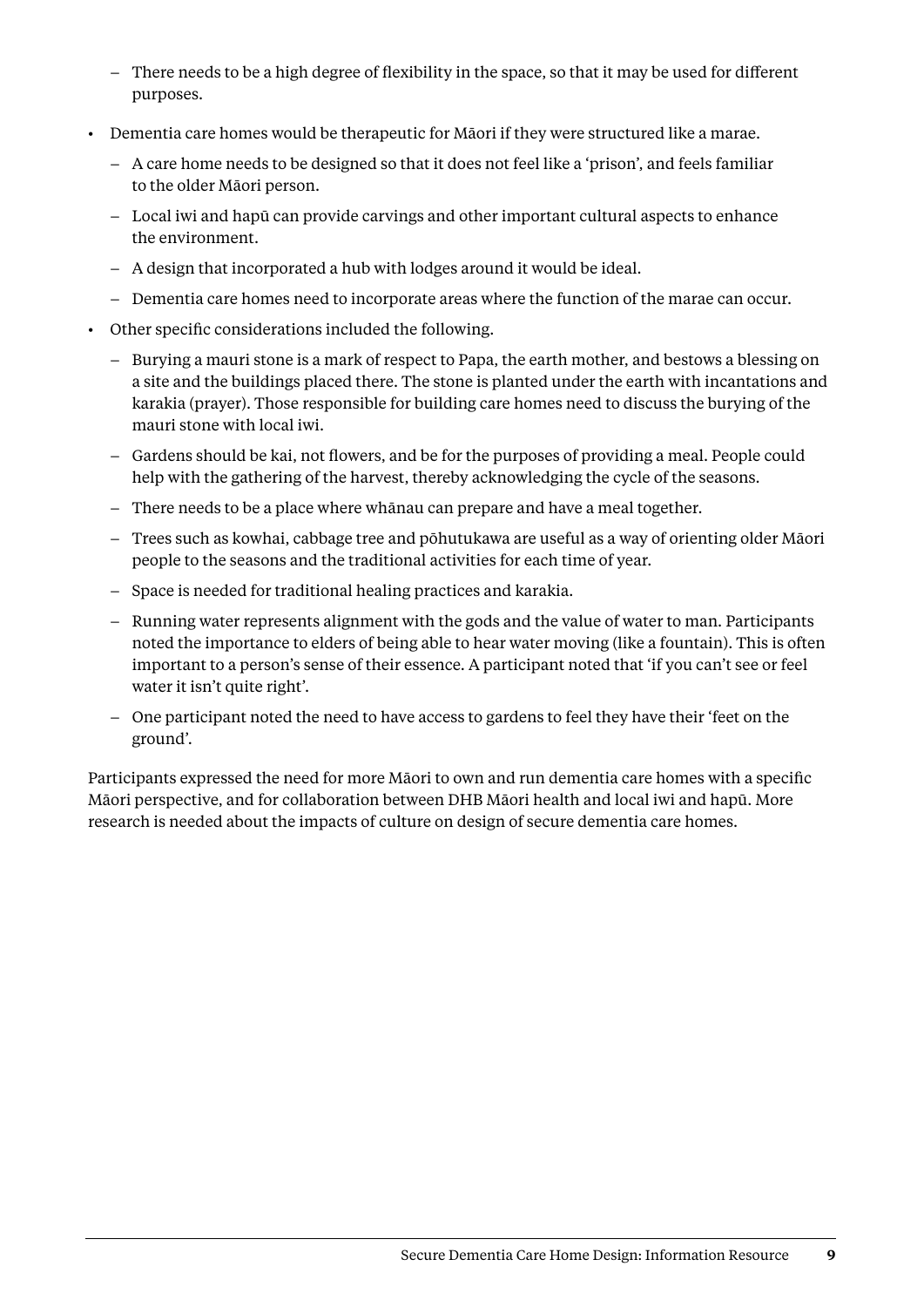# <span id="page-13-0"></span>**Design principles**

## **Introduction**

There is growing consensus that well-designed care homes can enrich the quality of life for people with dementia living in secure dementia care homes. Clear principles have emerged to guide the design of long-term care environments for people with dementia (Fleming et al 2008; Fleming and Purandare 2010; Fleming et al 2015). Responsive environmental modifications can enhance an individual's ability to function by decreasing the cognitive demand of navigating their surroundings (Calkins 2002).

In the 1970s, Lawton was an early researcher into the interaction between people with Alzheimer's disease and the physical environment. He developed an 'ecological model of competence', which has become one of a number of ways to view the role of the environment on behaviour. The model's central premise is that an environment that makes high demands (or 'environmental press') on its inhabitants has a negative impact, especially on older people (Lawton and Nahemow 1973).

Another pioneer in this area was Professor Mary Marshall (Marshall 1990; Marshall 1998a; Marshall 1998b; Marshall and Tibbs 2006), whose early work in dementia care led to the establishment of the Dementia Services Development Centre (DSDC) at the University of Stirling in 1989 (Personal Social Services Research Unit, University of Manchester 2005). The DSDC has had considerable influence, both in the United Kingdom and in Australia. Subsequently, Australia led the world with its National Action Plan for Dementia Care in 1992 and the establishment of five government-funded Dementia Training Study Centres in 2006.

Marshall recommended that dementia care homes:

- • be small
- have the ability to control stimuli especially noise
- have good visual access so people can see what they need (eg, toilet/bathroom)
- • have unnoticeable safety features
- have rooms with different furniture themes/styles, appropriate for residents' varying age/generation
- have single rooms big enough for a reasonable amount of personal belongings (memory triggers)
- be domestic and home-like
- • feature facilities to enable ordinary household activities (clotheslines, garden sheds, kitchens)
- provide a safe outside space
- provide good signage and sight, smell and sound cues, and use objects rather than colour for orientation.

Marshall's key design principles for dementia care homes (set out in 1998b) arguably provide the quality standard. Fleming et al 2015 and Fleming and Bennett 2015 cite significant empirical support for these principles, which include:

- compensation for disability
- maximising independence
- enhancement of self-esteem and confidence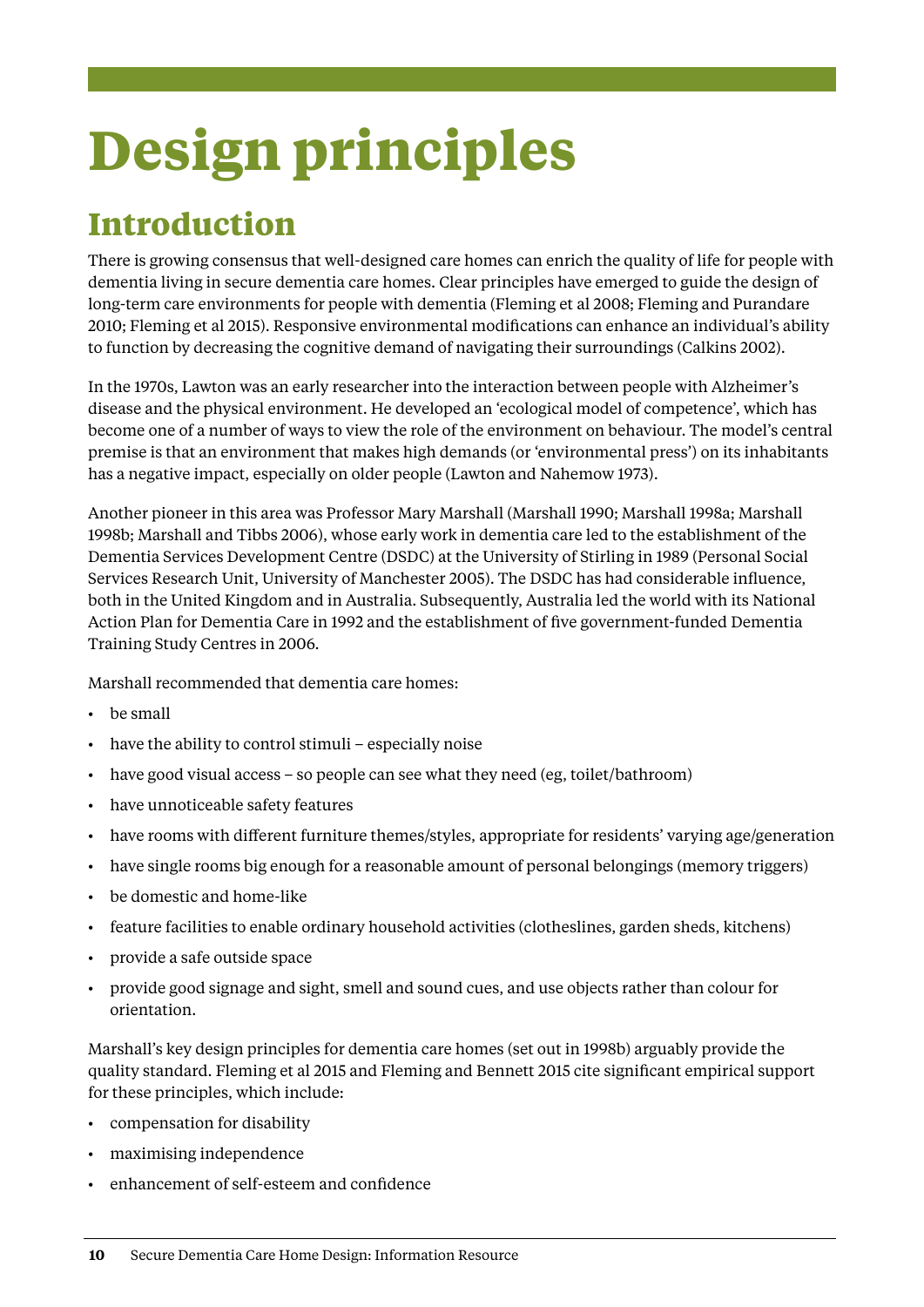- • demonstration of care for staff
- • ability to be orientating and understandable
- • reinforcement of personal identity
- welcoming of relatives and the local community
- • allowance for the control of stimuli.

Based on research evidence, Fleming and Bennett (2015) incorporated eight design principles into their development of the *Environmental Assessment Tool* (see Appendix; Fleming et al 2012; Fleming and Bennett 2015):

- 1. unobtrusively reduce risks (be safe and secure)
- 2. provide a human scale (eg, 'family-sized' clusters and a low number of people per care home)
- 3. allow people to see and be seen (be simple and provide good 'visual access')
- 4. manage levels of stimulation:
	- reduce unhelpful stimulation
	- optimise/highlight helpful stimulation
- 5. support movement and engagement (provide for planned wandering)
- 6. create a familiar place
- 7. provide a variety of spaces that provide opportunities to be alone, with others, or with others from the community
- 8. respond to a vision for the values and goals of care (eg, domestic and home like).

The consultation process for this resource found general agreement with these principles. However, some respondents noted that connection to the wider community was missing as a basic principle. Respondents also noted that the size of a care home should be a core principle, and that design of physical space could not be separated from models of care. Workgroup participants noted the inherent tension between security and safety and quality of life, and said that too much emphasis on risk reduction can impoverish a person's quality of life.

In 2014, Marquardt et al undertook another robust systematic review on the impact of design and the built environment on people with dementia. They noted that the lack of quality evidence available on this topic reflects the difficulty of research, specifically because of the ethical dilemmas inherent in gaining consent from those with cognitive impairment: there have been few randomised controlled trials or studies with large samples. However, they noted that lower 'quality' studies do not necessarily signify a lower value being placed on design for dementia care homes.

The remainder of this resource explores design principles in more detail under the following headings, citing relevant available research:

- • home-like therapeutic environment
- gardens and outdoor environs
- care home size and density
- • colour and contrast
- lighting
- • managing environmental stimulation
- memory aides/cues and floor plans
- • community links.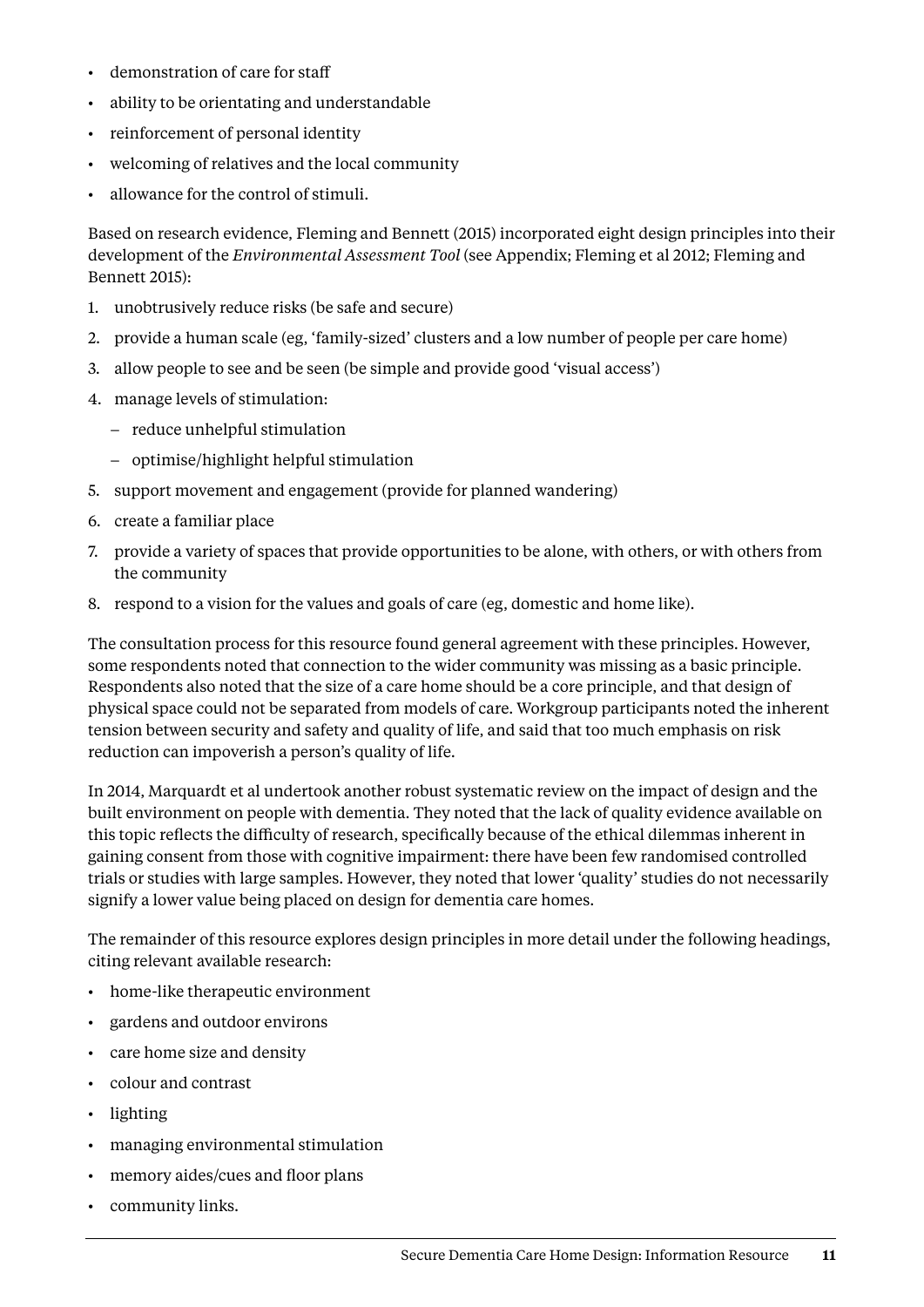<span id="page-15-0"></span>The following figure shows the philosophical basis and the features of well-designed secure dementia care homes.





## **Home-like therapeutic environment**

#### **New Zealand perspective**

Workgroup participants suggested that what makes an environment 'home-like' is a mix of 'seeing' and 'doing'; that is, a home-like environment is age-appropriate, looks familiar (provides cues to enable a person to recognise the place as a home) and facilitates domestic activity. Participants noted that care home design and the model of care need to enable meaningful activity that promotes social wellbeing.

There was much debate about the place of multi-storey buildings within New Zealand culture, and the extent to which a ground-floor location is important.

In terms of the design of secure dementia care homes, 'homeliness', 'home-likeness' and similar words attempt to describe a non-institutional living environment. A homelike environment includes a living room, dining room, kitchen, homelike furnishings, and objects and artefacts that carry personal meaning to inhabitants.

The following components are important determinants of a 'home-like' environment.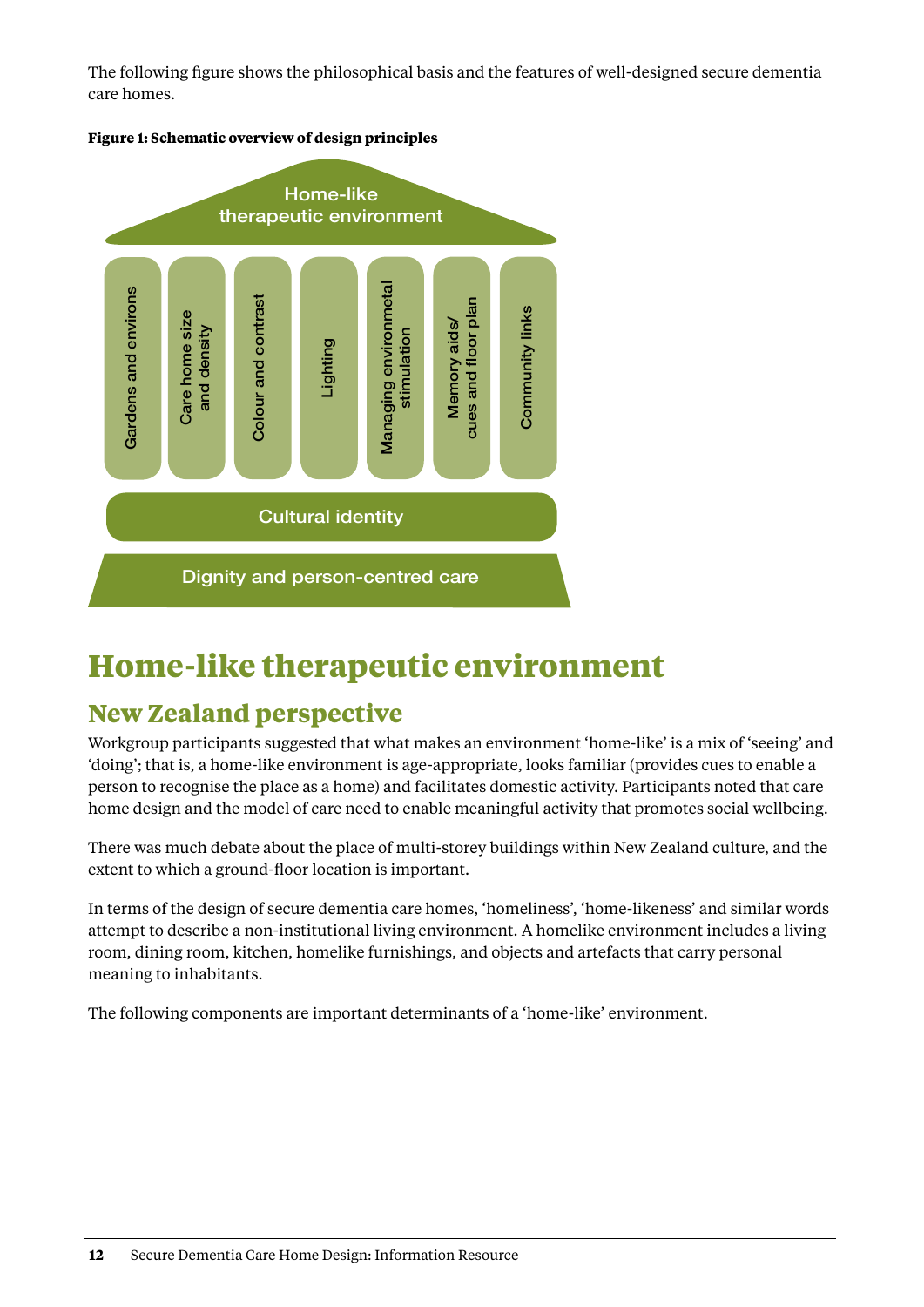| <b>Components</b>                                                                                           | <b>Detail</b>                                                                                                                                                                                                                                                                                                                                                                                                                                                                                                                                                                                                                                                                                                                                                                                                                                                                                                                                                                           |
|-------------------------------------------------------------------------------------------------------------|-----------------------------------------------------------------------------------------------------------------------------------------------------------------------------------------------------------------------------------------------------------------------------------------------------------------------------------------------------------------------------------------------------------------------------------------------------------------------------------------------------------------------------------------------------------------------------------------------------------------------------------------------------------------------------------------------------------------------------------------------------------------------------------------------------------------------------------------------------------------------------------------------------------------------------------------------------------------------------------------|
| Design is to a<br>human, domestic<br>scale                                                                  | • No long corridors<br>• 'Clustered care' – a family-like setting (Some participants thought that the ideal<br>number of people living together was between 5 and 12, as commonly found in the<br>disability sector, but others noted that this was not always economically feasible.<br>There was a general consensus that there should be no more than 20 people in one<br>care home, as specified in the current Age Related Residential Care (ARRC) contract.)<br>• Common spaces, kitchen, sitting area and dining area of a domestic size<br>• Domestic furniture<br>• Domestic focus points (eg, kitchen table, fireplace)<br>• Domestic scale and domestic appearance - familiar<br>• Domestic dining experience<br>• No internal rooms – each room should have windows<br>• Lack of clutter (eg, no equipment stored in corridors)<br>• Heating systems to accommodate the needs of frail older people<br>• Incontinence management considerations (everything easily cleaned) |
| A variety of<br>communal spaces<br>facilitate family<br>and community<br>engagement, and<br>personal choice | • 'Hosting space' where friends and family can go that is not the bedroom<br>• Spaces such as sunrooms, decks and libraries<br>$\bullet$ Gardens<br>• Quiet places<br>• Space to accommodate extended family for family events (eg, celebrating birthdays<br>or other ceremonies) appropriate for a variety of cultures<br>• Cues to welcome different cultures<br>• A pet-friendly environment<br>• A child-friendly environment (eg, children's play areas)<br>• Spaces to show or create art                                                                                                                                                                                                                                                                                                                                                                                                                                                                                         |
| People can easily<br>personalise their<br>individual space                                                  | • Opportunity for people to have their own furniture and curtains<br>• Allowance for pictures and familiar things in people's own rooms<br>• Comfortably sized rooms, with space for furniture as well as equipment needed to<br>provide care                                                                                                                                                                                                                                                                                                                                                                                                                                                                                                                                                                                                                                                                                                                                           |
| Design facilitates<br>people's<br>independent<br>domestic activity                                          | • Easy access to a communal kitchen<br>• Opportunity for people to access domestic spaces and undertake a variety of<br>household tasks<br>• Potentially raised garden beds, a working shed, a clothesline                                                                                                                                                                                                                                                                                                                                                                                                                                                                                                                                                                                                                                                                                                                                                                              |
| Design facilitates<br>visual and physical<br>flow between indoors<br>and outdoors                           | • Opportunity for people to engage with the outdoor environment<br>• Freedom to walk around - places to go<br>• Cues for meaningful activity - clothes line, working shed, mailbox<br>• Decreased obviousness of entries and exits<br>• Designs that allow easy access to cars so staff or family can easily help people into a<br>vehicle                                                                                                                                                                                                                                                                                                                                                                                                                                                                                                                                                                                                                                              |
| Security is<br>unobtrusive                                                                                  | • Unobtrusive boundary security - no obviously high gates or fences<br>• Perimeter fencing that provides both privacy and a view to the outside community<br>• Philosophy of care that allows for reasonable, supported risk-taking, on the<br>understanding that an overly restrictive approach to risk can impoverish the<br>environment and people's lives<br>• Systems that allow family and friends to enter easily                                                                                                                                                                                                                                                                                                                                                                                                                                                                                                                                                                |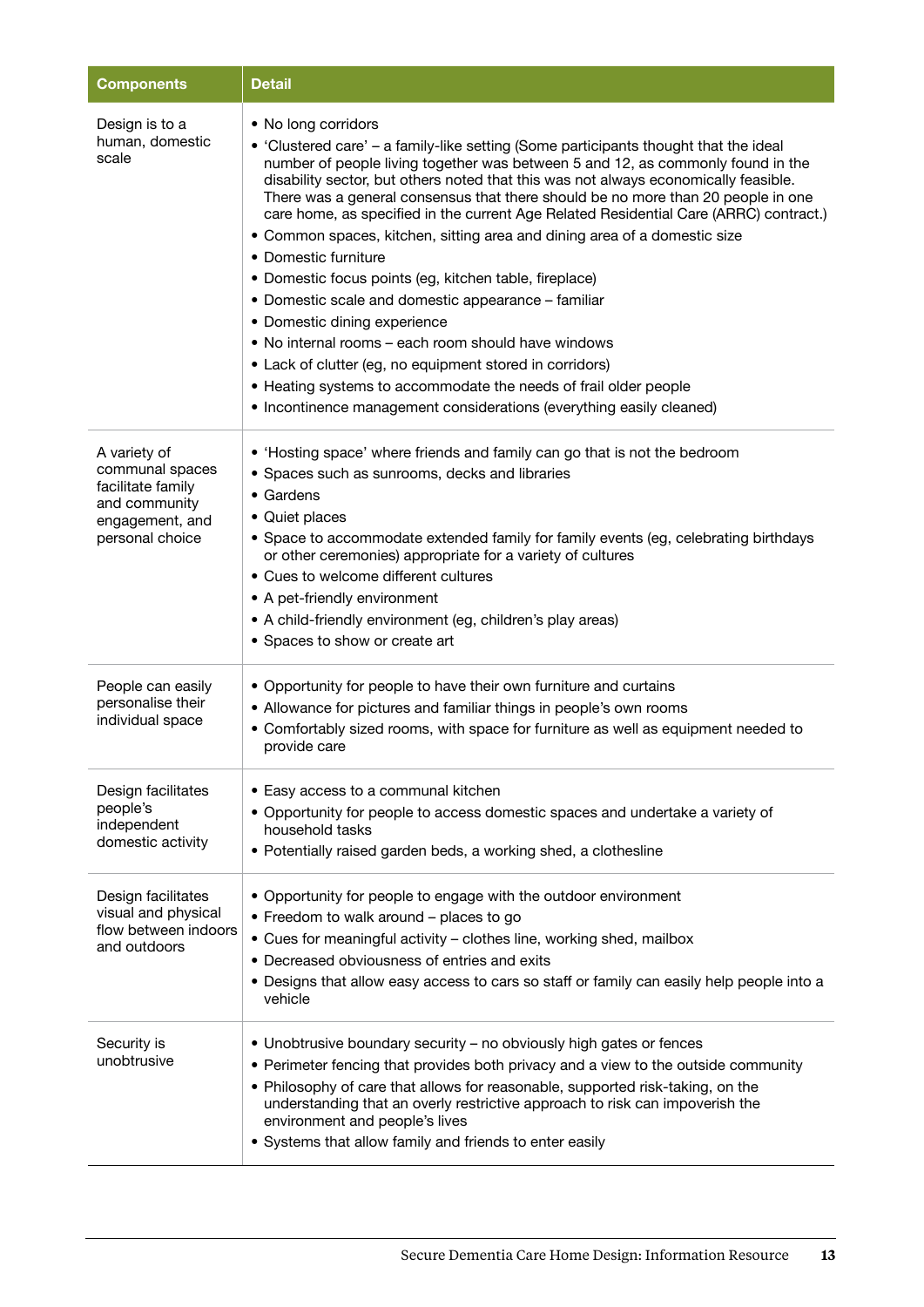### **Research rationale**

Fleming et al (2015) found that the built environment needed for people with end-stage dementia and their families/carers should:

- support the use of the senses
- provide opportunities for social interaction
- • provide opportunities for spiritual interaction
- • provide familiarity and homeliness
- • be calm
- • have the means to control levels of stimulation
- provide opportunities for family to spend time with the person living in the care home
- provide privacy
- • maintain the person's dignity (increasingly important as the dementia progresses)
- provide opportunities for people to be monitored by care staff
- make technology (especially communication technology) available.

Marquardt et al's 2014 systematic review of the literature found the following:

- • improved quality of life (using a variety of measurements) among people in dementia care homes that had a homelike character and placed emphasis on personalisation (Minde et al 1990; Gnaedinger et al 2007; Charras et al 2010; Garcia et al 2012)
- less problematic behaviour in people whose rooms were personalised with elements such as wall decorations, ornaments and pictures (Morgan and Stewart 1999; Zeisel J et al 2003; Charras et al 2010)
- improved eating behaviour and an increase in communication in people living in care homes that consciously changed dining room seating patterns and worked to less institutional mealtime routines (Melin and Götestam 1981; Götestam and Melin 1987)
- • more resident-directed conversations in a care home that created a homelike dining situation, where fewer people ate together (Roberts 2011 )
- • a decline in assaultive behaviour in a care home where the dining area was moved from a central area to the smaller living care home (Negley and Manley 1990)
- • greater food and fluid ingestion in people who lived in a homelike environment (Reed et al 2005)
- • reduced use of tube feeding among people who lived in a homelike environment where mealtimes were a more integrated part of daily life and health care assistants attached importance to hand feeding and advanced care planning (note that tube feeding is not as common in New Zealand as it is overseas) (Lopez et al 2010)
- • a decrease in agitation in people whose home environment featured an unlocked door to a safe garden area (Namazi and Johnson 1992a)
- • less agitated or disruptive behaviour in care homes in which room temperature was comfortable (Cohen-Mansfield and Werner 1995; Cohen-Mansfield 2007); uncomfortable room temperature has been associated with lower quality of life in people with late-stage dementia (Garre-Olmo et al 2012)
- a highly significant increase in activity and involvement (Milke et al 2009; Campo and Chaudhury 2012) and more time doing things for themselves among people in a household model care home (Morgan-Brown et al 2013)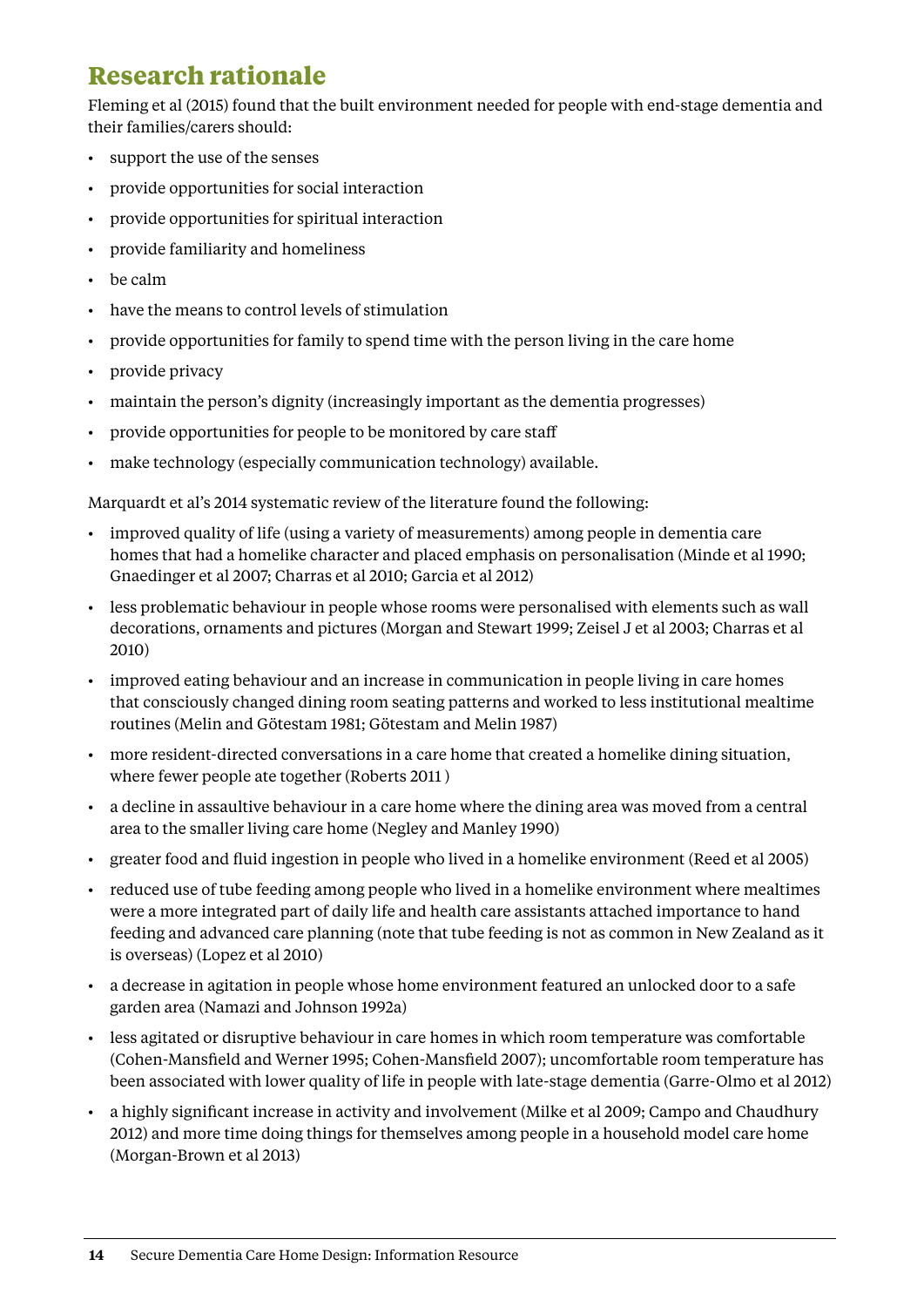- <span id="page-18-0"></span>• increased socialisation and reduction in agitation in people provided with companion animals (Baun and McCabe 2003)
- • higher restlessness and anxiety and more violence among residents of buildings with a certain layout, specifically including long corridors (Isaksson et al 2009; Marquardt 2011).

## **Gardens and environs**

#### **New Zealand perspective**

Participants in the workgroups noted that gardens and outdoor environments in secure dementia care homes do two things – they provide access and exposure to nature, known to be health-giving, and they provide the space for exercise and recreation (a basic human right). They are therefore essential, rather than optional.

There was considerable debate among participants as to whether this need can be met by a secure dementia care home in a multi-storey building. Some considered that the ARRC Service Agreement's requirement could not be met by a balcony or a small partially enclosed space, and that a secure dementia care home must have independent access to a garden space large enough for therapeutic exercise.

Participants noted that gardens and outdoor spaces need to be designed to be therapeutic rather than 'beautiful'. They noted that gardens should be allowed to be messy, and not over-designed.

The workgroups debated what constitutes the culture of New Zealand housing, including whether apartment living is now part of the New Zealand culture and therefore an acceptable model for dementia care. Some noted that, unlike people in secure dementia care homes, people who live in apartments can choose to leave them to visit parks and gardens. Workshop participants clearly stated that secure dementia care should be provided on the ground floor in order to offer independent access to safe outdoor space that provides an experience of nature and the space for exercise. This outdoor space needs to be sized appropriately for the number of people who will use it. Dementia care providers who build care homes on upper levels in New Zealand should take steps to ensure they meet the principles set out in this Resource, including independent access to an outdoor area.

| <b>Components</b>                                            | <b>Detail</b>                                                                                                                                                                                                                                                                                                                                                                                 |
|--------------------------------------------------------------|-----------------------------------------------------------------------------------------------------------------------------------------------------------------------------------------------------------------------------------------------------------------------------------------------------------------------------------------------------------------------------------------------|
| Outdoor space is designed as<br>an extension of indoor space | • Visual and physical access between inside and outside<br>• Opportunity for independent physical access from inside to outside<br>• A transition between indoors and outdoors that is even underfoot<br>• Appropriately surfaced and consistently coloured pathways<br>• An entrance to the home itself that is homelike: no confronting signage and<br>some garden elements at the entrance |
| Outdoor space provides<br>opportunity for walking            | • A continuous looped path with destination points but no dead ends (with<br>well-placed benches and sheltered rest areas)<br>• A space large enough for meaningful exercise and therapeutic benefit<br>• Motion sensor lighting for night use                                                                                                                                                |

The following components are important in terms of secure dementia care homes' gardens and environs.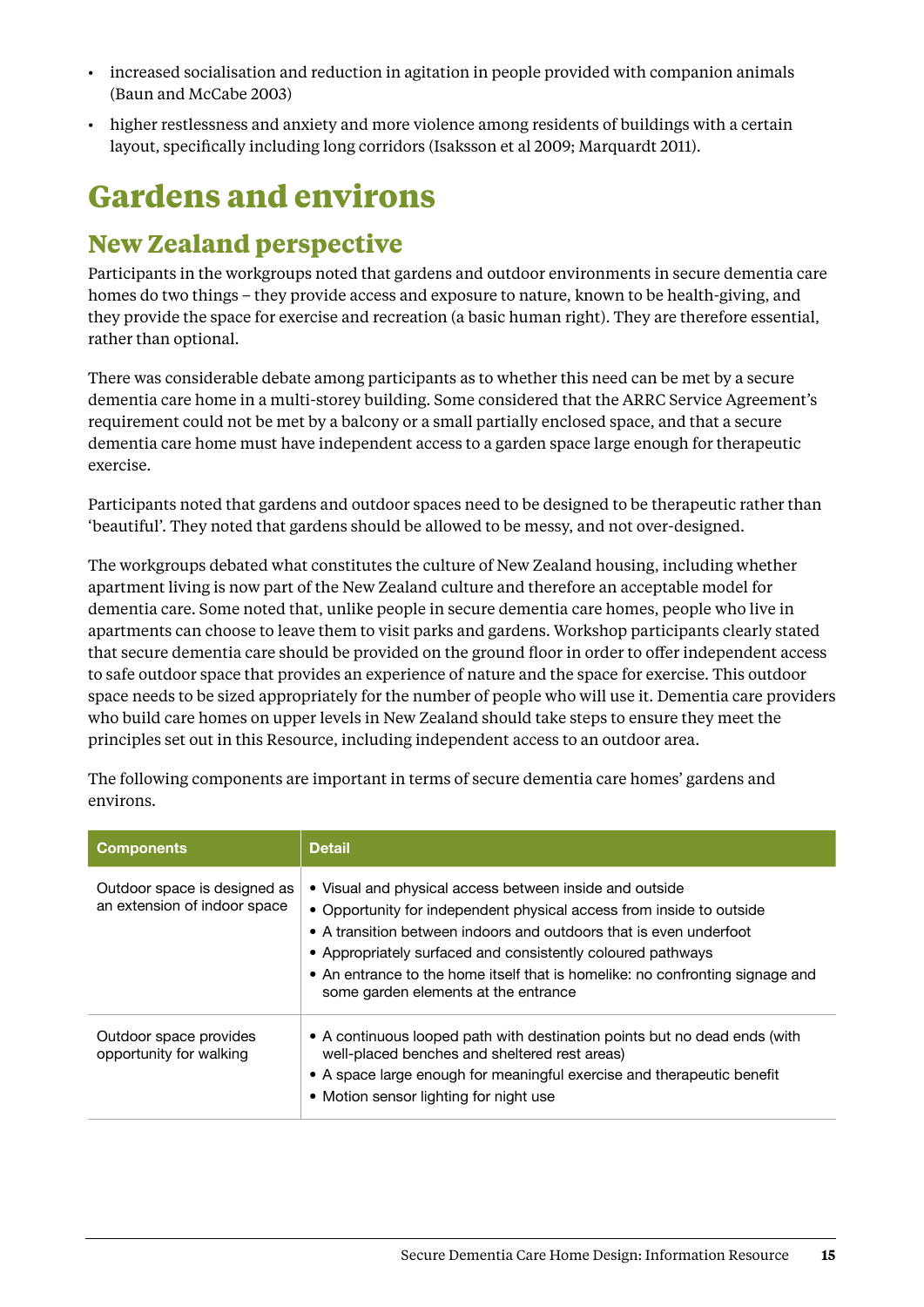| <b>Components</b>                                                                                                                    | <b>Detail</b>                                                                                                                                                                                                                                                              |
|--------------------------------------------------------------------------------------------------------------------------------------|----------------------------------------------------------------------------------------------------------------------------------------------------------------------------------------------------------------------------------------------------------------------------|
| Outdoor space and garden<br>is designed to provide<br>opportunities for social<br>interaction and engagement<br>with the environment | • Raised garden beds, shed, clothesline<br>• Mixed spaces – large and small<br>• Seating and tables<br>• Sunny places and shady places<br>• Space for animals<br>• Space for children<br>• Allowance for privacy but also for engagement with the surrounding<br>community |
| Outdoor space and garden is<br>designed to provide sensory<br>stimulation                                                            | • Flowers, colour, water, textures<br>• Seasonal variation<br>• Vegetable gardens<br>• Scented plants (to stimulate memory)                                                                                                                                                |

The successful design of gardens for people with dementia is complex but important for many reasons, the greatest of which is the conservation of dignity. Access to the outdoors bestows a certain level of potential autonomy on people with dementia (Schwarz and Rodiek 2007), as well as affording them the opportunity to experience and enjoy nature.

Certain research has focused on use of garden and outdoor spaces, some commenting that underuse of the outdoors by people is often due to access or staffing issues (Cohen-Mansfield 2007; Gibson et al 2007; Grant and Wineman 2007; Hernandez 2007).

#### **Research rationale**

Research into the interrelationship between outdoor space/garden use and people with dementia in long-term care facilities (Grant and Wineman 2007) has found that increased garden use by people resulted from an interrelationship of five factors:

- garden design spatial layout, circulation routes, a variety of spaces (covered, private and group) and a variety of features (seating, shade provision, plantings, etc)
- • physical access doors that remain unlocked and open where possible, manageable access, no change in elevation, and a covered area at the access point
- • visual access views into the garden from inside the care home, and a garden entry that is visually accessible from the care home interior
- • staff attitudes staff who regard outdoor space as important, understand the benefits to people in spending time outdoors, and see independence as part of their quality of life
- • organisational policy reflected in the mission statement, the education and training of staff and the programming of outdoor activities.

Existing comprehensive audit tools for the design of secure dementia care homes address outdoor access, gardens and environs. There are also checklists and audit tools specific to gardens and outdoor areas within secure dementia care homes. For example, the *Alzheimer's Garden Audit Tool* (Marcus 2007) is a comprehensive 74-point tool detailing general successful garden design features, as well as garden elements, for a dementia-friendly garden. These elements compensate for known changes in the cognition and physical abilities of people with dementia. The tool also acknowledges staff need for outdoor access. The major garden design features for assessment covered by the tool are as follows:

• location of and entry to the garden – visibility from inside, single entry 'landmark' door (where people can easily see how to get back indoors).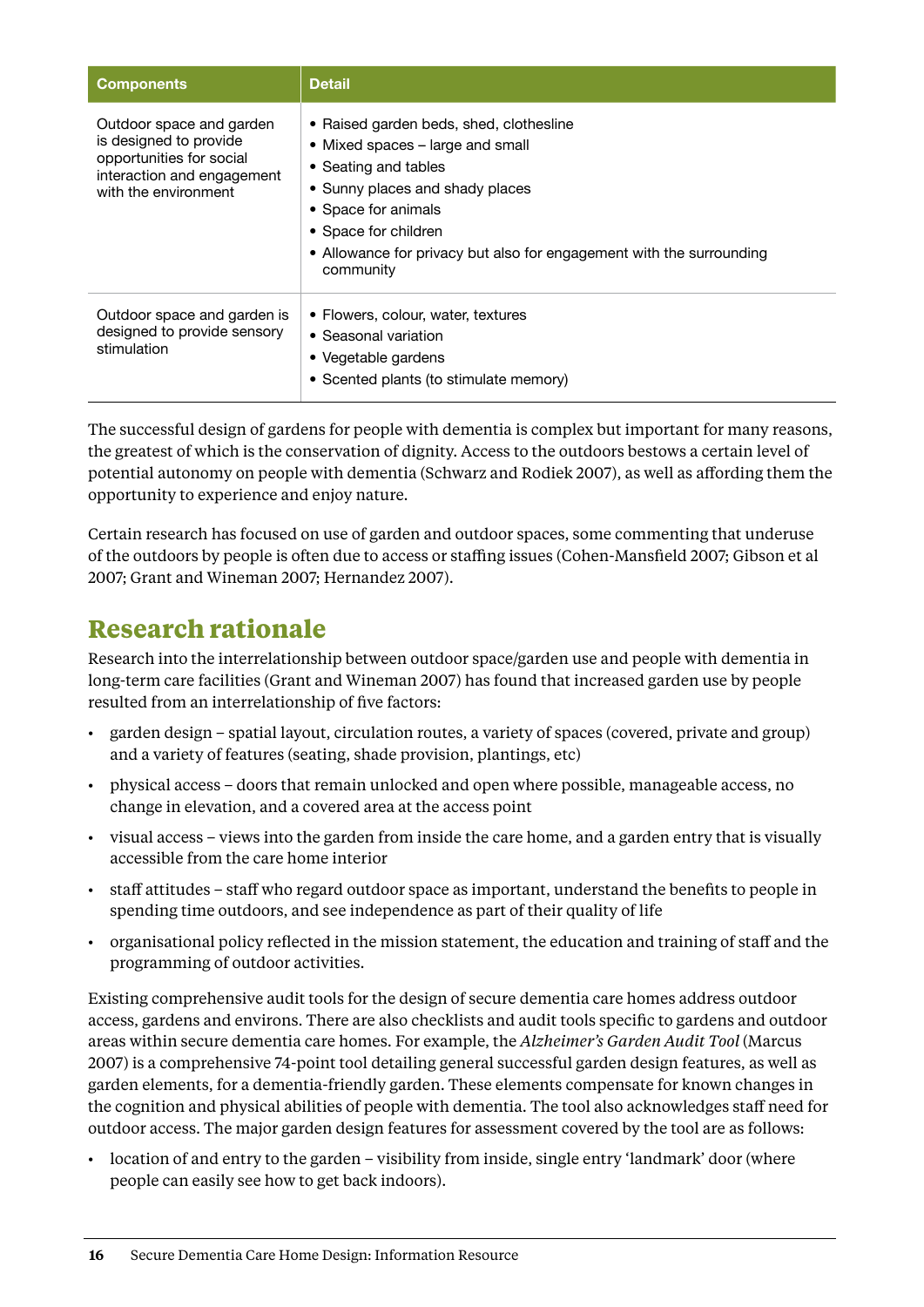- • doors unlocked and visible, entryway flooring flat and smooth (no glare), shaded entry with seating just outside, attractive garden view from entry patio, shade provision to avoid 'sundowning' (increased agitation at the end of the day)
- layout and pathways appropriately surfaced and consistently coloured pathways with no dead ends or confusing choices, simple layout, destination points of interest, level pathways, handrails, width appropriate for wheelchairs, landmarks for spatial orientation
- • a 70:30 ratio of green to hard surfaces, flat lawn large enough for a group of chairs, diversity in plantings (seasonal, multi-sensory, different heights, memory triggers (eg, plants popular in a specific relevant era)), provision for gardening activity
- • seating options for solitary or group seating, moveable and fixed seating, a mixture of shaded and non-shaded seating options
- • design features that double as memory triggers (eg, mail boxes, garden sheds, bird feeders/baths)
- • other enhancing features such as small-scale design changes along paths, plants to attract birds, a lack of slatted shadows
- • a high level of maintenance and well maintained, attractive amenities.

All amenities relevant to where people need to go should be simple (Passini et al 2000) and located on the same floor as residents' rooms (Marquardt 2011). Utton (2007) has published a detailed list of desirable features for outdoor and garden areas derived from research and design experience, as has Benbow (2014).

A 2014 literature review of 17 quantitative and qualitative studies into the impact of gardens and outdoors spaces on the mental and physical wellbeing of people with dementia in care homes found the following outcomes (Whear et al 2014):

- • reduced agitation associated with visiting a garden
- • reduced pacing and exit-seeking
- • 19 percent less violence by people with dementia in the sites with gardens
- • evidence to suggest a reduction in the type and frequency of medication use by users of a 'wander garden' with all day unimpeded access.

In addition, research has found that exposure to green environments improved people's wellbeing, stimulated their senses, triggered memories, orientated them to the seasons, promoted social interaction and movement, gave possibilities for meaningful activities (eg, gardening) and supported their autonomy. In addition, such environments provided a sense of focus for staff (Rappe and Topo 2007; Whear et al 2014).

Other research findings on garden/outdoor use for people with dementia include:

- • some improvements in sleep from increased time spent outdoors (Calkins et al 2007)
- • reduced agitation among those with access to an unlocked door leading to a garden (Marquardt et al 2014)
- enhanced connections with the wider community (Innes et al 2011).

Other important considerations for garden/outdoor use for people with dementia include:

- • encouraging people to connect with the outdoors and life outside their dementia care home, including through open windows for people unable to get outside (Rappe and Topo 2007)
- • opportunity for exposure to direct sunlight for adequate vitamin D. Low vitamin D levels are associated with depression (Anglin et al 2013), dementia and Alzheimer's disease (Littlejohns et al 2014)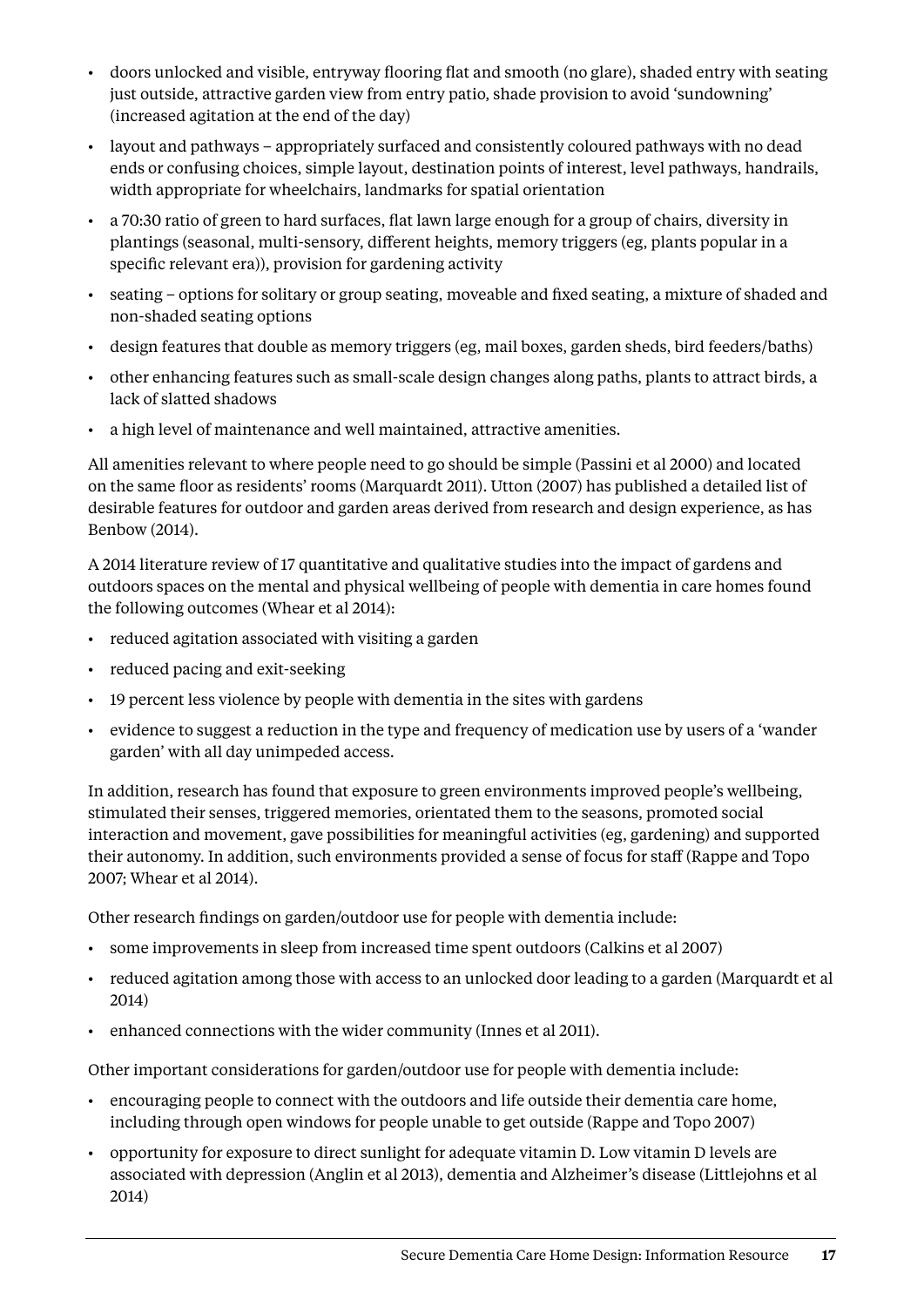- <span id="page-21-0"></span>• opportunities for pet walking, for growing flowers or vegetables, and for family members/carers to go outside with their relative when visiting. A quote from a person living in a care home: 'There's some nice sitting areas out there . . . when my nephew comes . . . on visiting day it was so warm [to sit] outside.'(Innes et al 2011)
- • the fact that, as a source of multi-sensory stimulation for leisure and enjoyment, gardens are primary sites for experiencing nature and weather, or just 'pottering' (Gibson et al 2007).

## **Secure dementia care home size and density**

There was general consensus among workgroup participants that, in terms of dementia care home size and design, small clusters of people were desirable, as the research suggests people with dementia experience less agitation and distress in 'family-sized' care homes. However, there was no consensus on the ideal number of people per cluster or care home. Participants commented further that a variety of care home sizes and styles was appropriate, to give people a choice. Workgroup participants compared the institutionalisation and stigmatisation of dementia care to that arising in the context of treatment of people with mental health issues. The move towards small care homes of care in mental health was suggested as a model for dementia care (Peace et al 2002).

The following component is important in terms of dementia care home size and density.

| <b>Component</b>                                                                                                                       | <b>Detail</b>                                                                                                                                                                                                                                                                                                                                                                                                                                                                                                                                                                                      |
|----------------------------------------------------------------------------------------------------------------------------------------|----------------------------------------------------------------------------------------------------------------------------------------------------------------------------------------------------------------------------------------------------------------------------------------------------------------------------------------------------------------------------------------------------------------------------------------------------------------------------------------------------------------------------------------------------------------------------------------------------|
| Secure dementia care homes are<br>designed so that people live in<br>small, independently secure clusters<br>approximating a household | • A number of clusters within one care home (independently physically<br>constrained environment) as the best or most viable strategy<br>• Acknowledgement of the critical interaction between the number of<br>people and design of the space: larger clusters may be acceptable<br>if there are multiple breakout spaces and the domestic dining<br>experience is not compromised<br>• Scale that helps people feel in control<br>• Multiple clusters within a large care home to allow for the clustering<br>of people with similar needs - people with dementia are not a<br>homogeneous group |

There are many estimations of the optimal number of people in a cluster and in a care home. Regnier and Denton (2009) talk of the dining table size as reflecting the number of people per cluster (where a cluster is a home-like, self-contained set-up with a kitchen, dining table, living room, etc). Previously, authorities in Northern Europe held that the optimal size for secure dementia care homes was between six and eight people per cluster, and a total of 40 for the overall care home. However, more recently this number has drifted to around 10 per cluster and as many as 70 people per care home, for reasons of economy of scale (Regnier and Denton 2009). Zeisel, Hyde and Levkoff (1994) saw a maximum of 15 people living in a care home as ideal, and found that the most highly ranked dementia care homes had 7–15 people (Verbeek et al 2010). De Hogeweyk Dementia Village in Weesp, Netherlands, clusters people into groups of six in a 'house' within a care home that holds around 150 people (Schumacher Jones 2014). In 2012, Fleming considered 8 to 14 as an appropriate number of people within a care home. That study found that minimising the number of people a person with dementia interacts with reduced their overall confusion.

Fleming and Bennett (2015) determine that the scale of a dementia care home should be human and be governed by three factors:

- the number of people that the person encounters on a daily basis
- • the overall size of the building
- the size of the individual components, such as doors, rooms and corridors.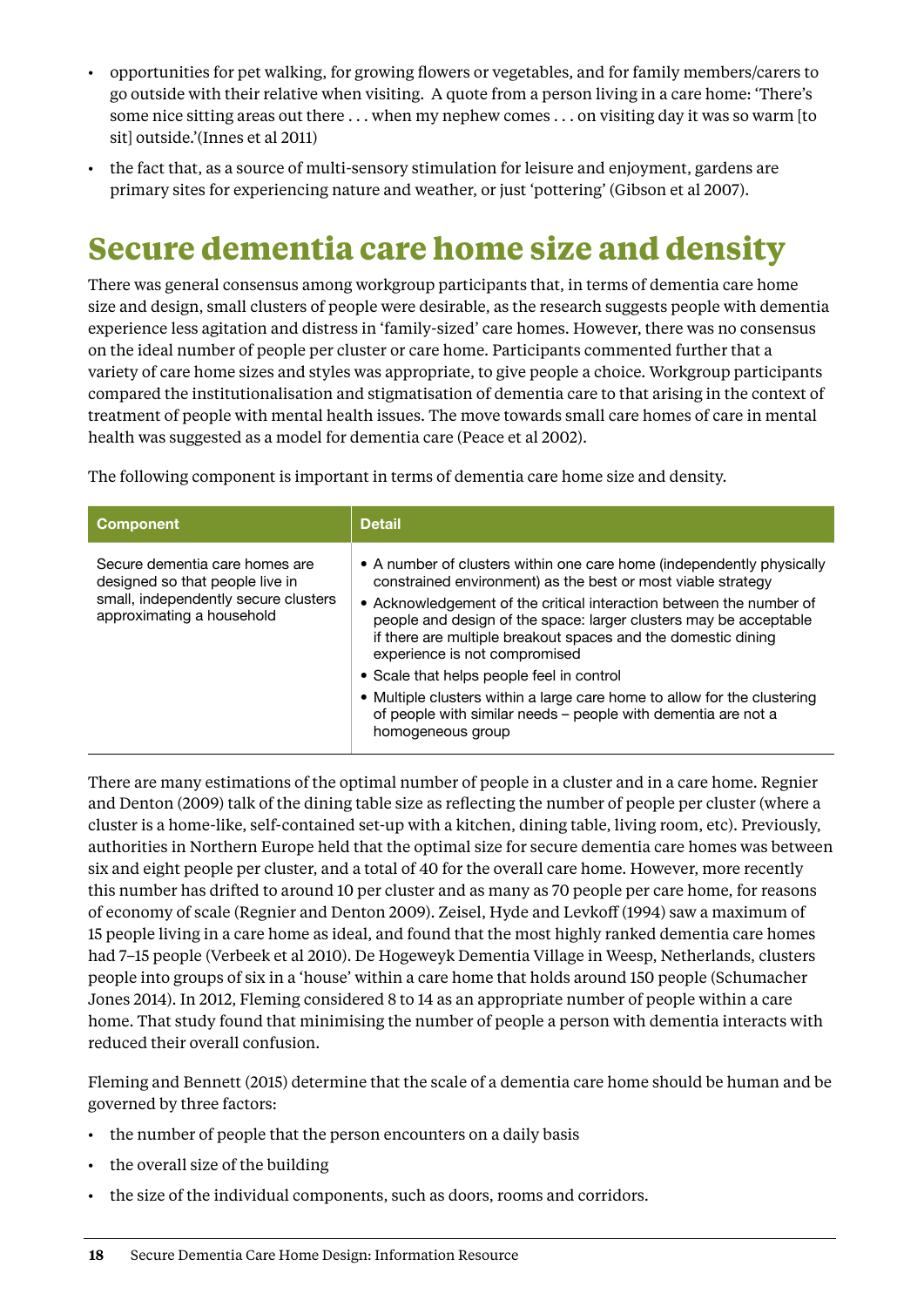Fleming and Bennett consider that 'a person should not be intimidated by the size of the surroundings or confronted with a multitude of interactions and choices. Rather the scale should help the person feel in control' (p. 3). It should be noted that implementing a goal of limiting and controlling unnecessary stimulation would preclude the practice of flexible clustering whereby (for example) people are part of a larger group during the day and return to smaller groupings at night.

The population density of the particular context must be considered. The 2013 New Zealand Census found that the average number of people per household in New Zealand was 2.7; this figure was the same in 2006. There are regional variations (Statistics New Zealand 2015).

#### **Research rationale**

High-quality research into secure dementia care home size and scale has been difficult, as traditional research methods cannot capture fully the key issues: 'Size has never been varied while all other conditions are kept constant and purpose designed small care homes are very likely to be homelike, familiar and safe' (Fleming et al 2008, p 10). An additional problem is that the term 'special care unit' is not standardised. The two main measures of size for secure dementia care homes are the number of people in a care home and the area available per person ('social density'). Calkins (2009) defines functional social density as the total area of 'shared social spaces typically used by at least 20 percent of the people at least percent of the time, divided by the number of people.' Calkins notes that 'This gives a sense of how much shared social space each resident has, of spaces that are typically used' (p 147).

Marquardt et al (2014) defined small-scale environments as catering for between 5 and 15 people and having homelike features. They reviewed 30 studies investigating this feature, and cited sufficient empirical evidence to support lower density of people in secure dementia care homes:

. . . there is strong evidence that small-scale care environments lead to positive outcomes for people with dementia and they should be implemented whenever possible. This is further supported by findings showing that a low social density is positively associated with residents' behaviour, social abilities, and care outcomes (p 146).

There is similarly strong evidence (Marquardt et al 2014, pp 134 and 146) for small-scale environments having the following effects on people:

- • a reduction in behavioural disturbance (there is more agitated behaviour in larger care homes)
- • improved social abilities (according to the findings of 12 out of 14 studies) and communication skills
- more engagement in activities
- • less drug use than in traditional nursing homes
- decreased blood pressure in people who moved to a smaller care home from a large care home
- • greater opportunities for individual care and attention
- • improved performance of everyday activities (among people in 9 of 11 studies) and functional status
- maintained or improved cognition (although four studies reported mixed results)
- • positive effects on mood and quality of life
- fewer pharmaceutical prescriptions in care homes with low resident–staff ratios.

Calkins and Cassella (2007) found that private rooms were associated with better outcomes, especially psychosocial outcomes, compared to shared rooms, while noting that such rooms were more expensive to build. Private rooms reduce the risk of hospital admission, 'have positive therapeutic impacts on patients' (Chaudhury et al 2005, p. 760) and also lead to improved sleep (Morgan and Stewart 1999). Care homes with 30 beds or more were associated with higher incidence of depression (Van Haitsma et al 2004) and worse staff retention rates than small to medium-sized homes (Torrington 2006).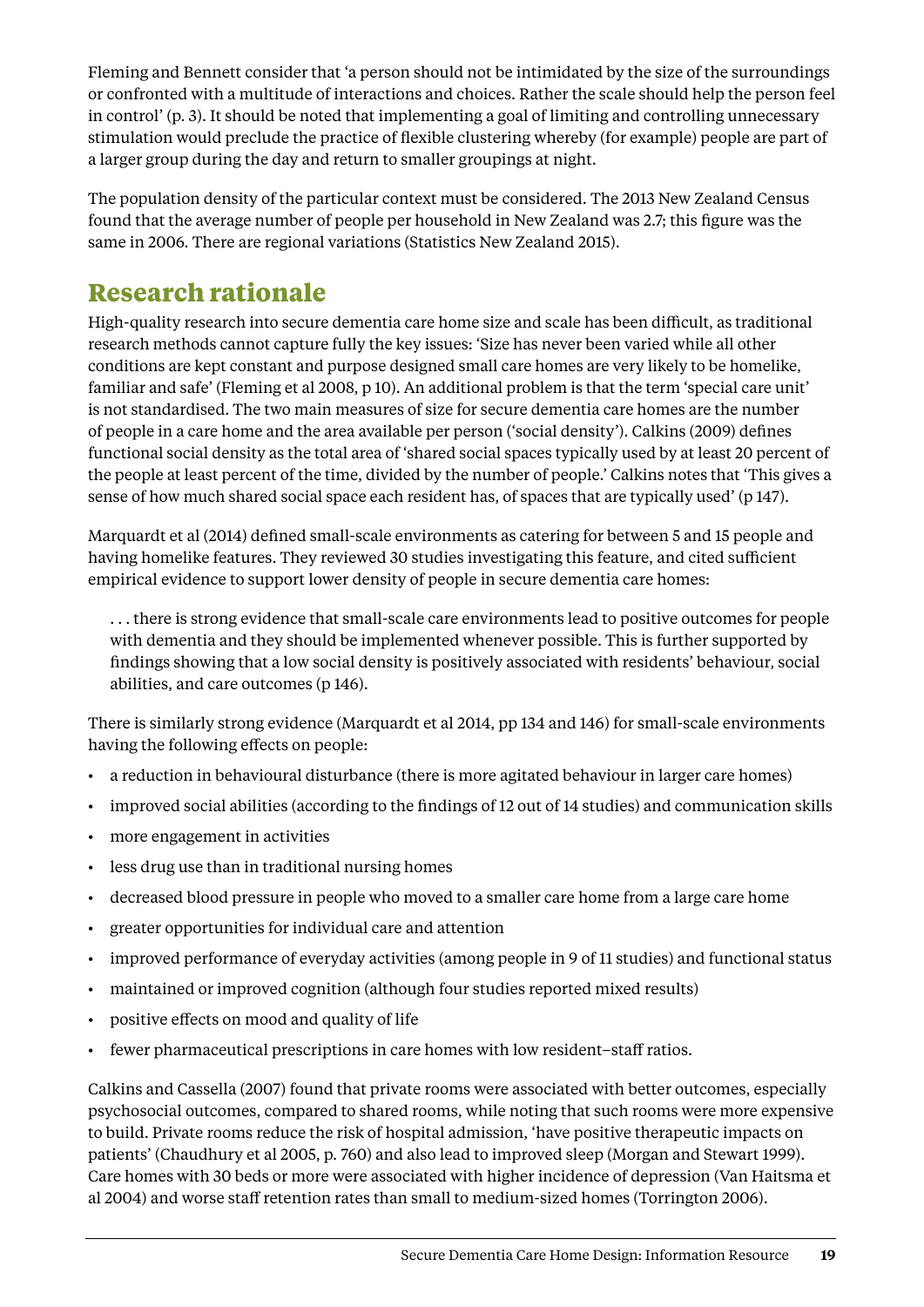## <span id="page-23-0"></span>**Colour and contrast**

People with dementia have difficulty seeing differences in shades or tones of colour (Brawley 2009; van Hoof et al 2010). Colour contrasts allow people with visual impairment to distinguish edges (Hadjri et al 2012) (eg. it can help to have a toilet seat in a contrasting colour to the toilet bowl and floor, and cutlery/plates a contrasting colour to the table). Conversely, designers can hide doors or exit ways by eliminating colour contrasts. Colour use is also important for personalisation and for way-finding: for example, colours can be used for labelling spaces and rooms (Kelly et al 2011).

The following component is important in terms of colour and contrast that adheres to recognised design principles.

| <b>Component</b>                                              | <b>Detail</b>                                                                                                                                                                                                                                                                                                                                                                                                                                                                                                                                                                                                                                                                     |
|---------------------------------------------------------------|-----------------------------------------------------------------------------------------------------------------------------------------------------------------------------------------------------------------------------------------------------------------------------------------------------------------------------------------------------------------------------------------------------------------------------------------------------------------------------------------------------------------------------------------------------------------------------------------------------------------------------------------------------------------------------------|
| Dementia care homes<br>use colour and<br>contrast effectively | • Contrasting colour on toilet seats<br>• Contrasting colour on doors that people should engage with<br>• Low contrast on spaces people should not engage with<br>• Surfaces of different textures<br>• Low contrast in transition from one surface to another<br>• Contrast between plates and table cloths<br>• Colour contrast to demarcate walls and floor<br>• Even colours on floors – no patterns<br>• Colour to assist with seating<br>• Matt surfaces rather than shiny ones<br>• Application of the psychology of colour – the way different colours evoke different<br>feelings<br>• Purposeful, age-appropriate colour schemes rather than hotel-like neutral schemes |

Various publications are available to guide the use of colour and contrast: for example, *The Environmental Audit Tool: High Care* (Fleming and Bennett 2015) and the online version of the same, BEAT-D (see Appendix and University of Wollongong 2012).

#### **Research rationale**

Secure dementia care homes need to use colour, contrast and patterns carefully in order to have a therapeutic effect. Marquardt et al's 2014 systematic review found that:

- • high colour contrasts in dining table settings, along with lighting changes, improved eating (Brush et al 2002)
- • low colour contrasts and small or no patterns on flooring were helpful for residents' walking performance (Perrit et al 2005); dark lines on the floor or floor patterns could be confusing (Passini et al 2000)
- • increased light intensity and improved colour contrast at dining tables produced less disruptive behaviour (Koss and Gilmore 1998)
- • soothing surroundings reduced wandering (Algase et al 2010).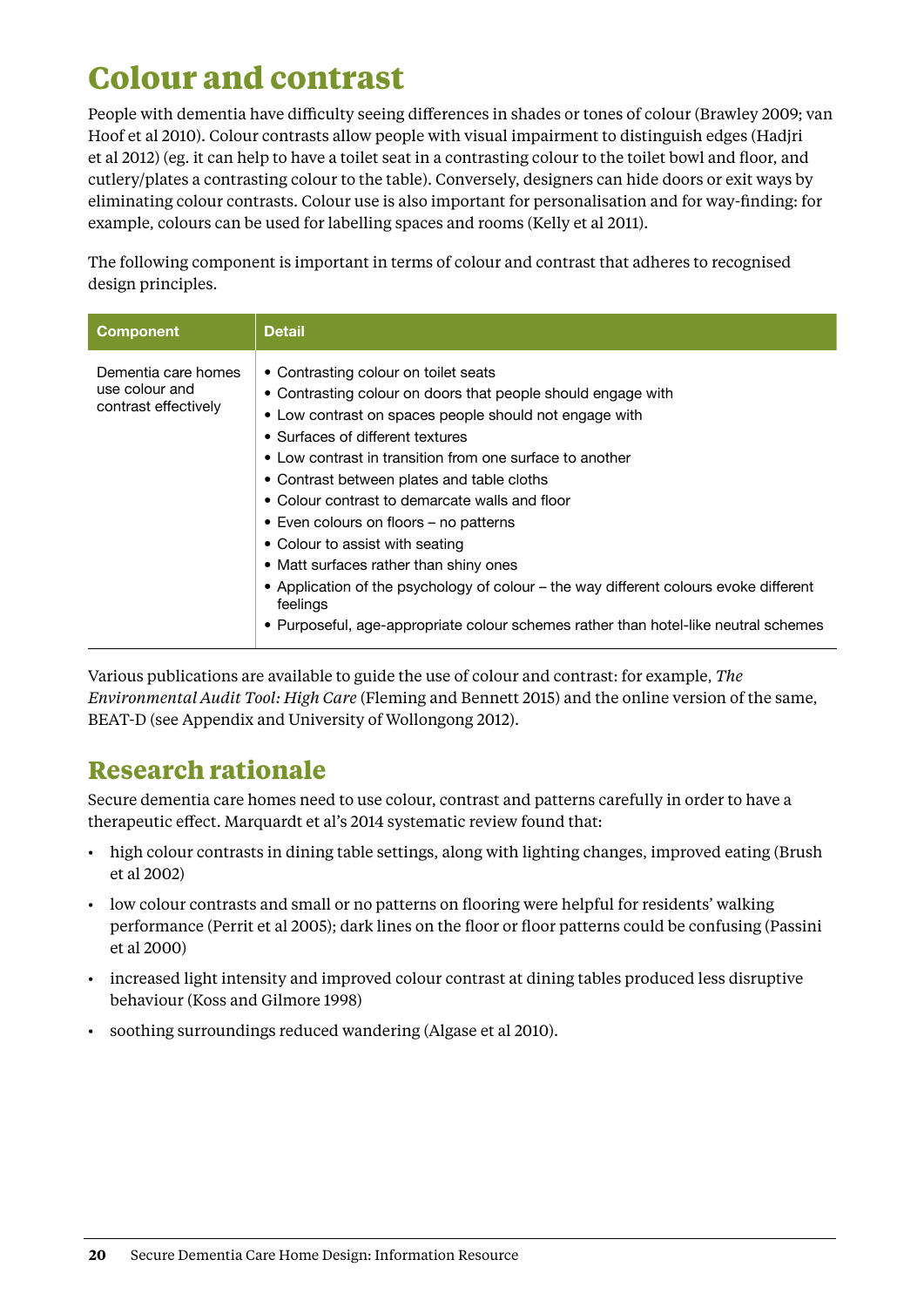## <span id="page-24-0"></span>**Lighting**

Older adults need exposure to natural sunlight to maintain circadian rhythms, vitamin D synthesis and stimulation of serotonin (Brawley 2009). Internal lighting in dementia care homes needs to be a mix of direct and accessible sunlight and adjustable artificial lighting to control glare and shadows and help regulate circadian rhythms (Torrington and Tregenza 2007).

The following component is important in terms of lighting design.

| <b>Component</b>                                                                                              | <b>Detail</b>                                                                                                                                      |
|---------------------------------------------------------------------------------------------------------------|----------------------------------------------------------------------------------------------------------------------------------------------------|
| Secure dementia care homes are<br>designed to maximise natural light<br>and lighting that assists orientation | • Natural light maximised<br>• Shadowing minimised<br>• Very high lux levels<br>• Standards for lighting<br>• Sensors to provide lighting at night |

Audit tools such as *The Environmental Audit Tool: High Care* (Fleming and Bennett 2015) and design guides such as *Guidelines for Design and Construction of Residential Health, Care, and Support Facilities* (Facility Guidelines Institute 2014) and Benbow (2014) address specific lighting considerations. Another good resource is the *Light and lighting design for people with dementia*  (McNair, Pollock & McGuire, 2011). For example, ambient lighting should be between 320 and 750 lux indoors, with the dining area at the higher end (Benbow 2014). Light sources should have a colour rendering index (CRI) higher than 70 CRI, which fluorescent lighting does not reach (Benbow 2014). Note that many studies discuss 'light therapy' as a specific intervention, this is separate to the ambient lighting referred to here.

#### **Research rationale**

Studies of lighting in care homes have found that lighting is rarely adequate for the visual needs of people with dementia (De Lepeleire et al 2007; Topo et al 2012). An Australian study of 30 dementia care homes using *The Environmental Audit Tool: High Care* (Fleming and Bennett 2015) found 50 percent had areas with noteworthy natural light and 33 percent lacked both natural and artificial light. In facilities with lower light levels there was a lack of understanding about the need to use light to offset age-related visual decline (Kelly et al 2011). There are mixed results in the research regarding the impact of lighting on people with dementia. Twenty-one of the 28 studies reviewed by Marquardt et al (2014) investigated light therapy. Marquardt et al noted that:

- • five studies found a positive correlation between bright light and negative behaviours; however, light therapy did not affect behaviour in four other studies
- people with dementia exposed to bright light were more awake and verbally competent (Graf et al 2001; Riemersma-van der Lek et al 2008; Nowak and Davis 2011)
- • two studies found that light therapy improved mood (Riemersma-van der Lek et al 2008; Nowak and Davis 2011), but three found no relationship between bright light exposure and wellbeing (Lyketsos et al 1999; Ouslander et al 2006; Hickman et al 2007)
- light therapy was associated with improvements in sleep or circadian rhythms (Satlin et al 1992; Mishima et al 1994; van Someren EJW et al 1997; Mishima et al 1998; Lyketsos et al 1999; Ancoli-Israel et al 2003; Sloane et al 2007; van Hoof et al 2009)
- • light therapy reduced sleep disturbances (Riemersma-van der Lek et al 2008), but four studies did not find bright light affected sleep (Dowling et al 2005; Dowling et al 2008; van Hoof et al 2009)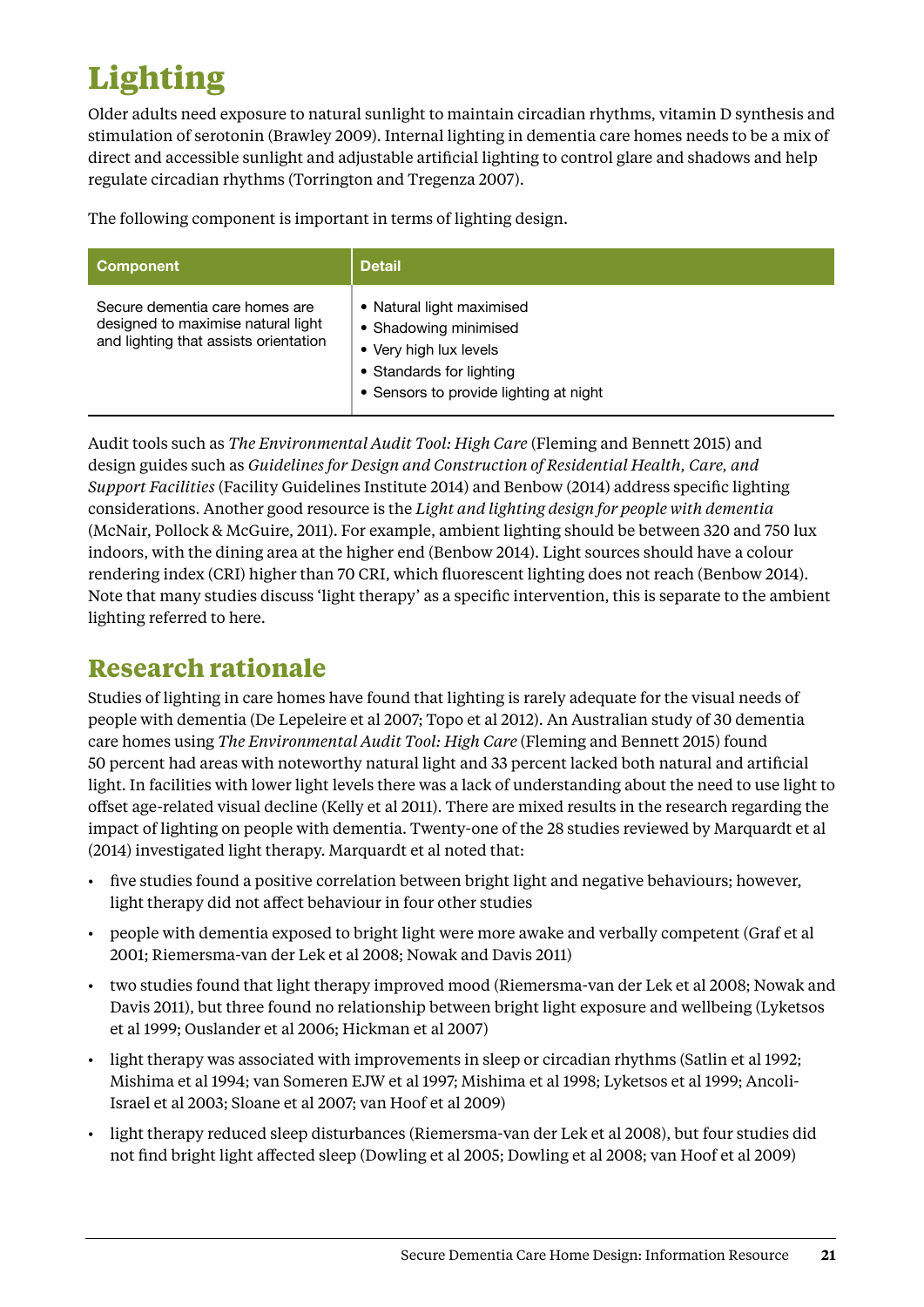- <span id="page-25-0"></span>• lower lighting conditions were associated with lower wellbeing (Garre-Olmo et al 2012)
- higher overall light levels led to improved cognitive function (Riemersma-van der Lek et al 2008; Graf et al 2001; Nowak and Davis 2011)
- • sufficient general lighting and colour contrasts in tableware led to less disruptive behaviour at the dining table (Koss and Gilmore 1998)
- • higher luminance level at the dining table and colour contrasts on the table settings meant that people ate more food (Koss and Gilmore 1998; Brush et al 2002); however, another study found improvements in food consumption when lighting was lower (McDaniel et al 2001)
- • high light levels caused more wandering (Algase et al 2010).

### **Managing environmental stimulation**

Fleming investigated two aspects of stimulus control: decrease of distressing stimulation and augmentation of useful stimulation (Fleming et al 2008). Benbow (2014) recommended a layout that separates noisy areas from quiet areas and includes: acoustic ceiling and wall products, double glazing, partitioning, sound reduction in bedrooms, noise reduction adaptations, alarms/paging systems, places for quiet only and soundproofing in bathrooms.

The following component is important in terms of managing environmental stimulation.

| <b>Component</b>                                                                                       | <b>Detail</b>                                                                                                                                                                                                                                                                                                                                                                                                                                      |
|--------------------------------------------------------------------------------------------------------|----------------------------------------------------------------------------------------------------------------------------------------------------------------------------------------------------------------------------------------------------------------------------------------------------------------------------------------------------------------------------------------------------------------------------------------------------|
| Secure dementia care homes are<br>designed to decrease harmful stimuli<br>and increase helpful stimuli | • Noise control:<br>- Overall noise control – curtaining, flooring choice, baffles<br>- Noisy machinery located an appropriate distance from bedrooms<br>- Exploration of alternatives to auditory call bell alert systems<br>- Soundproofing in bedrooms as needed, with moderation for those<br>who need extra monitoring                                                                                                                        |
|                                                                                                        | • Design of space:<br>- Ability to close off areas and separate small groups from large<br>groups<br>- Multi-purpose rooms<br>- Protection of people's privacy<br>- Design that allows for staff and visitor movement<br>- Space for hosting people's friends and family<br>- No storage along corridors<br>- Staff utility rooms kept out of the way<br>- Different furniture/décor and the ability to easily change decor<br>- Cultural displays |
|                                                                                                        | • Good stimulation:<br>- Reminiscence boards on walls and common spaces<br>- Use of pictures, objects and books that are familiar to the cohort<br>- Technology (eg, Skype)<br>- Pleasant odours (eg, baking)<br>- Music, especially if it can be controlled by people living in the care<br>home (including through headphones).                                                                                                                  |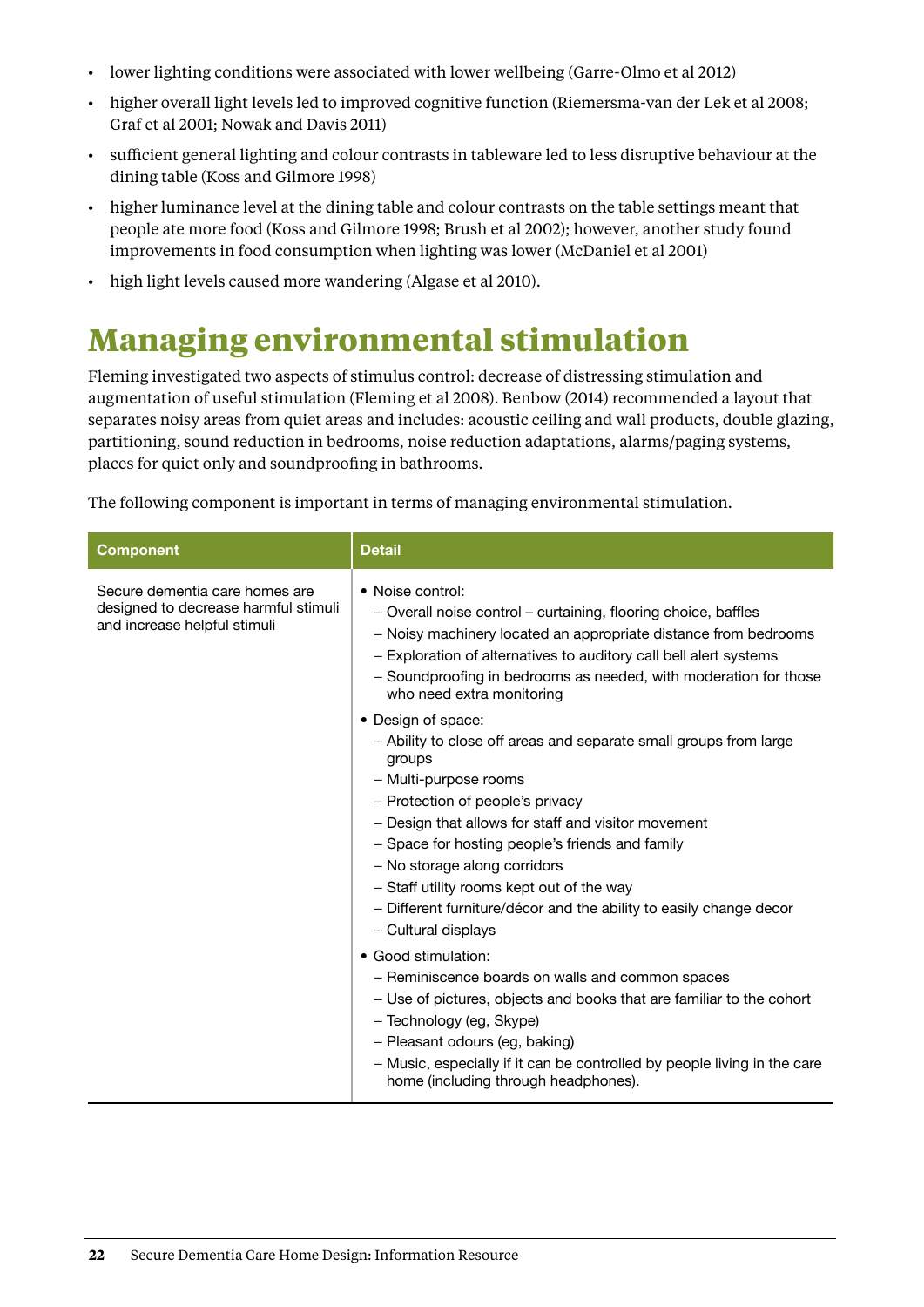### <span id="page-26-0"></span>**Research rationale**

Research has found the following results for people with dementia and the effect of stimuli exposure:

- • five studies found that high levels of noise were associated with increased wandering (worse orientation), aggressive and disruptive behaviour and agitation (Cohen-Mansfield and Werner 1995; Nelson 1995; Joosse 2009; Algase et al 2010; Garcia et al 2012)
- sensory enrichment through visual, auditory, tactile and olfactory stimuli positively affected agitation and wandering frequency (Cohen-Mansfield and Werner 1995); people with dementia may spend more time in enriched environments (Yao and Algase 2006)
- • correct room temperature, sounds (eg, birdsong, running water and small animal noises) and pictures reduced agitation in bathrooms (Whall et al 1997; Cohen-Mansfield and Parpura-Gill 2007)
- • music used as an intervention reduced agitation (Cohen-Mansfield and Werner 1995; Dunn and Riley-Doucet 2013)
- playing unwanted music or interrupting pleasurable music could increase agitation (Ragneskog et al 1998)
- • use of partitions to control sensory stimulation helped attentiveness (Namazi and Johnson 1992b)
- • minimising distractions (eliminating televisions and telephones and camouflaging exit doors) led to reduced use of physical restraint and less weight loss (Cleary et al 1988)
- • acoustic environment control, especially of mechanical noises and other residents' noises, was key (Wong et al 2014).

There is sufficient evidence to conclude that sensory enhancement through visual, auditory, tactile and olfactory stimuli has a positive effect on agitation behaviours in people with dementia, but stimulation needs careful control (Marquardt et al 2014).

## **Memory aides/cues and floor plans**

Ecological gerontology investigates the relationship between the physical environment and the wellbeing and behaviour of those with dementia (Marquardt 2011). People with dementia have reduced capabilities to adjust or modify their physical environment; therefore, the environment needs to compensate accordingly through therapeutic design. Therapeutic design to assist memory and wayfinding impacts on floor plans and interior finishing such as lighting and colour. Design elements should include fittings and objects that are familiar in size and finish. Utton (2007) gives the examples of cross-head separate hot and cold taps, potted plants and domestic-styled kitchen cupboards. Design elements such as easy-to-navigate floor plans can help reduce decision-making demands for those with cognitive impairment (Marquardt 2011).

The following component is important in terms of memory aides/cues and floor plans.

| <b>Component</b>                                                                                         | <b>Detail</b>                                                                                                                                                                                                                        |
|----------------------------------------------------------------------------------------------------------|--------------------------------------------------------------------------------------------------------------------------------------------------------------------------------------------------------------------------------------|
| Secure dementia care homes are<br>designed to incorporate components<br>to provide memory aides and cues | • Personalised doors to people's rooms<br>• A mix of types of cues, including colours and symbols<br>• Cues for activities<br>• Cues positioned lower than might seem natural<br>• Standardised colours for different sorts of rooms |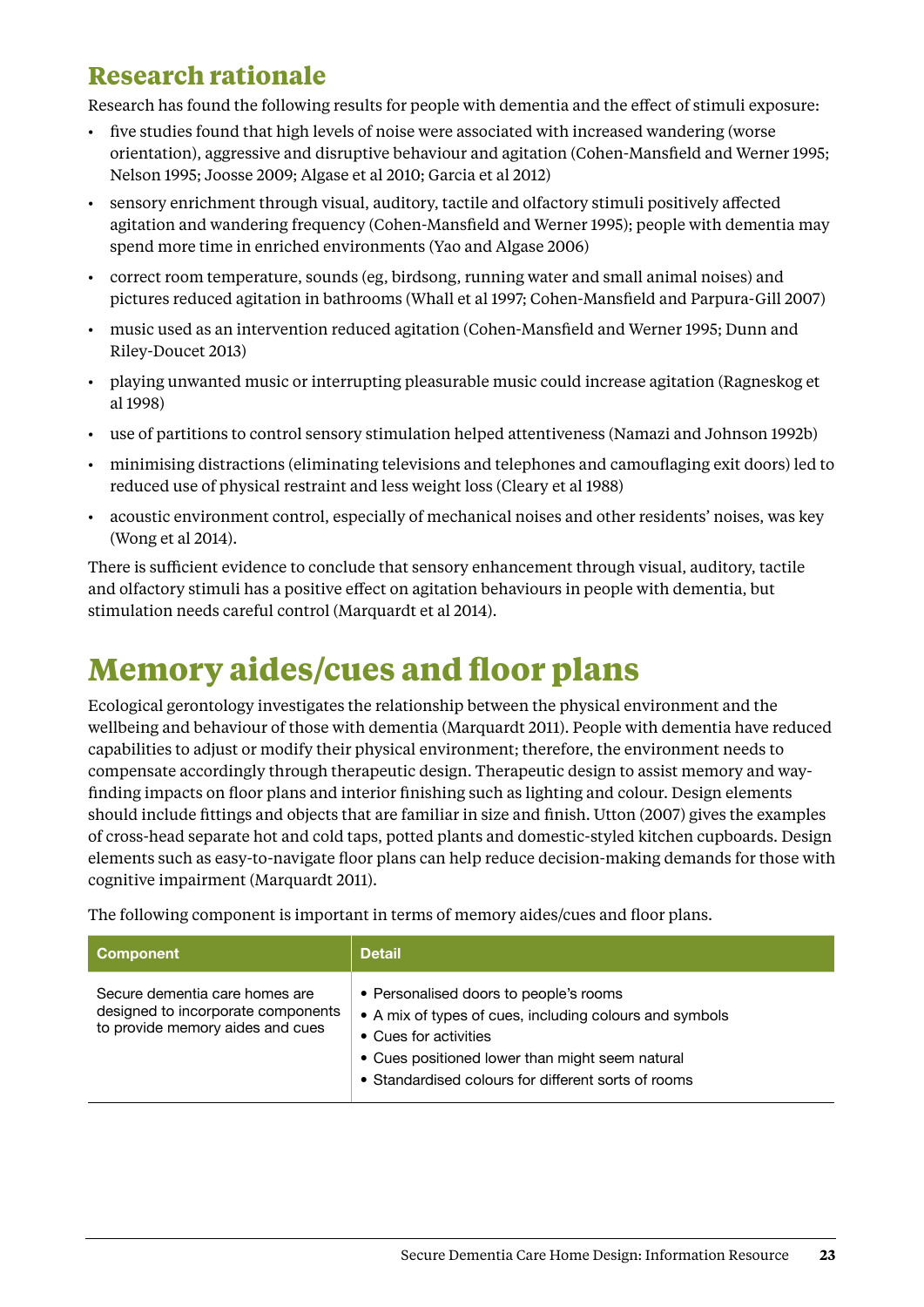### <span id="page-27-0"></span>**Research rationale**

Research has found the following results for changes in memory cues and floor plans.

- • Architectural design helps people with dementia find their way; for example, a straight circulation system is better than one that features changes in direction, such as L-shapes (Cleary et al 1988; Marquardt 2011).
- • A well-stocked kitchen with dining table is a spatial anchor point for orientation (Marquardt 2011).
- • Thirteen studies on the impact of environmental cues (such as signposting, labels, direct visual contact, colour, numbers, verbal cues and photographs) on people's function and orientation found positive effects, as follows (Marquardt et al 2014):
	- labels on drawer and cupboard doors and visible objects with confounding items eliminated improved residents' performance of daily living activities (Connell et al 2002; Chard et al 2009)
	- residents' orientation was improved through environmental cues or signposting (Passini et al 2000), especially with both text and icons (Namazi and Johnson 1991b; Scialfa et al 2008)
	- personal cues (eg, written names, photos of people as young adults) positively correlated with people's abilities to locate rooms and belongings (Namazi et al 1991; Nolan et al 2001; Nolan et al 2002; Gross et al 2004)
	- access and use of toilets increased when people with dementia had direct visual access to them (Namazi and Johnson 1991a)
	- the presence of a clock and signs in a dining room orientated people to mealtimes (Nolan and Mathews 2004).
- • Eleven studies assessed visual barriers designed to decrease exiting behaviour, and found:
	- the use of camouflage (murals, cloth, patterns and mirrors) reduced exiting behaviour and door testing (Hussian and Brown 1987; Namazi et al 1989; Mayer and Darby 1991; Dickinson et al 1995; Hewawasam 1996; Dickinson and McLain-Kark 1998; Roberts 1999; Kincaid and Peacock 2003; Feliciano et al 2004)
	- the wellbeing of people with dementia was enhanced through the use of inconspicuous safety features (Zeisel et al 2003).

Physical design significantly affects wandering behaviour. Wandering is most common in hallways and dining rooms (during non-meal times). Areas that offer social interaction, and rooms with defined functions (eg, residents' own rooms and day rooms) are more likely to discourage wandering (Torrington, 2006; Algase et al 2010).

## **Community links**

Strong community and family links are an essential element that supports the creation of dementiafriendly environments, and a major factor in de-institutionalisation within care homes and destigmatisation of dementia within the wider community. A dementia-friendly environment 'can be defined as a cohesive system of support that recognises the experiences of the person with dementia and best provides assistance for the person to remain engaged in everyday life in a meaningful way' (Davis et al 2009, p. 187).

The physical environment should be 'inviting to family and friends'; it should make room for them and make them 'feel at home' (Davis et al 2009, p. 192). Maintenance of family stability (family structure and behaviour patterns) and connectedness is important. Davis et al (2009) believe the major barrier to finding ways to make residential care part of the community is only 'a lack of imagination'.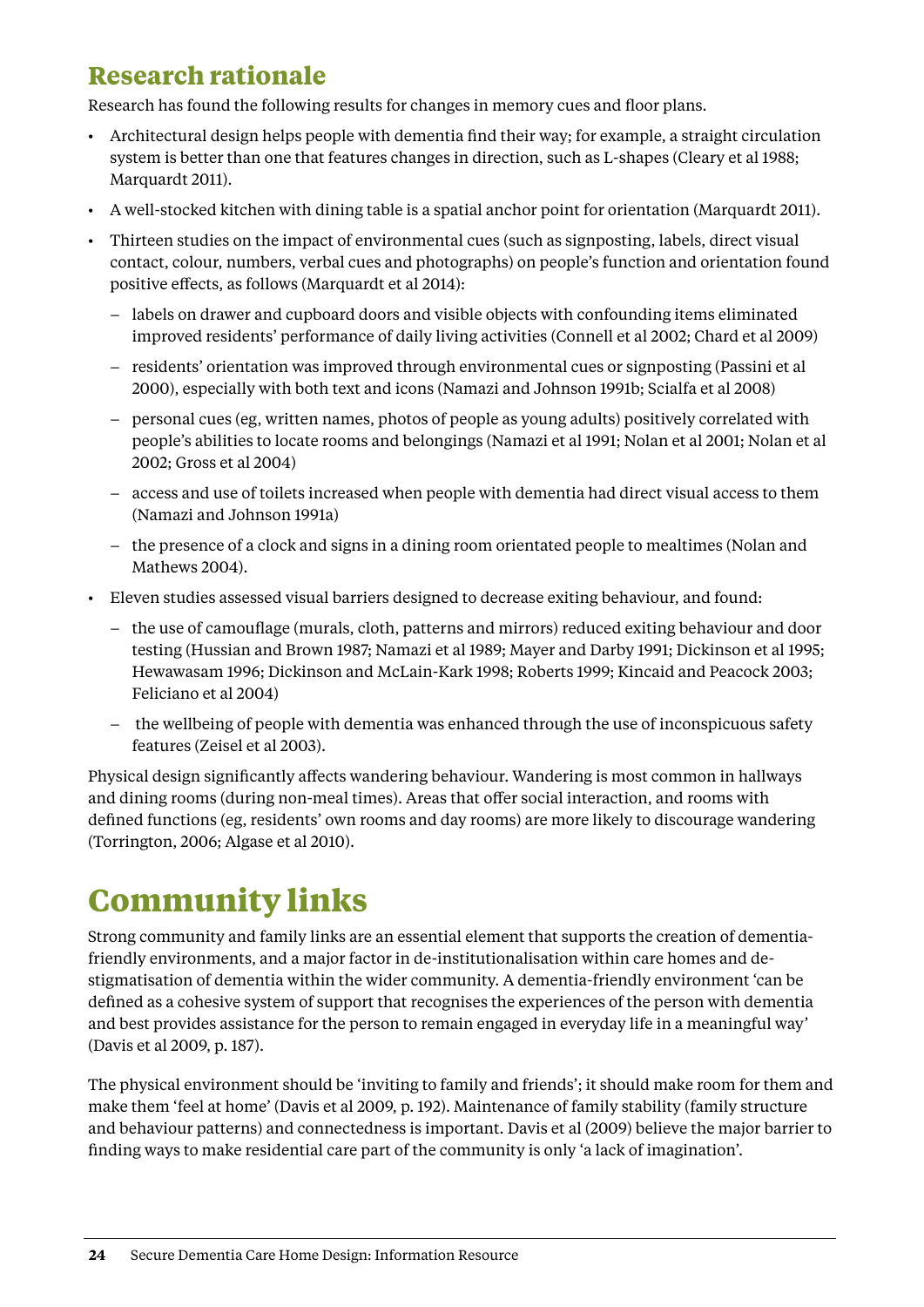The following component is important in terms links with the community.

| Component                                                                             | <b>Detail</b>                                                                                                                                                              |
|---------------------------------------------------------------------------------------|----------------------------------------------------------------------------------------------------------------------------------------------------------------------------|
| Secure dementia care homes are<br>designed to incorporate links with the<br>community | • Design of buildings and gardens that welcomes the community in to<br>the space<br>• Design that reflects the community of location, to provide a sense of<br>familiarity |

#### **Research rationale**

Research about ways to improve community connections included the following concepts.

- • Care homes can give people with dementia the opportunity to remain part of organisations or groups, by offering spaces for meetings (Davis et al 2009).
- • Through building location and affordances (Topo et al 2012), care homes can assist people to participate in the community. Such participation might involve outings, or invitations for community groups to visit. Also, the orientation and location of care homes can consciously offer people the chance to watch the world go by outside (Utton 2007).
- • Garden redesign was found to increase visits from relatives, especially younger relatives, as the garden provided visitors a space within which to spend time outside (Rappe and Topo 2007).

Qualitative data found that people with dementia, and their family carers, liked having a choice of spaces, including both quiet and social spaces. They also liked being able to personalise spaces with familiar and treasured items, and saw a homely feel as important (Innes et al 2011).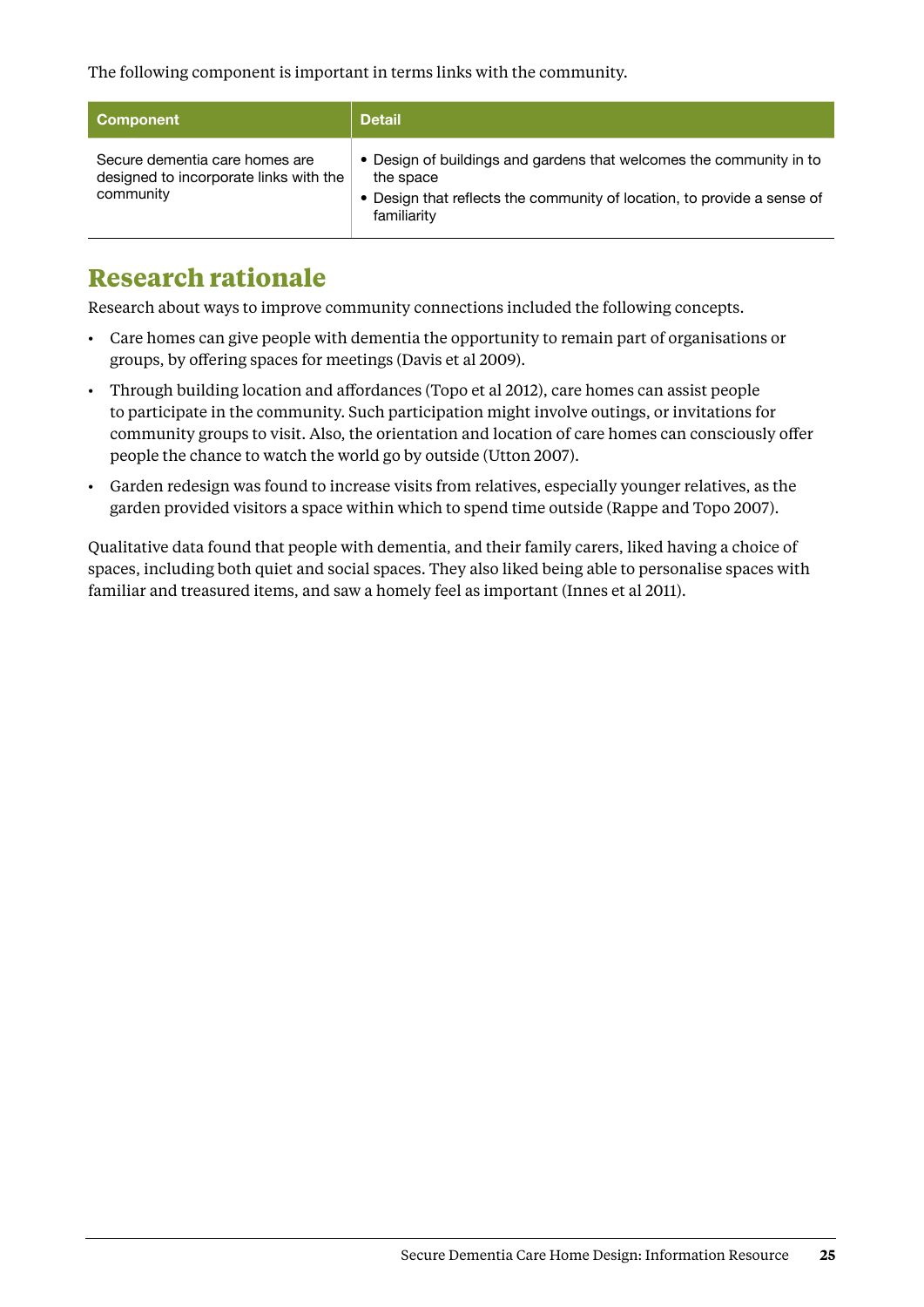# <span id="page-29-0"></span>**Appendix One: Design audit tools**

There are various audit tools for the design of secure dementia care homes internationally. The Australian *Environmental Audit Tool: High Care* (Fleming and Bennett 2015) is the most appropriate for the New Zealand context.

- 1. *The Environmental Audit Tool: High Care (EAT: HC)* (Fleming and Bennett 2015) is a validated audit tool based on eight design aims:
	- to unobtrusively reduce risks
	- to provide a human scale
	- to allow people to be see and be seen
	- to manage levels of stimulation
	- to support movement and engagement
	- to create a familiar place
	- to provide opportunities to be alone or with others
	- to support the values and goals of care.

An accompanying Excel spreadsheet assists with scoring. There is also an app version called BEAT-D, which is available on iTunes (Fleming 2011; Fleming et al 2012; Smith et al 2012; University of Wollongong 2012; Fleming et al 2015).

- 2. *The Sheffield Care Environment Assessment Matrix (SCEAM)* evaluates comfort, safety and health in residential care homes and nursing homes in the United Kingdom, but it is not specific to secure dementia care homes (Popham and Orrell 2012). The tool covers:
	- staff provision and community
	- privacy
	- physical support
	- awareness of the outside world
	- choice and control
	- normalness and authenticity
	- personalisation and cognitive support.
- 3. *Evaluation of Older People's Living Environments (EVOLVE)* was created out of the University of Sheffield (Lewis et al 2010; Orrell et al 2013). It has a dementia domain built on SCEAM and can be used for a variety of building types, but excludes that which the SCEAM covers.
- 4. *Therapeutic Environment Screening Survey for Nursing Homes (TESS-NH)* positions dementia residential care as more institutional (Sloane et al 2002; Fleming 2011).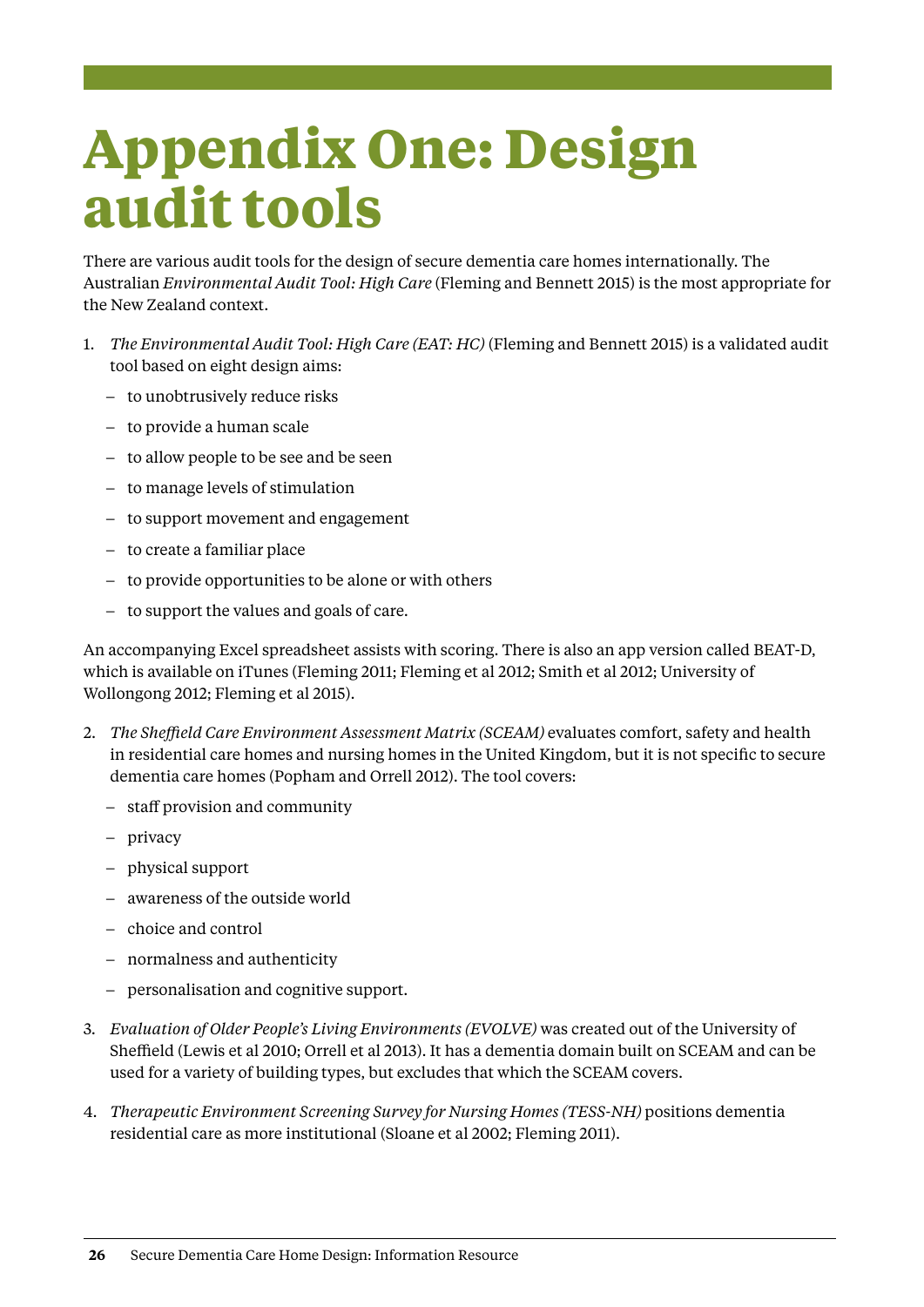- 5. *Professional Environmental Assessment Protocol (PEAP)* was developed to supplement the TESS (Lawton et al 2000; Slaughter and Morgan 2012). It has eight dimensions: awareness and orientation, safety and security, privacy, regulation and quality of stimulation, functional abilities, opportunities for personal control, continuity of self and facilitation of social contact.
- 6. *Dementia Services Development Centre Audit Tool*, published by the University of Stirling in the United Kingdom (Dementia Services Development Centre 2011) scores each room and feature in a dementia residence and rates the extent to which it is dementia-friendly. The tool is also available for purchase through Hammond Care, Australia. The Dementia Services Development Centre also developed the Dementia Design Checklist (Health Facilities Scotland 2007) with Health Facilities Scotland (a division of the NHS Scotland).
- 7. *Alzheimer's Garden Audit Tool (AGAT)* (Marcus 2007) provides a relatively simple evaluative framework for assessing whether a garden incorporates those design elements and qualities that are necessary for a successful dementia care garden.
- 8. *The Residential Care Environment Assessment (RCEA)* tool gives specific direction for desirable environmental qualities matched to a design feature's affordances or the potential the features make available in the environment (Topo et al 2012). Aside from the building and layout, the tool assesses the environmental qualities of attached objects, movable objects, mouldable materials, sensual environment and opportunities for socialising and privacy.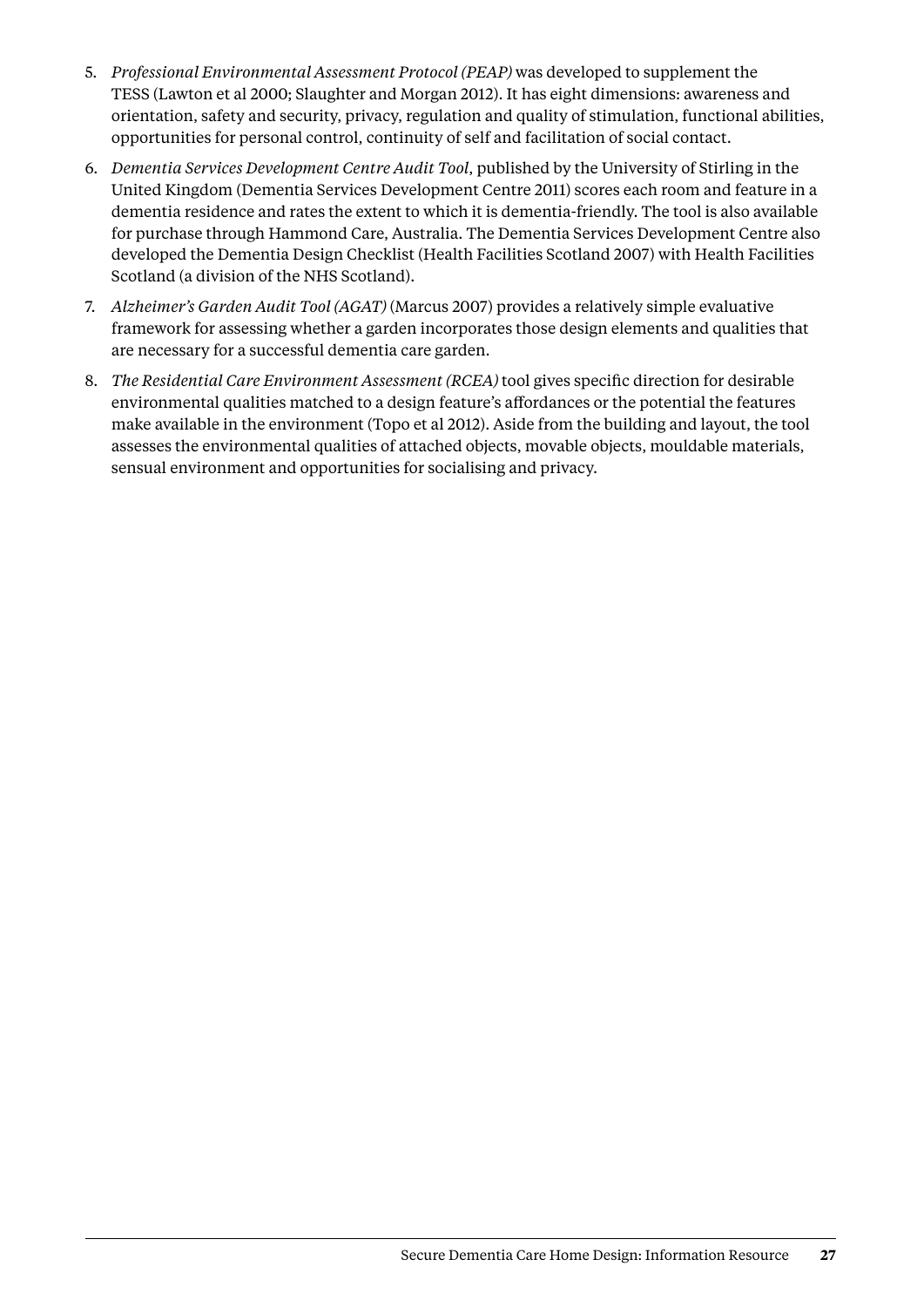## <span id="page-31-0"></span>**Appendix Two: Workshop attendees**

The following individuals participated\* in the initial 2015 workgroup consultation.

Matthew Croucher, Psychiatrist (Older People), Canterbury DHB

Kaylene Hannagan, Alliance Support Manager, Health of Older People Nelson Marlborough DHB

Darral Campbell, Manager, Alzheimer's Canterbury

John Collyns, Chair, Retirement Village Association

Maria Scott-Multani, Walking in Another's shoes, Canterbury

Simon Wallace, CEO, New Zealand Aged Care Association

Rob Campbell, Foley Group Architects

Jacqui Quinn, Quality Manager, HIL Management

Jocelyn Williamson, Clinical Manager, Psychiatric Services for Elderly, Canterbury

Ruth Thomas, Ministry of Health Advisory Group, Bay of Plenty DHB

Simon Templeton, Age Concern, Canterbury

Jacqueline McIntosh, Victoria University School of Architecture

Ginny Brailsford, Pharmacist, Health of Older People, Canterbury DHB

Anne Schumaker, Alzheimers New Zealand

Andrew Sheard, Dementia Care New Zealand

Lauren Swan, Te Whare Ra Uta, Capital & Coast DHB

Gillian Bremner, Chief Executive, Presbyterian Support Otago

Chris Lii, Te Whare Ra Uta, Capital & Coast DHB Allison Nicholls-Dunsmuir, Health in All Policies Advisor, Comm and Public Health

Lesley Maskery, Te Whare Ra Uta, Capital & Coast DHB

Malcolm Tucker, Owner, Rosewood Rest Home

Kathy Austin, Clinical Manager, Retire Kapiti Village

Kate Ashdowne, Manager, Resthaven ARC facility

Heidi O'Reilly, Care Manager, Village at the Park

Carole Kerr, South Island Alliance Programme Officer

Wendy Rhodes, IDEA Services

Rebecca Winsor, South Island Alliance Programme **Officer** 

Sheena Farquhar, Alzheimer's New Zealand, Wellington

Caroline Marks, Carer, Canterbury Duncan Crawford, Psychiatric Geriatrician, Capital & Coast DHB

Janet Lester, Operations Manager, Bupa

Yvonne Verner, Clinical Nurse Specialist Dementia, Waitemata DHB

Andrea Judd, GP, Canterbury

Victoria Brown. Care Association New Zealand

Susan Noseworthy, DHB Shared Services

Blair Keenan, Architect, Marchese Partners

Katrina Aitken, Speech Language Therapist, Canterbury DHB

Kim Brooks, Whare Aroha, Rotorua

Sally McPherson, District Nurse, Canterbury DHB

Mark Stockton, Oceania Healthcare

Chris Lill, Trainer, Greenvale Group

Alys Noyes, Briargate Dementia Care

Helena Franklin, Occupational Therapist, Nelson Marlborough DHB

Chris Pegg, Northern Regional Alliance

Wendy Pattemore, Community Palliative Care, Nurse Maude

Deanna Smit, Te Whare Aroha

Barbara Reynen-Rose, Ryman Health Care

Denise Thatcher, Gerontology Nurse Practitioner, Auckland DHB

Mischeal McCormick, Dementia care provider

Grace O'Sullivan, Occupational Therapist, New Zealand Dementia Co-operative

Chris Webster, Anglican Living

Wayne Miles, Clinical Director, Awhina Research, Waitemata DHB

Sharyn Creighton, Occupational Therapist, Canterbury DHB

Julie Marlow, Community Mental Health Nurse, Auckland DHB

Helen Somers, Manager Special Projects, Radius Care

Fiona Mann, Leigh Road Cottage ARC

Sarah Pullinger, Service Development Manager, Planning and Funding, Canterbury DHB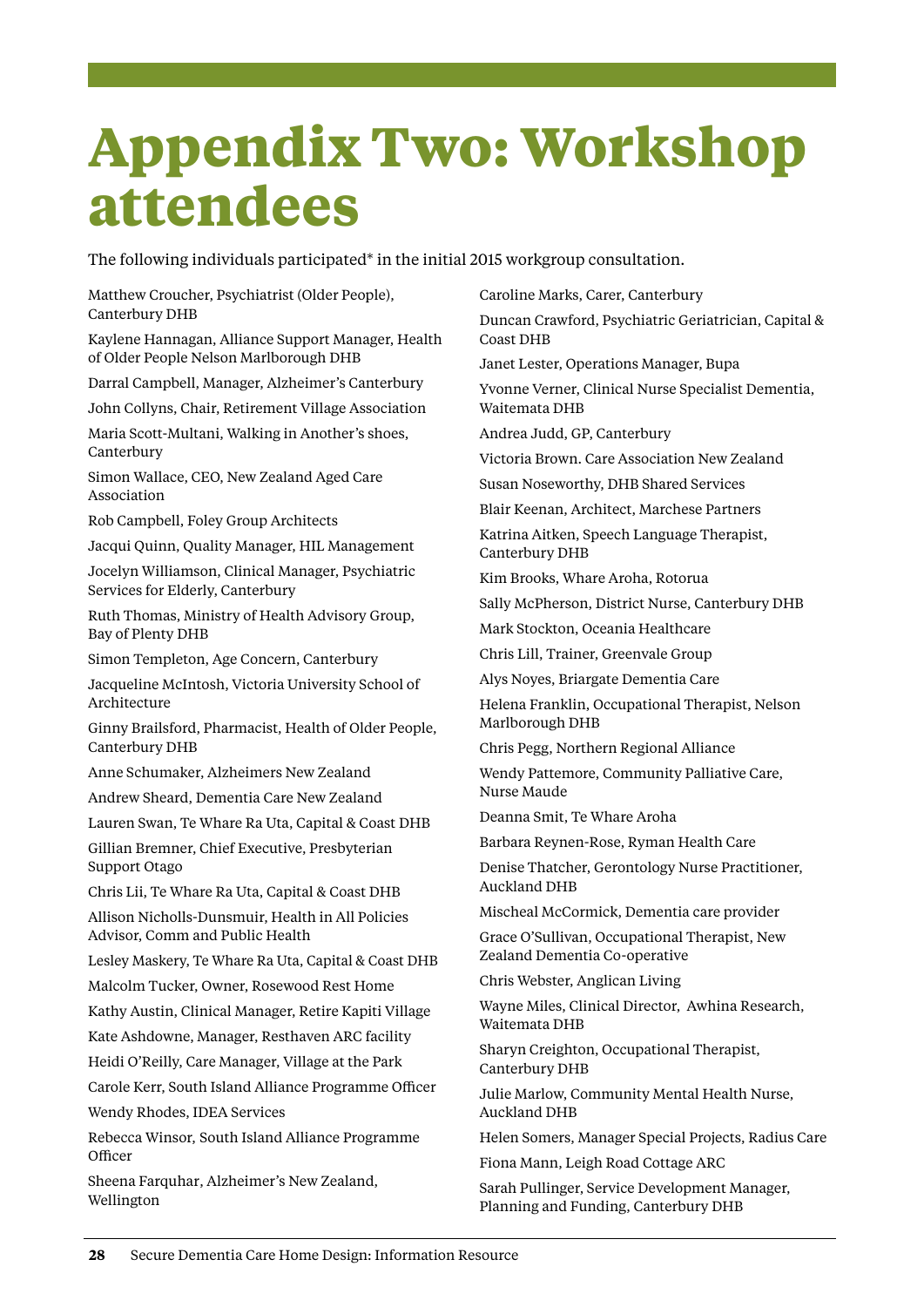Jenny Thiele, Ryman Healthcare Shereen Maloney, New Zealand Dementia Co-operative Nicola Turner, General Manager, Residential, ENLIVEN Mark Fisher, Consultant Psychiatrist, Counties Manukau DHB Tina Mills, GM, Friendship Hospital Richard Worrall, Psycho-geriatrician, Auckland DHB Jill Baker, Bupa Kathy Peri, Clinical Nurse Director, Health of Older People, Counties Manukau DHB Sally Rimkeit, Senior Registrar, Older People's Mental Health, Capital & Coast DHB Jon Amesbury, Manager, Aria Gardens ARC Liz Pennington, CEO, Tumuaki Janet Anderson-Bidois, Human Rights Commission Jan Marment, Service Integration & Development Unit, Hutt DHB Jackie Jones, Awanui Rest Home ARC Karina Kwai, Ministry of Health Diana Ciobanu, Awanui Rest Home ARC Carole Kaffes, Chief Clinical Officer, Ultimate Care Sue Thomson, Northern Region Dementia Advisor Sarah Scott, Carer and blogger Kate Matthews, Operations Manager, Bupa Donna Coxshall, Manager, Glenwood Rest Home ARC Karla Powell, Health of Older People Funding and Planning, Waitemata DHB Karen Smith, Research Nurse, University of Auckland, Centre for Brain Research Bryan Agnew, Health of Older People Funding and Planning, Waitemata DHB Liz Lear, Ryman Healthcare Anne Williamson, Co-ordinator of Services for Older People, East Health Hilda Johnson-Bogaerts, Selwyn Village Brenda Kearns, Registered Nurse, Alzheimer's Auckland Grant Barrowman, Ignite Architects Emily Siermans, Registered Nurse, Alzheimer's Auckland Shara Paulo, Ignite Architects \* Participation in the workgroups does not constitute agreement with all viewpoints represented in this information resource.

Rose Shackleton, Leigh Road Cottage ARC

Maree Todd, Geriatrician, Auckland DHB

Arjun Thampy, Psychogeriatrician, MidCentral DHB

Monica Grimshaw, Occupational Therapist, Platinum Community Care (Dementia Care)

Stephanie Turner, Representative for Māori, MidCentral DHB

Tony Barnett, Carer

Pat Stitchbury, Older Adult Mental Health Lead CNS, MidCentral Health

Ade Samuel, Good Partners, Home Care and Nursing

Sylvia Meijer, Nurse Practitioner

Kimberly Chalmers, Quality Coordinator, Elizabeth Knox

Pauline Blackmore, General Practitioner (GPsi), Tararua Health of Older People Team

Deborah Balmer, Researcher, University of Auckland

Fiona McNair, Older Adult Mental Health, Lead Clinical Nurse Specialist, MidCentral DHB

Mark Buckley, Clinical Nurse, Dementia Lonsdale, Foxton

Dr Pauline Blackmore, General Practitioner (GPsi), Tararua Health of Older People Team

Beth McDougall, Dementia Advisor

Bernie Lidiard, Arvida – Olive Tree Facility

Emily Christenson, Facility Manager, Levin

Felicity Reid, Wimbledon – Fielding,

Sharon Reilly, Summerset, Palmerston North and Levin

Lois Waugh, WiAS Educator, MidCentral DHB

Liz Elliott, Funding & Planning, MidCentral DHB

Clare Hynd, Alzheimer's Society

Jo Smith, Funding & Planning, MidCentral DHB

Pauline Holland, NASC

Donna Hedley, Alzheimer's Society

Andrea Bunn, Whanganui DHB

Michelle King, Lead Clinical Nurse Specialist, Elderhealth, MidCentral DHB

Wendy Stanbrook-Mason, Whanganui DHB

Andrew Orange, Pharmacist

Jenny Spence, Alzheimer's Association Wanganui

Kevin Peterson, ENLIVEN Presbyterian Support

Secure Dementia Care Home Design: Information Resource **29**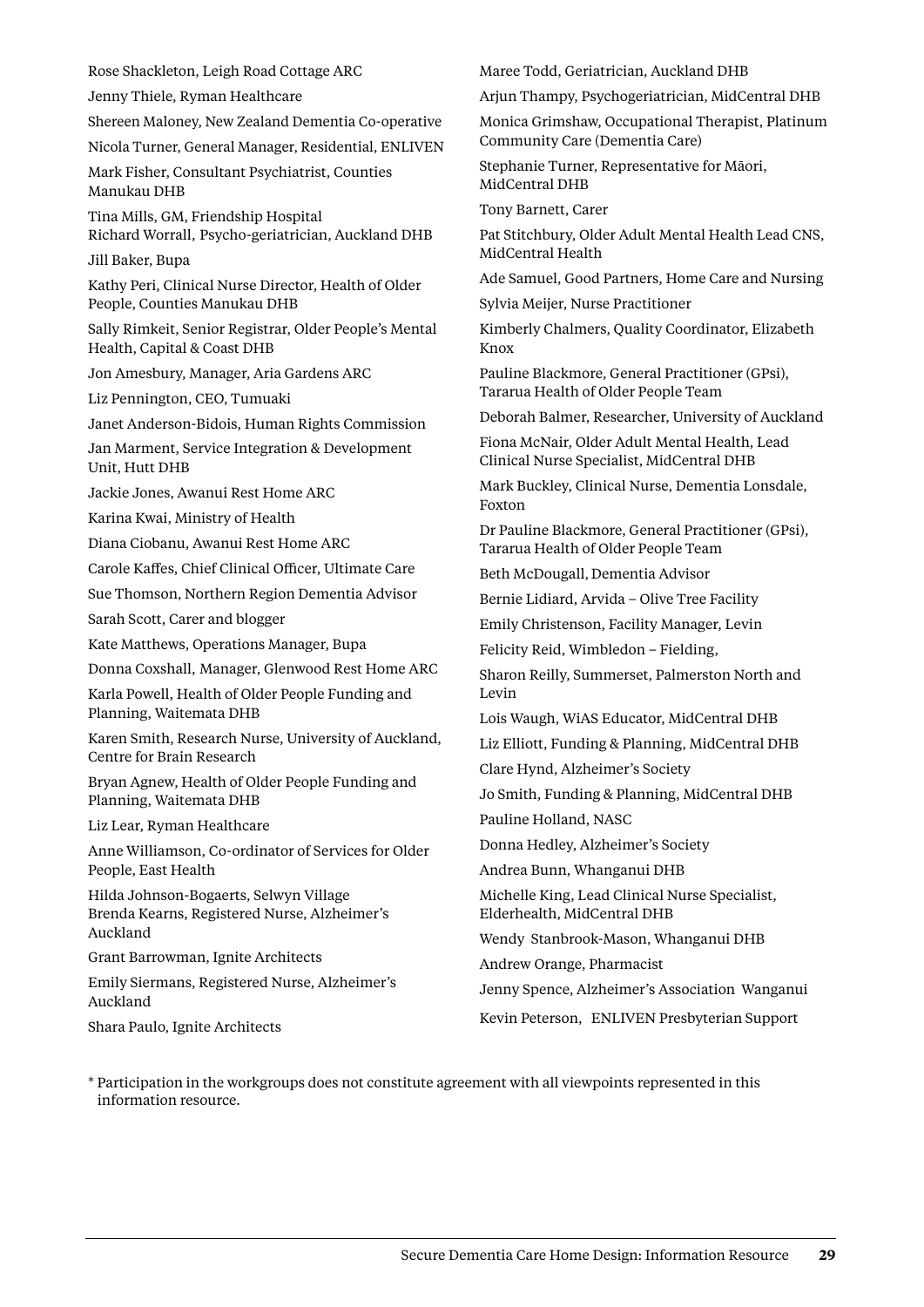#### Kaumatua Kuia and Māori Participants who attended Hui Dementia Design December 2015 at Manawanui Marae

Pine Cullen, Kuia Ngapuhi Kathy Clark, Kaumatua Waipareira Dianna McGregor, Māori Nurse Specialist WDHB Ngapuhi Kathleen Kea, Kaumatua Waipareira Allanah Harrinton, Māori Reseacher UNITEC Nga Tahu Mata Weller, Kaumatua Waipareira Melanie Cheug, Centre for Brain Research, University of Auckland Maraea Northecroft, Kaumatua Waipareira Louise Ellia, Kuia WDHB Marion McQuire, Kaumatua Waipareira Cath Rameka, Te Ha Ngati Whatua Myra Richmond, Kuia Waipareira Rose, Roses Cottage Manager Paati Evans, Kaumatua Waipareira Mana Dobbs, NASC WDHB Ngati Poro Whaea Poata Northecroft, Kaumatua Waipareira Frazer Toi, Kaumatua Ngati Whatua Rose Haora, Kaumatua Waipareira Naida Glavish, Kuia Ngati Whatua and WDHB Sonny Niha, Kaumatua Waipareira Emily Sorby, ADHB Kai Atawhai Violet Tangariki, Kaumatua Waipareira Annete, ADHB Kai Atawhai Bill Tangariki, Kaumatua Waipareira Marianne Ruka, ADHB Kai Atawhai Judy Mariu, Kaumatua Waipareira Miro Cooper, ADHB Kai Atawhai Kathy Clark, Kaumatua Waipareira Susan Lesley, WDHB Māori Health Kathleen Kea, Kaumatua Waipareira Pita Pangari, Kaumatua Ngapuhi Mata Weller, Kaumatua Waipareira Dylan Hawkins, Ngapuhi Maraea Northecroft, Kaumatua Waipareira

Pita PouKaumatua, Ngapuhi Ngati Whatua Maki Harawira, Kuia Waipareira Vanessa Watene, WDHB ADHB Māori Health Jim Te Wiki, Kuia Waipareira & Ngapuhi Piripi McLean, WDHB Ngapuhi Jane Te Wiki, Kaumatua Waipareira Piripi Daniels, Kaumatua Ngapuhi Mere Tunks, Kaumatua Waipareira Te Ara Ttotoro, Kuia Ngati Poro Te Wairangi Witcomb, Kaumatua Waipareira Erana Poulson, WDHB Kuia Manu Graham, Kaumatua Waipareira Frank Taipari, Kaumatua Ngapuhi and WDHB Agnes Rihari, Kaumatua Waipareira John Patterson, ADHB & WDHB Māori health Gloria Niha, Kaumatua Waipareira Cherie Povey, Ngati Whatua Maki Harawira, Kuia Waipareira Karen Wikiriwhi, WDHB Māori health Jim Te Wiki, Kuia Waipareira & Ngapuhi Christine Tamarua, WDHB Māori health Jane Te Wiki, Kaumatua Waipareira Elizabeth Campbell, Ngati Poro Whaea Mere Tunks , Kaumatua Waipareira Roimata Hansen, Ngapuhi Whaea Te Wairangi Witcomb, Kaumatua Waipareira Anita Surrich, Ngapuhi Whaea Manu Graham, Kaumatua Waipareira Whaea Kiri Jacobs, Kuia Ngapuhi & WDHB ADHB Agnes Rihari, Kaumatua Waipareira Matua Pio Jacobs, Kaumatua Ngapuhi & WDHB ADHB Vanessa Duthie, WDHB ADHB Māori Health Ron Baker, Kaumatua WDHB

The following organisations provided feedback on the first draft of this resource. New Zealand Aged Care Association Care Association New Zealand Ministry of Health, Health of Older People's Steering Group Residential Aged Care Integration Workgroup – Waitemata DHB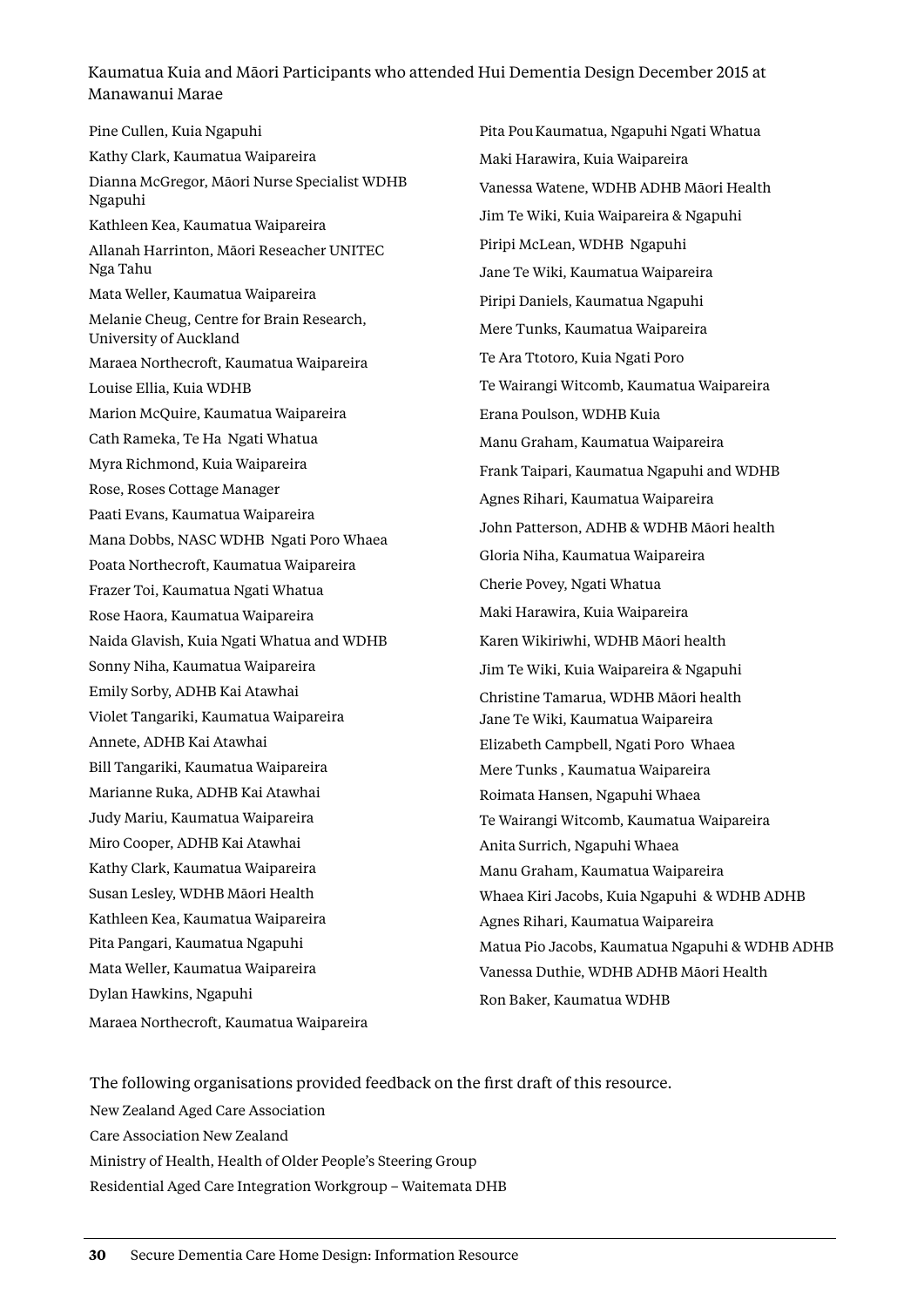## <span id="page-34-0"></span>**References**

Algase DL, Beattie ERA, Antonakos C, et a. 2010. Wandering and the physical environment. *American Journal of Alzheimer's Disease and Other Dementias* 25(4): 340–6.

Alzheimers Disease & Related Disorders Society. 2008. *Dementia Economic Impact Report*. Wellington: Alzheimers New Zealand.

Alzheimer's Society. 2011. Dementia people's biggest fear in later life. URL: people.alzheimers.org.uk/site/scripts/ news\_article.php?newsID=907 (accessed 5 March 2016).

Ancoli-Israel S, Gehrman P, Martin JL, et al. 2003. Increased light exposure consolidates sleep and strengthens circadian rhythms in severe Alzheimer's disease patients. *Behavioral Sleep Medicine* 1(1): 22–36.

Anglin RES, Samaan Z, Walter SD, et al. 2013. Vitamin D deficiency and depression in adults: systematic review and meta-analysis. *The British Journal of Psychiatry* 202: 100–7.

Baun MM, McCabe BW. 2003. Companion animals and persons with dementia of the Alzheimer's type: Therapeutic possibilities. *The American Behavioral Scientist* 47(1): 42–51.

Benbow. 2014. *Benbow Best Practice Design Guidelines: Nursing home complex care and dementia.* Canada: people A Benbow, Development Consultant: Seniors Housing and Care.

Brawley EC. 2009. Enriching lighting design. *NeuroRehabilitation* 25(3): 189–99.

Brush JA, Meehan RA, Calkins MP. 2002. Using the environment to improve intake for people with dementia. *Alzheimer's Care Quarterly* 3(4): 330–8.

Burgess JW. 2010. *Older Peoples' Guide to Dignity*. London: Health and Social Care Advisory Service.

Calkins M. 2002. Environments that make a difference. *Alzheimer's Care Quarterly* 3(1).

Calkins MP. 2009. Evidence-based long term care design. *NeuroRehabilitation* 25(3): 145–54.

Calkins M, Cassella C. 2007. Exploring the cost and value of private versus shared bedrooms in nursing homes. *The Gerontologist* 47(2): 169–83.

Calkins M, Szmerekovsky JG, Biddle S. 2007. Effect of Increased Time Spent Outdoors on Individuals with Dementia Residing in Nursing Homes. *Journal of Housing for the Elderly* 21(3–4): 211–28.

Campo M, Chaudhury people. 2012. Informal social interaction among residents with dementia in special care units: Exploring the role of the physical and social environments. *Dementia* 11(3): 401–23.

Chard G, Liu L, Mulholland S. 2009. Verbal Cueing and Environmental Modifications: Strategies to Improve Engagement in Occupations in Persons with Alzheimer Disease. *Physical & Occupational Therapy in Geriatrics*  27(3): 197–211.

Charras K, Zeisel J, Belmin J, et al. 2010. Effect of personalization of private spaces in special care units on institutionalized elderly with dementia of the Alzheimer type. *Non-pharmacological Therapies in Dementia* 1(2): 121–37.

Chaudhury people, Mahmood A, Valente M. 2005. Advantages and disadvantages of single-versus multipleoccupancy rooms in acute care environments. *Environment and Behavior* 37(6): 760–86.

Cleary TA, Clamon C, Price M, et al. 1988. A reduced stimulation unit: effects on patients with Alzheimer's disease and related disorders. *The Gerontologist* 28(4): 511–14.

Cohen U, Diaz Moore K. 1999. Integrating cultural heritage into assisted living environments. In: Schwarz B, Brent R (eds). *Aging, Autonomy, and Architecture: Advances in assisted living*. Baltimore, MD: Johns Hopkins University Press.

Cohen-Mansfield J. 2007. Outdoor Wandering Parks for Persons with Dementia. *Journal of Housing for the Elderly*  $21(1-2): 35-53.$ 

Cohen-Mansfield J, Parpura-Gill A. 2007. Bathing: a framework for intervention focusing on psychosocial, architectural and human factors considerations. *Archives of Gerontology and Geriatrics* 45(2): 121–35.

Cohen-Mansfield J, Werner P. 1995. Environmental influences on agitation: An integrative summary of an observational study. *American Journal of Alzheimer's Disease and Other Dementias* 10(1): 32–9.

Connell BR, McConnell ES, Francis TG. 2002. Tailoring the environment of oral health care to the needs and abilities of nursing home residents with dementia. *Alzheimer's Care Quarterly* 3(1): 19–25.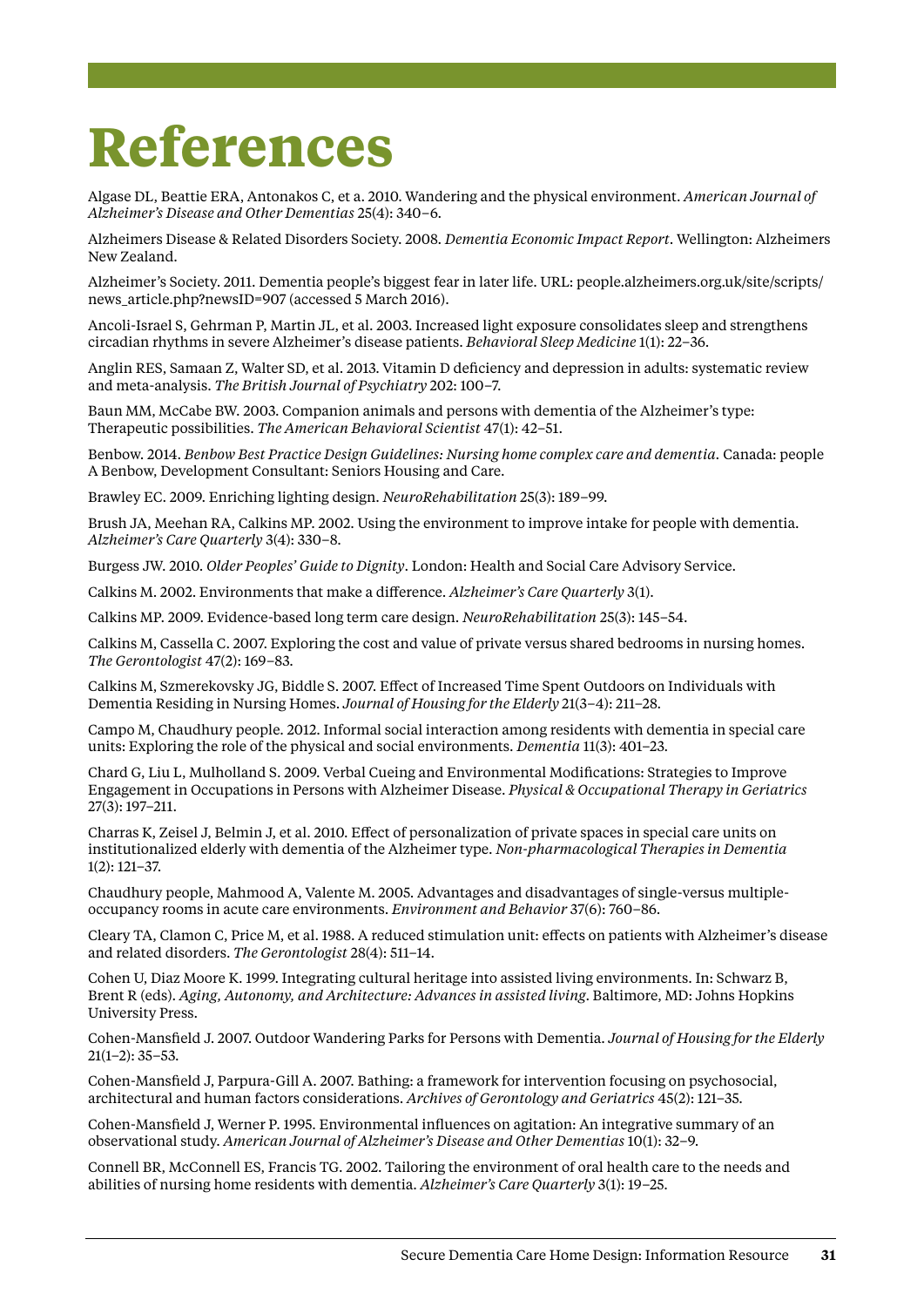Davis S, Byers S, Nay R, et al. 2009. Guiding design of dementia friendly environments in residential care settings: Considering the living experiences. *Dementia* 8(2): 185–203.

Day K, Carreon D, Stump C. 2000. The therapeutic design of environments for people with dementia: a review of the empirical research. *The Gerontologist* 40(4): 397–416.

Day K, Cohen U. 2000. The role of culture in designing environments for people with dementia. *Environment & Behavior* 32(3): 361–99.

De Lepeleire J, Bouwen A, Deconinck L, et al. 2007. Insufficient Lighting in Nursing Homes. *Journal of the American Medical Directors Association* 8(5): 314–17.

Dementia Services Development Centre. 2011. *Dementia Design Audit Tool*. Stirling: University of Stirling. URL: http://people.dementiashop.co.uk/products/dementia-design-audit-tool (accessed 8 March 2016).

Department of Health. 2006. *A New Ambition for Old Age: Next Steps in Implementing the National Service Framework for Older People.* London: Department of Health.

Dickinson JI, McLain-Kark J. 1998. Wandering behavior and attempted exits among residents diagnosed with dementia-related illnesses: a qualitative approach. *Journal of Women & Aging* 10(2): 23–34.

Dickinson JI, McLain-Kark J, Marshall-Baker A. 1995. The effects of visual barriers on exiting behavior in a dementia care unit. *The Gerontologist* 35(1): 127–30.

Dowling GA, Burr RL, Van Someren EJ, et al. 2008. Melatonin and bright-light treatment for rest-activity disruption in institutionalized patients with Alzheimer's disease. *Journal of the American Geriatrics Society* 56(2): 239–46.

Dowling GA, Hubbard EM, Mastick J, et al. 2005. Effect of morning bright light treatment for rest-activity disruption in institutionalized patients with severe Alzheimer's disease. *International Psychogeriatrics/IPA* 17(2): 221–36.

Dunn KS, Riley-Doucet CK. 2013. Comparative analysis of two musical genres within a multisensory environmental intervention. *Journal of Holistic Nursing* 31(1): 62–70.

Facility Guidelines Institute. 2014. *Guidelines for Design and Construction of Residential Health, Care, and Support Facilities*. Chicago: American Society for Healthcare Engineering.

Feliciano L, Vore J, LeBlanc LA, et al. 2004. Decreasing entry into a restricted area using a visual barrier. *Journal of Applied Behavior Analysis* 37(1): 107–10.

Fleming R. 2011. An environmental audit tool suitable for use in homelike facilities for people with dementia. *Australasian Journal on Ageing* 30(3): 108–12.

Fleming R. 2012. Translating knowledge into practice: how design can help people with dementia. In: *Ageing in the Illawarra: How research is making a difference: A research symposium*. Australia: Australian Association of Gerontology and IRT Research Foundation.

Fleming R, Bennett K. 2015. *The Environmental Audit Tool: High Care*. Australia: Department of Social Services Dementia Training Study Centres and University of Wollongong.

Fleming R, Crookes PA, Sum S. 2008. A review of the empirical literature on the design of physical environments for people with dementia. *University of Wollongong Research Online*.

Fleming R, Fay R, Robinson A. 2012. Evidence-based facilities design in health care: a study of aged care facilities in Australia. *Health Services Management Research* 25(3): 121–8.

Fleming R, Kelly F, Stillfried G. 2015. 'I want to feel at home': establishing what aspects of environmental design are important to people with dementia nearing the end of life. *BMC Palliative Care* 14: 26.

Fleming R, Purandare N. 2010. Long-term care for people with dementia: Environmental design guidelines. *International Psychogeriatrics* 22(7): 1084–96.

Garcia LJ, Hébert M, Kozak J, et al. 2012. Perceptions of family and staff on the role of the environment in longterm care homes for people with dementia. *International Psychogeriatrics/IPA* 24(5): 753–65.

Garre-Olmo J, López-Pousa S, Turon-Estrada A, et al. 2012. Environmental determinants of quality of life in nursing home residents with severe dementia. *Journal of the American Geriatrics Society* 60(7): 1230–6.

Gibson G, Chalfont GE, Clarke PD, et al. 2007. Housing and connection to nature for people with dementia. *Journal of Housing for the Elderly* 21(1–2): 55–72.

Gnaedinger N, Robinson J, Sudbury F, et al. 2007. Renovating the built environment for dementia care: lessons learned at the Lodge at Broadmead in Victoria, British Columbia. *Healthcare Quarterly* (Toronto, Ont) 10(1): 76–80.

Goffman E. 1961. *Asylums*. Middlesex: Penguin.

Götestam KG, Melin L. 1987. Improving well-being for patients with senile dementia by minor changes in the ward environment. In: Levi L (ed). *Society, Stress & Disease: Aging and old age*. London: Oxford University Press.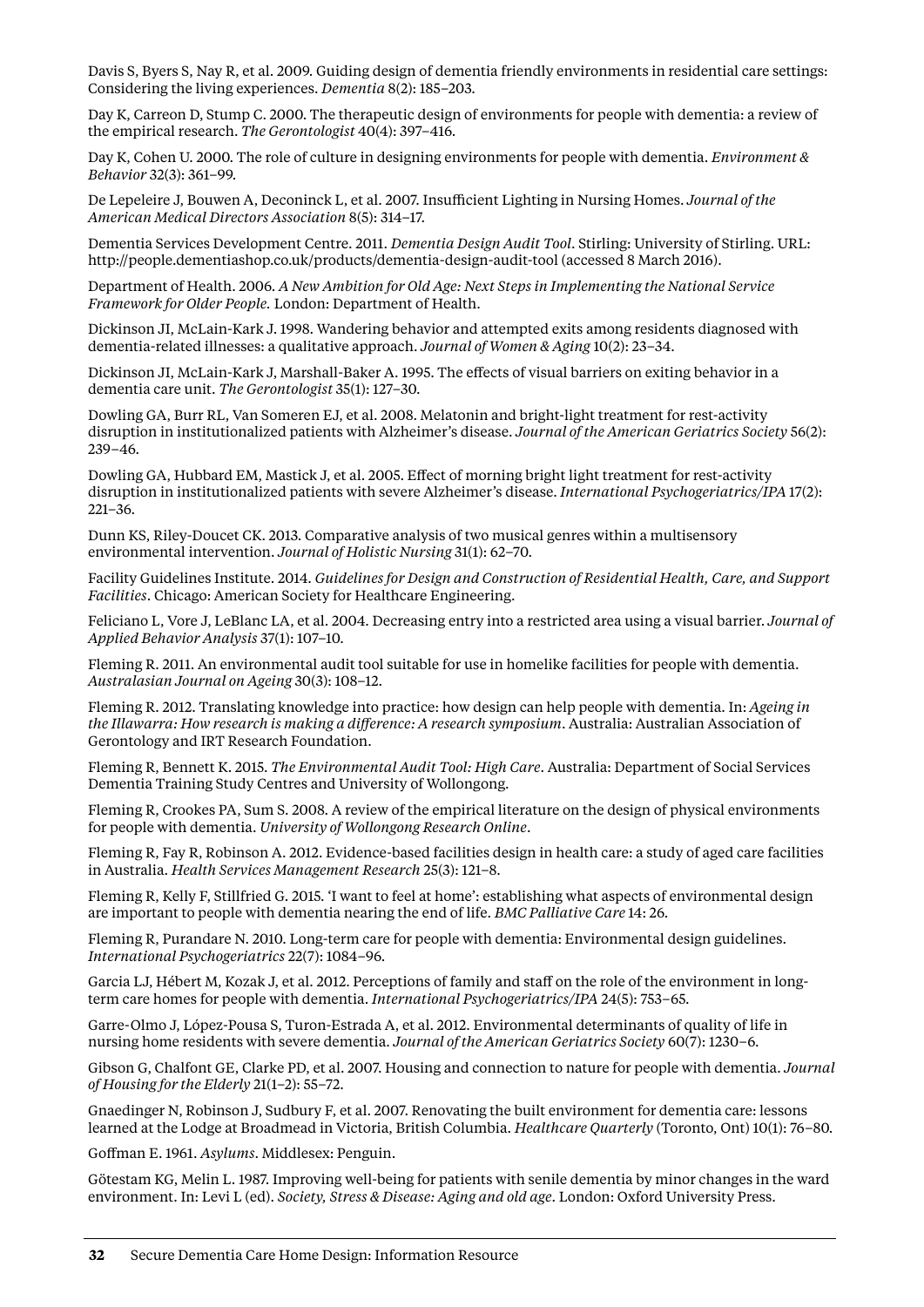Graf A, Wallner C, Schubert V, et al. 2001. The effects of light therapy on mini-mental state examination scores in demented patients. *Biological Psychiatry* 50(9): 725–7.

Grant CF, Wineman JD. 2007. The Garden-Use Model. *Journal of Housing for the Elderly* 21(1–2).

Gross J, Harmon ME, Myers RA, et al. 2004. Recognition of self among persons with dementia: Pictures versus names as environmental supports. *Environment & Behavior* 36(3): 424–54.

Hadjri K, Faith V, McManus M. 2012. Designing dementia nursing and residential care homes. *Journal of Integrated Care* 20(5): 322–40.

Health Facilities Scotland. 2007. *Dementia Design Checklist: Design checks for people with dementia in healthcare premises*. Edinburgh: NHS National Services.

Heggestad AKT, Nortvedt P, Slettebø A. 2013. 'Like a prison without bars': dementia and experiences of dignity. *Nursing Ethics* 20(8): 881–92.

Hernandez RO. 2007. Effects of Therapeutic Gardens in Special Care Units for People with Dementia. *Journal of Housing for the Elderly* 21(1–2): 117–52.

Hewawasam L. 1996. Floor patterns limit wandering of people with Alzheimer's. *Nursing Times* 92(22): 41–4.

Hickman SE, Barrick AL, Williams CS, et al. 2007. The effect of ambient bright light therapy on depressive symptoms in persons with dementia. *Journal of the American Geriatrics Society* 55(11): 1817–24.

Human Rights Commission. 2014. *Annual Report*. Wellington: Human Rights Commission.

Hussian RA, Brown DC. 1987. Use of two-dimensional grid patterns to limit hazardous ambulation in demented patients. *Journal of Gerontology* 42(5): 558–60.

Innes A, Kelly F, Dincarslan O. 2011. Care home design for people with dementia: What do people with dementia and their family carers value? *Aging & Mental Health* 15(5): 548–56.

Isaksson U, Aström S, Sandman PO, et al. 2009. Factors associated with the prevalence of violent behaviour among residents living in nursing homes. *Journal of Clinical Nursing* 18(7): 972–80.

Joosse LL. 2009. The environmental influences of sound and space related to agitation in people with dementia. PhD thesis, University of Wisconsin-Milwaukee.

Kelly F, Innes A, Dincarslan O. 2011. Improving care home design for people with dementia. *Journal of Care Services Management* 5(3): 147–55.

Kincaid C, Peacock JR. 2003. The effect of a wall mural on decreasing four types of door-testing behaviors. *Journal of Applied Gerontology* 22(1): 76–88.

Koss E, Gilmore GC. 1998. Environmental interventions and functionability of AD patients. In: Vellas B (ed). *Research and Practice in Alzheimer's Disease*. Paris, New York: Serdi/Springer.

Lawton MP, Nahemow LE. 1973. Ecology and the aging process. In: Lawton MP (ed). *The Psychology of Adult Development and Aging*. Washington DC: American Psychological Association.

Lawton MP, Weisman GD, Sloane P, et al. 2000. Professional Environmental Assessment Procedure for special care units for elders with dementing illness and its relationship to the Therapeutic Environment Screening Schedule. *Alzheimer Disease and Associated Disorders* 14(1): 28–38.

Lewis A, Torrington J, Barnes S, et al. 2010. EVOLVE: A tool for evaluating the design of older people's housing. *Housing, Care and Support* 13(3): 36–41.

Lewis people. 2002. *Dementia in New Zealand: Improving quality in residential care*. Wellington: Ministry of Health.

Littlejohns TJ, Henley WE, Lang IA, et al. 2014. Vitamin D and the risk of dementia and Alzheimer disease. *Neurology* 83(10): 920–8.

Lopez RP, Amella EJ, Strumpf NE, et al. 2010. The influence of nursing home culture on the use of feeding tubes. *Archives of Internal Medicine* 170(1): 83–8.

Lyketsos CG, Lindell Veiel L, Baker A, et al. 1999. A randomized, controlled trial of bright light therapy for agitated behaviors in dementia patients residing in long-term care. *International Journal of Geriatric Psychiatry* 14(7): 520–5.

Marcus CC. 2007. Alzheimer's Garden Audit Too*l. Journal of Housing for the Elderly* 21(1–2): 179–91.

Marquardt G, Bueter K, Motzek T. 2014. Impact of the design of the built environment on people with dementia: an evidence-based review. *HERD* 8(1): 127–57.

Marquardt G. 2011. Staging for the environment: design for dementia. *Volume (Amsterdam, Netherlands)* 29: 114–16.

Marshall M. 1990. *Working with Dementia: Guidelines for professionals*. Birmingham: Venture Press.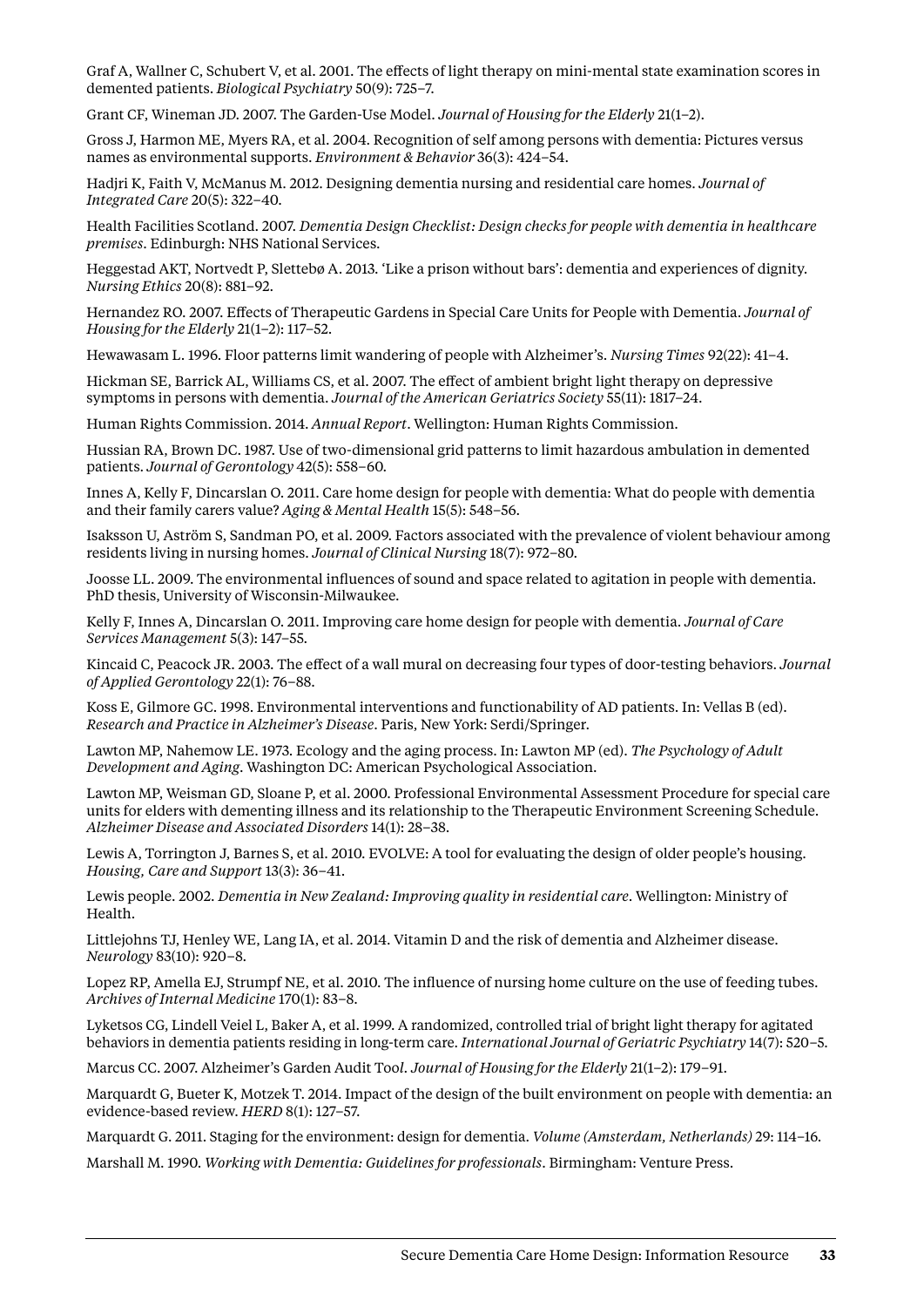Marshall M. 1998a. How it helps to see dementia as a disability. *Journal of Dementia Care* 6: 15–17.

Marshall M. 1998b. Therapeutic buildings for people with dementia. In: Judd S, Marshall M, Phippen P (eds). *Design for Dementia*. London: Hawker Publications.

Marshall M, Tibbs MA. 2006: *Social Work and People with Dementia: Partnerships, practice and persistence.* Bristol: Policy Press.

Mayer R, Darby SJ. 1991. Does a mirror deter wandering in demented older people? *International Journal of Geriatric Psychiatry* 6(8): 607–9.

McDaniel JH, Hunt A, Hackes B, et al. 2001. Impact of dining room environment on nutritional intake of Alzheimer's residents: a case study. *American Journal of Alzheimer's Disease and Other Dementias* 16(5): 297–302.

McNair DG, Pollock R, McGuire B. 2011. *Light and lighting design for people with dementia.* Hammond Press: Sydney, Australia.

Melin L, Götestam KG. 1981. The effects of rearranging ward routines on communication and eating behaviors of psychogeriatric patients. *Journal of Applied Behavior Analysis* 14(1): 47–51.

Milke DL, Beck CHM, Danes S, et al. 2009. Behavioral mapping of residents' activity in five residential style care centers for elderly persons diagnosed with dementia: Small differences in sites can affect behaviors. *Journal of Housing for the Elderly* 23(4): 335–67.

Minde R, Haynes E, Rodenburg M. 1990. The ward milieu and its effect on the behaviour of psychogeriatric patients. *Canadian Journal of Psychiatry. Revue Canadienne de Psychiatrie* 35(2): 133–8.

Ministry of Health. 2013. *New Zealand Framework for Dementia Care.* Wellington: Ministry of Health.

Mishima K, Hishikawa people, Okawa M. 1998. Randomized, dim light controlled, crossover test of morning bright light therapy for rest-activity rhythm disorders in patients with vascular dementia and dementia of Alzheimer's type. *Chronobiology International* 15(6): 647–54.

Mishima K, Okawa M, Hishikawa people, et al. 1994. Morning bright light therapy for sleep and behavior disorders in elderly patients with dementia. *Acta Psychiatrica Scandinavica* 89(1): 1–7.

Morgan DG, Stewart NJ. 1999. The physical environment of special care units: needs of residents with dementia from the perspective of staff and family caregivers. *Qualitative Health Research* 9(1): 105–18.

Morgan-Brown M, Newton MR, Ormerod M. 2013. Engaging life in two Irish nursing home units for people with dementia: quantitative comparisons before and after implementing household environments. *Aging & Mental Health* 17(1): 57–65.

Namazi KH, Johnson BD. 1991a. Environmental effects on incontinence problems in Alzheimer's disease patients. *American Journal of Alzheimer's Disease and Other Dementias* 6(6): 16–21.

Namazi KH, Johnson BD. 1991b. Physical environmental cues to reduce the problems of incontinence in Alzheimer's disease units. *American Journal of Alzheimer's Disease and Other Dementias* 6(6): 22–8.

Namazi KH, Johnson BD. 1992a. Pertinent autonomy for residents with dementias: Modification of the physical environment to enhance independence. *American Journal of Alzheimer's Disease and Other Dementias* 7(1): 16–21.

Namazi KH, Johnson BD. 1992b. The effects of environmental barriers on the attention span of Alzheimer's disease patients. *American Journal of Alzheimer's Disease and Other Dementias* 7(1): 9–15.

Namazi KH, Rosner TT, Calkins MP. 1989. Visual barriers to prevent ambulatory Alzheimer's patients from exiting through an emergency door. *The Gerontologist* 29(5): 699–702.

Namazi KH, Rosner TT, Rechlin L. 1991. Long-term memory cuing to reduce visuo-spatial disorientation in Alzheimer's disease patients in a special care unit. *American Journal of Alzheimer's Disease and Other Dementias*  6(6): 10–15.

Negley EN, Manley JT. 1990. Environmental interventions in assaultive behavior. *Journal of Gerontological Nursing* 16(3): 29–33.

Nelson J. 1995. The influence of environmental factors in incidents of disruptive behavior. *Journal of Gerontological Nursing* 21(5): 19–24.

Nolan B, Mathews R, Harrison M. 2001. Using external memory aids to increase room finding by older adults with dementia. *American Journal of Alzheimer's Disease and Other Dementias* 16(4): 251–4.

Nolan B, Mathews RM, Truesdell-Todd G, et al. 2002. Evaluation of the Effect of Orientation Cues on Wayfinding in Persons with Dementia. *Alzheimer's Care Today* 3(1): 46–9.

Nolan BAD, Mathews RM. 2004. Facilitating resident information seeking regarding meals in a special care unit: an environmental design intervention. *Journal of Gerontological Nursing* 30(10): 12–16; quiz 55.

Nordenfelt L. 2004. The varieties of dignity. *Health Care Analysis* 12(2): 69–81.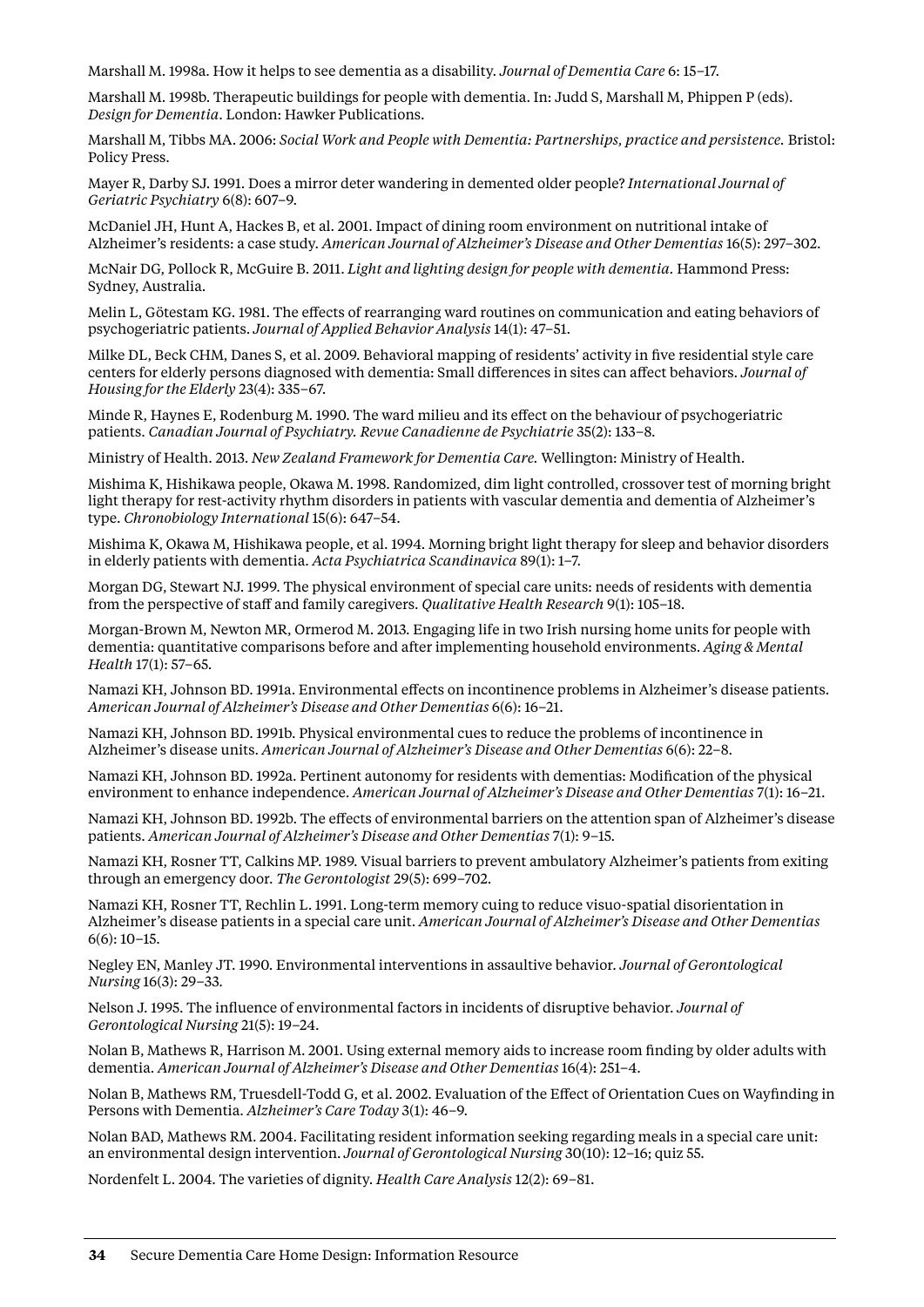Nowak L, Davis J. 2011. Qualitative analysis of therapeutic light effects on global function in Alzheimer's disease. *Western Journal of Nursing Research* 33(7): 933–52.

Nuffield Council on Bioethics. 2009. *Dementia: Ethical issues*. London: Nuffield Council on Bioethics.

Orrell A, McKee K, Torrington J, et al. 2013. The relationship between building design and residents' quality of life in extra care housing schemes. *Health & Place* 21: 52–64.

Ouslander JG, Connell BR, Bliwise DL, et al. 2006. A nonpharmacological intervention to improve sleep in nursing home patients: results of a controlled clinical trial. *Journal of the American Geriatrics Society* 54(1): 38–47.

Passini RH, Pigot people, Rainville C, et al. 2000. Wayfinding in a nursing home for advanced dementia of the Alzheimer's type. *Environment and Behavior* 32(5): 684–710.

Peace R, Kell S, Pere L, et al. 2002*. Mental Health and Independent Housing Needs*. Wellington: Ministry of Social Development.

Perrit MR, McCune E, McCune SL. 2005. Research informs design: Empirical findings suggest recommendations for carpet pattern and texture. *Alzheimer's Care Quarterly* 6(4): 300–5.

Personal Social Services Research Unit, University of Manchester. 2005. *Mary Marshall: An eFestschrift*. Manchester: University of Manchester.

Pollitt P. 1997. The problem of dementia in Australian Aboriginal and Torres Strait Islander communities: An overview. *International Journal of Geriatric Psychiatry* 12(2): 155–63.

Popham C, Orrell M. 2012. What matters for people with dementia in care homes? *Aging & Mental Health* 16(2): 181–8.

Prince M, Wimo A, Guerchet M, et al. 2015. *World Alzheimer Report 2015: The Global Impact of Dementia: An Analysis of Prevalence, Incidence, Cost and Trends*. London: Alzheimer's Disease International.

Ragneskog people, Gerdner LA, Josefsson K, et al. 1998. Probable reasons for expressed agitation in persons with dementia. *Clinical Nursing Research* 7(2): 189–206.

Rappe E, Topo P. 2007. Contact with Outdoor Greenery Can Support Competence Among People with Dementia. *Journal of Housing for the Elderly* 21(12): 3–4.

Reed PS, Zimmerman S, Sloane PD, et al. 2005. Characteristics associated with low food and fluid intake in longterm care residents with dementia. *The Gerontologist* 45 Spec No 1(1): 74–80.

Regnier V, Denton A. 2009. Ten new and emerging trends in residential group living environments. *Neurorehabilitation* 25(3): 169–88.

Riemersma-van der Lek RF, Swaab DF, Twisk J, et al. 2008. Effect of bright light and melatonin on cognitive and noncognitive function in elderly residents of group care facilities: A randomized controlled trial. *JAMA* 299(22): 2642–55.

Roberts C. 1999. The management of wandering in older people with dementia. *Journal of Clinical Nursing* 8(3): 322–3.

Roberts E. 2011. Six for lunch: A dining option for residents with dementia in a special care unit. *Journal of Housing for the Elderly* 25(4): 352–79.

Satlin A, Volicer L, Ross V, et al. 1992. Bright light treatment of behavioral and sleep disturbances in patients with Alzheimer's disease. *The American Journal of Psychiatry* 149(8): 1028–32.

Schumacher Jones T. 2014. Person centred residential aged care. In: *2013 Churchill Fellow Report*. Australia: The Winston Churchill Memorial Trust of Australia.

Schwarz B, Rodiek S. 2007. Introduction. *Journal of Housing for the Elderly* 21(1–2): 1–11.

Scialfa C, Spadafora P, Klein M, et al. 2008. Iconic sign comprehension in older adults: The role of cognitive impairment and text enhancement. *Canadian Journal on Aging/La Revue Canadienne du Vieillissement* 27(3): 253–65.

Slaughter SE, Morgan DG. 2012. Functional outcomes of nursing home residents in relation to features of the environment: validity of the Professional Environmental Assessment Protocol. *Journal of the American Medical Directors Association* 13(5): 487.e1–7.

Sloane PD, Mitchell CM, Weisman G, et al. 2002. The Therapeutic Environment Screening Survey for Nursing Homes (TESS-NH): an observational instrument for assessing the physical environment of institutional settings for persons with dementia. *The Journals of Gerontology. Series B, Psychological Sciences and Social Sciences* 57(2): S69–78.

Sloane PD, Williams CS, Mitchell CM, et al. 2007. High-intensity environmental light in dementia: effect on sleep and activity. *Journal of the American Geriatrics Society* 55(10): 1524–33.

Smith R, Fleming R, Chenoweth L, et al. 2012. Validation of the Environmental Audit Tool in both purpose-built and non-purpose-built dementia care settings. *Australasian Journal on Ageing* 31(3): 159–63.